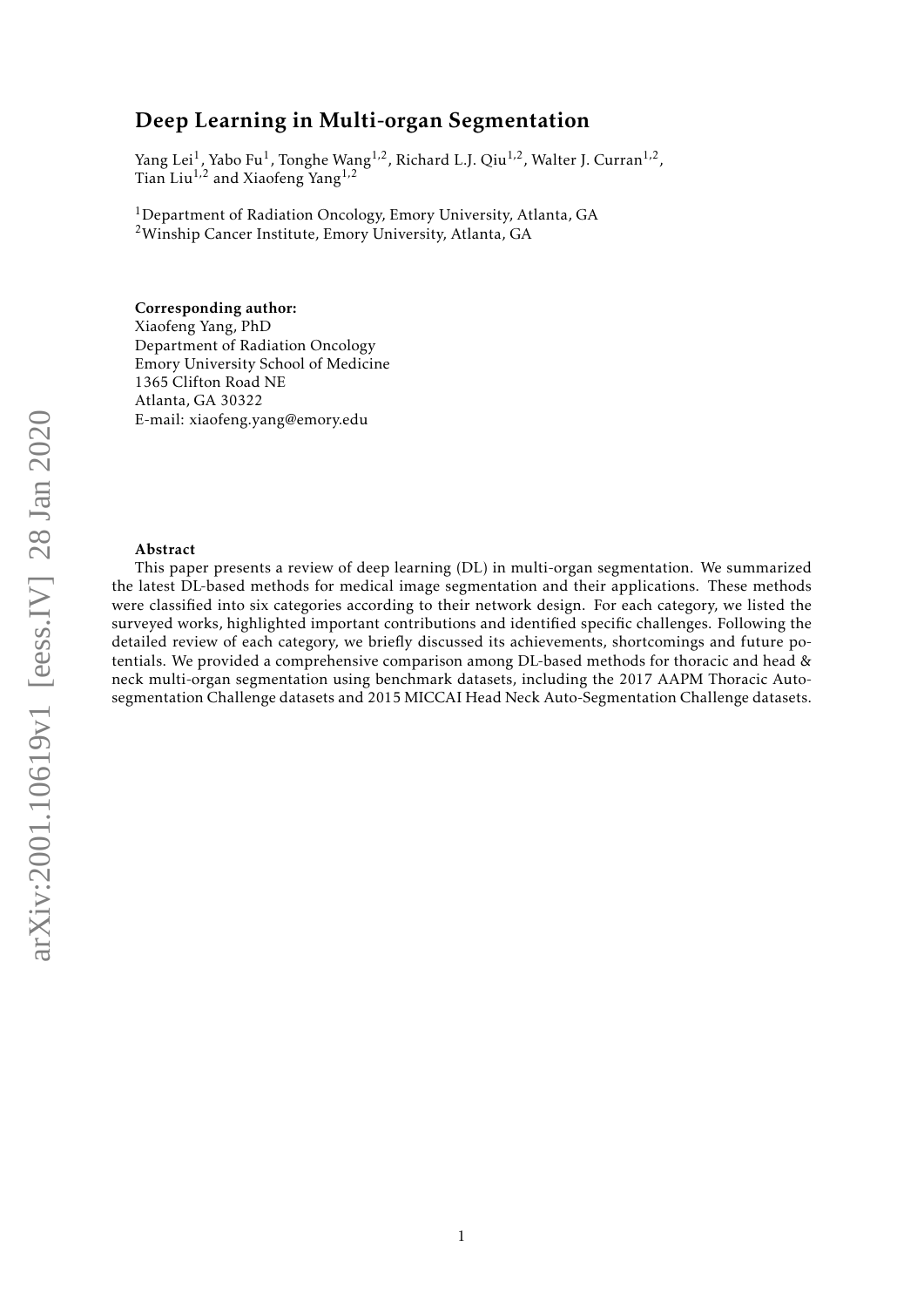## 1 INTRODUCTION

Machine learning (ML) is a hot topic in image processing and has recently gained a lot of interest in medicine [\[26,](#page-24-0) [19,](#page-23-0) [173\]](#page-35-0). Artificial Neural Network (ANN) is a subfield of ML that mimic the organization of the brain by using layers of neurons with different weights and biases [\[20,](#page-23-1) [14,](#page-23-2) [71,](#page-27-0) [87,](#page-28-0) [66,](#page-26-0) [131\]](#page-32-0). Deep Learning (DL) is a new term for ANN arising from advances in the ANN architectures and algorithms since 2006, referring especially to ANN with many hidden layers. Since there is no consensus on how many layers count as deep, the distinction between ANN and DL is not clearly defined [\[73\]](#page-27-1). DL has demonstrated enormous potential in computer vision  $[63]$ . This data-driven method explores vast image features to facilitate various vision tasks, such as image classification  $[60]$ , object detection  $[147]$  and segmentation  $[121]$ . Inspired by the success of DL in computer vision, researchers have attempted to extend the DL-based techniques to medical imaging. DL-based methods have been extensively explored in medical imaging for the purposes of segmentation [\[19,](#page-23-0) [21,](#page-23-3) [72,](#page-27-2) [65,](#page-26-3) [66,](#page-26-0) [70,](#page-27-3) [71,](#page-27-0) [74,](#page-27-4) [77,](#page-27-5) [172,](#page-35-1) [140,](#page-32-1) [141,](#page-32-2) [142,](#page-32-3) [146,](#page-33-1) [147,](#page-33-0) [150,](#page-33-2) [153,](#page-33-3) [159,](#page-34-0) [148\]](#page-33-4), synthesis [\[22,](#page-23-4) [67,](#page-26-4) [73,](#page-27-1) [76,](#page-27-6) [86,](#page-28-1) [87,](#page-28-0) [88,](#page-28-2) [119,](#page-31-1) [120,](#page-31-2) [149,](#page-33-5) [169,](#page-35-2) [167,](#page-34-1) [170\]](#page-35-3), enhancement and correction [\[20,](#page-23-1) [39,](#page-25-0) [151,](#page-33-6) [152,](#page-33-7) [145,](#page-33-8) [148,](#page-33-4) [168,](#page-35-4) [174,](#page-35-5) [175\]](#page-35-6), and registration [\[26,](#page-24-0) [120,](#page-31-2) [72,](#page-27-2) [169,](#page-35-2) [172\]](#page-35-1). DL-based multi-organ segmentation techniques represent a significant innovation in daily practices of radiation therapy, expediting the segmentation process, enhancing contour consistency and promoting compliance to delineation guidelines [\[19,](#page-23-0) [21,](#page-23-3) [67,](#page-26-4) [86,](#page-28-1) [57,](#page-26-5) [88,](#page-28-2) [149\]](#page-33-5). Furthermore, rapid DL-based multi-organ segmentation could facilitate online adaptive radiotherapy to improve clinical outcomes.

Lung cancer is the second most common cancer, and the leading cause of cancer death for both male and female [\[145,](#page-33-8) [21,](#page-23-3) [17,](#page-23-5) [58,](#page-26-6) [93,](#page-29-0) [140\]](#page-32-1). Depending on the stage and cancer type, 30-60% of lung cancer patients receive radiation therapy during their treatment [\[93\]](#page-29-0). Radiotherapy is also the standard care for certain lung cancers [\[82\]](#page-28-3). The success of radiotherapy depends highly on the control of radiation exposure to the target and organs at risk (OARs), such as lung, esophagus, spinal cord and heart, etc [\[142,](#page-32-3) [150\]](#page-33-2). Therefore, accurate tissue delineation is crucial for the outcome of radiotherapy, especially for highly conformal radiotherapy such as intensity modulated radiotherapy (IMRT), proton therapy and stereotactic body radiotherapy (SBRT). These highly conformal treatments are designed to shape radiation to target volume while sparing healthy OARs, and are usually planned with sharp dose dropoff. Misdelineation could result in severe OARs overdosing. In current clinical practice, targets and OARs are normally delineated manually by clinicians on CT images, which is tedious, time consuming and laborious. CT images provide accurate anatomical information and electron density for treatment planning but are of low soft tissue contrast. This makes the manual delineation of soft tissues, such as the esophagus, particularly difficult and prone to errors arising from inter- and intra-observer variability  $[9, 48, 159, 104, 136, 139]$  $[9, 48, 159, 104, 136, 139]$  $[9, 48, 159, 104, 136, 139]$  $[9, 48, 159, 104, 136, 139]$  $[9, 48, 159, 104, 136, 139]$  $[9, 48, 159, 104, 136, 139]$  $[9, 48, 159, 104, 136, 139]$  $[9, 48, 159, 104, 136, 139]$  $[9, 48, 159, 104, 136, 139]$  $[9, 48, 159, 104, 136, 139]$  $[9, 48, 159, 104, 136, 139]$ . In the last few decades, researchers and clinicians have spent enormous effort to develop automatic contouring methods to provide accurate and consistent organ delineation.

Atlas-based method is a straightforward approach for automatic segmentation, which is available in several commercial products  $[3, 51, 52]$  $[3, 51, 52]$  $[3, 51, 52]$  $[3, 51, 52]$  $[3, 51, 52]$ . This method registers atlas templates that contain precontoured structures, to the images to be segmented, and the pre-contoured structures are then propagated to the new images. The segmentation accuracy of this technique depends highly on the accuracy of image registration. Because of organ morphological variabilities across patients and image artifacts, accurate registration is not always guaranteed. This issue can be alleviated by using multi-atlas based methods with a large number and a wide variety of atlas datasets. However, the unpredictability of tumor shape makes it difficult to include all possible cases in the templates. Moreover, deformable image registration is computational demanding, and a large pool of atlas templates can result in skyrocketed computational cost. Model-based methods make use of statistical shape models for automated segmentation [\[23,](#page-23-6) [103,](#page-29-1) [125\]](#page-31-3). The accuracy of those methods depends on the reliability of the models. While models are built based on anatomical knowledge of established datasets, the generalized models have only shown limited success on irregular images.

Thanks to its significant advancements in computer vision, DL-based methods have achieved thestate-of-art performances in medical image segmentation, especially in multi-organ segmentation. In contrast to traditional methods that ultilize handcrafted features, DL-based methods adaptively explore deep features from medical images to represent the image structural information  $[154]$ . In this review, we summarized popular deep learning-based methods for multi-organ segmentation and discussed the performances of different network designs and the challenges for different segmentation tasks. In addition, since it is easy to modify recent single organ DL-based organ segmention to the multi-organ segmentation method, e.g., change two-channel output to a multi-channel output, we also included several recent single organ segmentation methods. With this survey, we aim to

1. Summarize the latest developments in DL-based medical image multi-organ segmentation.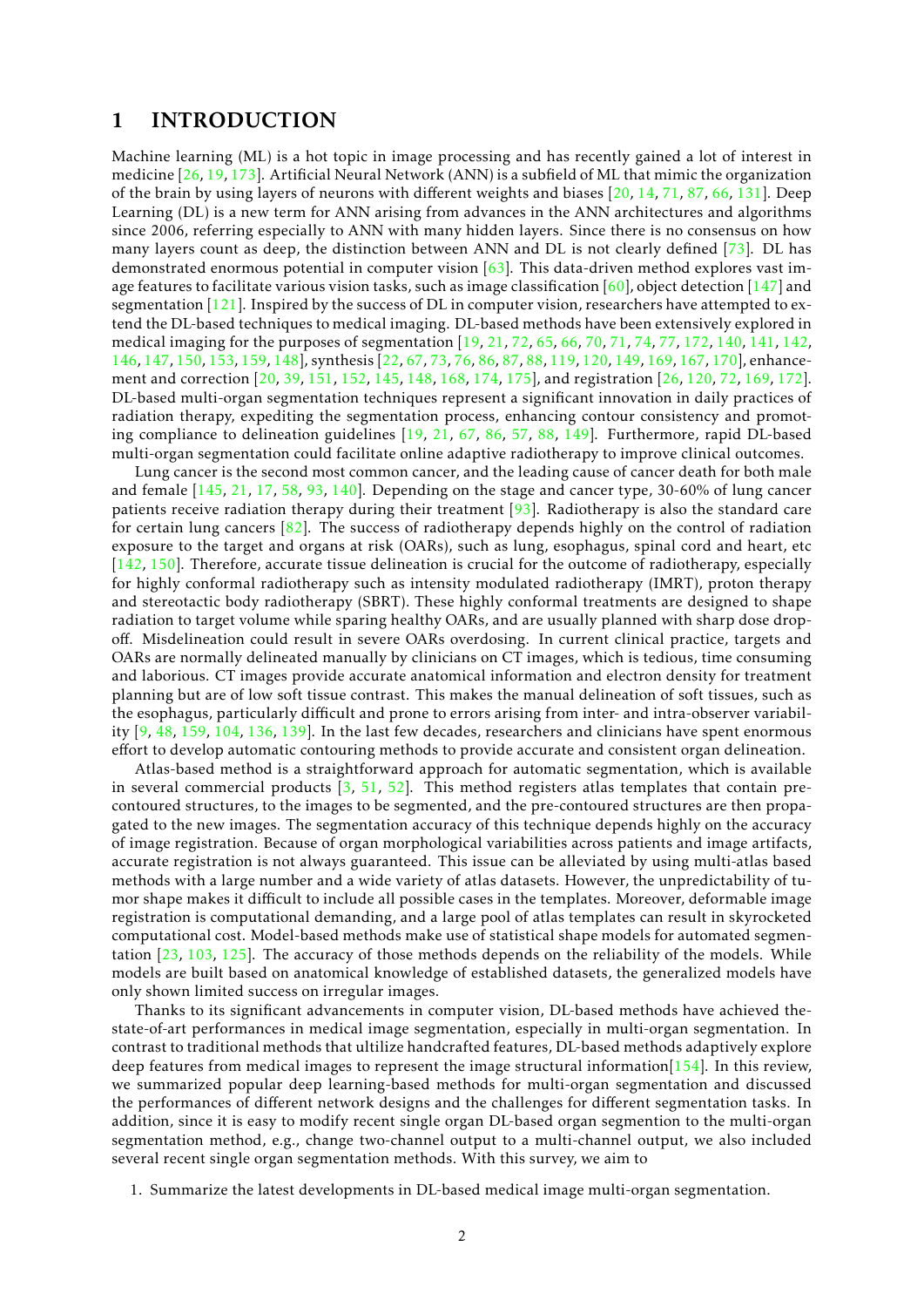- 2. Highlight contributions, identify challenges and outline future trends.
- 3. Provide benchmark evaluations of recently published DL-based multi-organ segmentation methods.

## 2 Data Pre/Post-Processing

Data directly collected from clinical databases are usually not ready for network training. It is important to perform data preprocessing such as network input size selection, image cropping, image normalization and data augmentation prior to network training. Post-processing techniques are also widely used to refine the network segmentation accuracy.

### 2.1 Network input sizes

For multi-organ segmentation, 3D medical image is usually taken into consideration. Depending on the network design and GPU memory limitation, some methods directly use the whole volume as input to train the network  $[16]$ , while some methods process the 3D image slice by slice  $[112]$ . Alternatively, 2D/ 3D image patches were used as input in other methods  $\left[2, 135\right]$  $\left[2, 135\right]$  $\left[2, 135\right]$ . The 3D-based approaches take 3D patches or whole volume as input and utilize 3D convolution kernels to extract spatial and contextual information from the input images. Full-sized whole volume training often leads to increasing computational cost and complexity as increasing number of layers are used. Compared to whole volume-based methods, some methods extract 3D small patches from 3D image by sliding window across original images prior to network prediction, and then use patch fusion to obtain the final full-sized segmentation. 3D patch-based methods are less computational and GPU-memory demanding. For example, Vaidhya *et al.* extracted 3D patches from MRI to segment brain Gliomas tumor [\[135\]](#page-32-6). The 2D-based approaches take the full-sized transverse slices or 2D patches from transverse, sagittal or coronal view as input and feed them into the 2D network consists of 2D convolutional kernels. The 2D-based approaches can easily and efficiently reduce the memory requirement and computational cost, however, it ignores the spatial information of the medical image in the third dimension. For example, in U-Net method, Ronneberger *et al.* extracted 2D slices from electron microscopic image and fed them into U-Net model to segment the neural structure  $[112]$ . In addition, to exploit the 3D feature information while using 2D kernels, Lei *et al.* proposed a multidirectional method to extract features from axial, coronal and sagittal views separately and then used a surface-based contour refinement to combine the segmented contours from the three dimensions [\[70\]](#page-27-3). The method can learn rich feature information in three dimensions and achieve good performance for prostate segmentation.

### 2.2 Pre-processing

Pre-processing plays an important role in segmentation tasks, since there are variant intensity, contrast and noise in the images. To ease the network training, pre-processing techniques are usually applied prior to network training. Typical pre-processing techniques include registration [\[26\]](#page-24-0), bias/scatter/attenuation correction  $[69, 171]$  $[69, 171]$  $[69, 171]$ , voxel intensity normalization  $[189]$  and cropping  $[150]$  etc.

### 2.3 Data augmentation

Data augmentation is used to reduce over-fitting and increase the amount of training samples. Typical data augmentation techniques include rotation, translation, scaling, flipping, distortion, linear warping, elastic deformation, and noise contamination.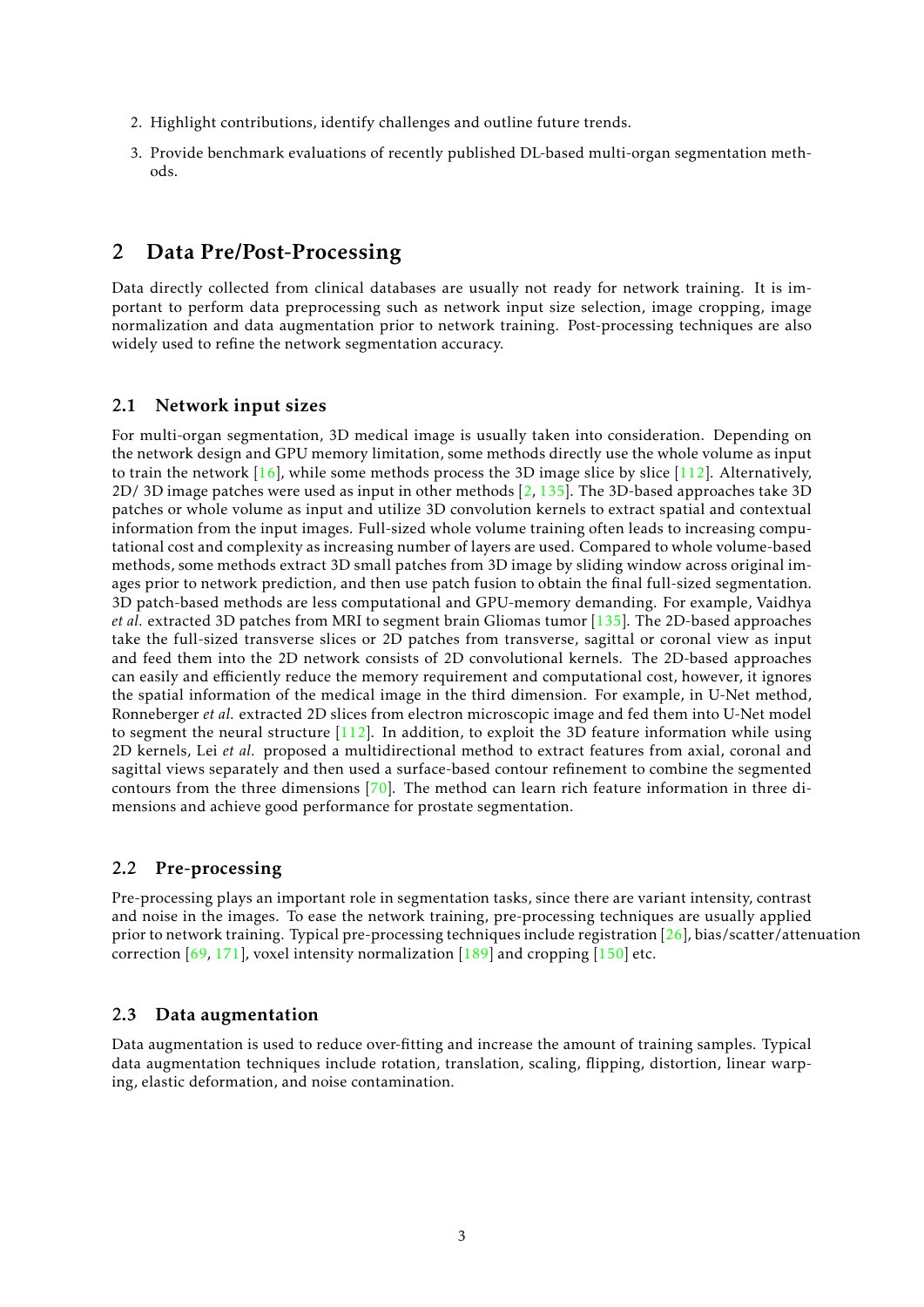

Fig. 1. Overview of six categories of DL-based methods in medical image segmentation.

## 2.4 Post-processing

Post-processing is applied to refine the segmented contours to be more smooth, continuous and realistic. Generally, morphological techniques are used to remove unreal binary masks of contours. Recently some post-processing methods are developed according to the structure of segmented contours. Conditional random field is one of the most popular post-processing methods in deep learning-based segmentation methods [\[16\]](#page-23-7).

# 3 Deep Learning in Medical Image Multi-Organ Segmentation

The task of medical image multi-organ segmentation is typically defined as assigning each voxel of the medical images to one of several labels that represent the objects of interest. Segmentation is one of the most commonly studied DL-based applications in the medical field. Therefore, there are a wide variety of methodologies with many different network architectures. DL-based multi-organ segmentation methods can be divided from different aspects according to its properties such as network architecture, training process (supervised, semi-supervised, unsupervised, transfer learning), input size (patch-based, whole volume-based, 2D, 3D) and so on. In this paper, we classify them according to its architecture into 6 categoreis, including 1) auto-encoder (AE), 2) convolutional neural network (CNN), 3) fully convolutional network (FCN), 4) generative adversarial network (GAN), 5) regional convolutional neural network (R-CNN) and 6) hybrid DL-based methods. In each category, we provided a comprehensive table, listing all the surveyed works belonging to this category and summarizing their important features. Besides multi-organ segmentation methods, we also included single-organ segmentation methods and object detection methods, and summarized these methods from the network design perspective. Single-organ segmentation can be easily transformed tomulti-organ segmentitation by replacing the last layers binary output to a multi-channel binary output. Medical image object detection methods were included since they could be used to obtain the region of interest (ROI) to aid the segmentation procedure and improve the segmentation accuracy. Before we delve into the details of each category, we provide a detailed overview of DL-based medical image multi-organ segmentation methods with their corresponding components and features in Fig. 1. The aim of Fig. 1 is to give the readers an overall understanding of each category by putting its important features side by side with each other.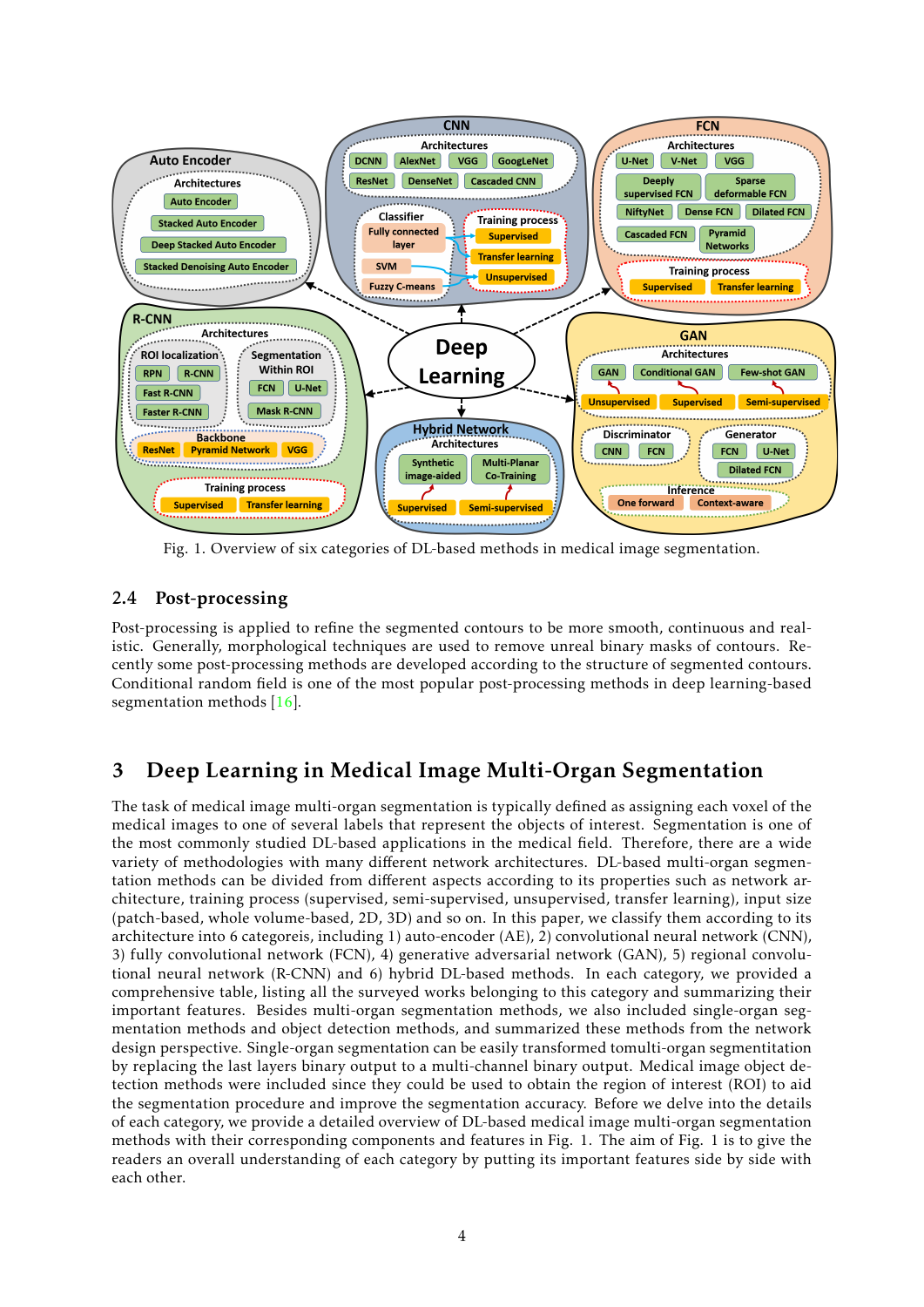

Fig. 2. Overview of number of publications in DL-based multi-organ segmentation.

Works cited in this review were collected from various databases, including Google Scholar, PubMed, Web of Science, Semantic Scholar and so on. To collect as many works as possible, we used a variety of keywords including but not limited to deep learning, multi-organ, medical segmentation, convolutional neural network and so on. We totally collected over 180 papers that are closely related to DL-based medical image segmentation and over 40 papers that are closely related to multi-organ segmentation. Most of these works were published between the year of 2017 and 2019. The number of multi-organs publications is plotted against year by stacked bar charts in Fig. 2. Number of papers were counted by six categories. The dotted line of Fig. 2 indicates increase interest in DL-based multiorgan segmentation methods over the years. Especially, the total number of publications has grown dramatically over the last 2 years.

### 3.1 Auto-encoder methods

### 3.1.1 Auto-encoder and its variants

In the literature, AE and its variants have been extensively studied and continue to be utilized in medical image analysis  $[106]$ . AE usually consists a single neural network encoder layer that transforms the input into a latent or compressed representation by minimizing the reconstruction errors between input and output values of the network, and a single neural network decoder layer that restores the original input from the low-dimensional latent space. By constraining the dimension of latent representation, AE can discover relevant pattern from the data. To prevent an AE from learning an identity function, several improved AEs were proposed. The most popular and widely used network model in deep unsupervised architecture is stacked AE (SAE). SAE is constructed by organizing AEs on top of each other also known as deep AEs. SAEs consist of multiple AEs stacked into multiple layers where the output of each layer is wired to the inputs of the successive layers  $[122]$ . To obtain good parameters, SAE uses greedy layer-wise training. The benefit of SAE is that it can benefit from deeper network, which has greater expressive power. Furthermore, it usually captures a useful hierarchical grouping of the input [\[122\]](#page-31-4). Denoising autoencoder (DAEs) is another variant of the AE and used to constitute better higher-level representation and extract useful features [\[138\]](#page-32-7). DAEs prevent the model from learning a trivial solution where the model is trained to reconstruct a clean input from the corrupted version from noise or another corruption [\[2\]](#page-22-2). Stack denoising autoencoder (SDAE) is a deep network utilizing the power of DAE [\[135\]](#page-32-6). The limitation of AEs to have only small numbers of hidden units can be overcome by adding a sparsity constraint. The aim of sparse autoencoder is to make a large number of neurons to have low average output so that neurons may be inactive most of the time  $[102]$ . Sparsity can be achieved by introducing a loss function during training or manually zeroing a few strongest hidden unit activations. Stacked AE requires layer-wise pre-training. When layers go deeper during the pre-training process, it may be time consuming and tedious because of stacked AE is built with fully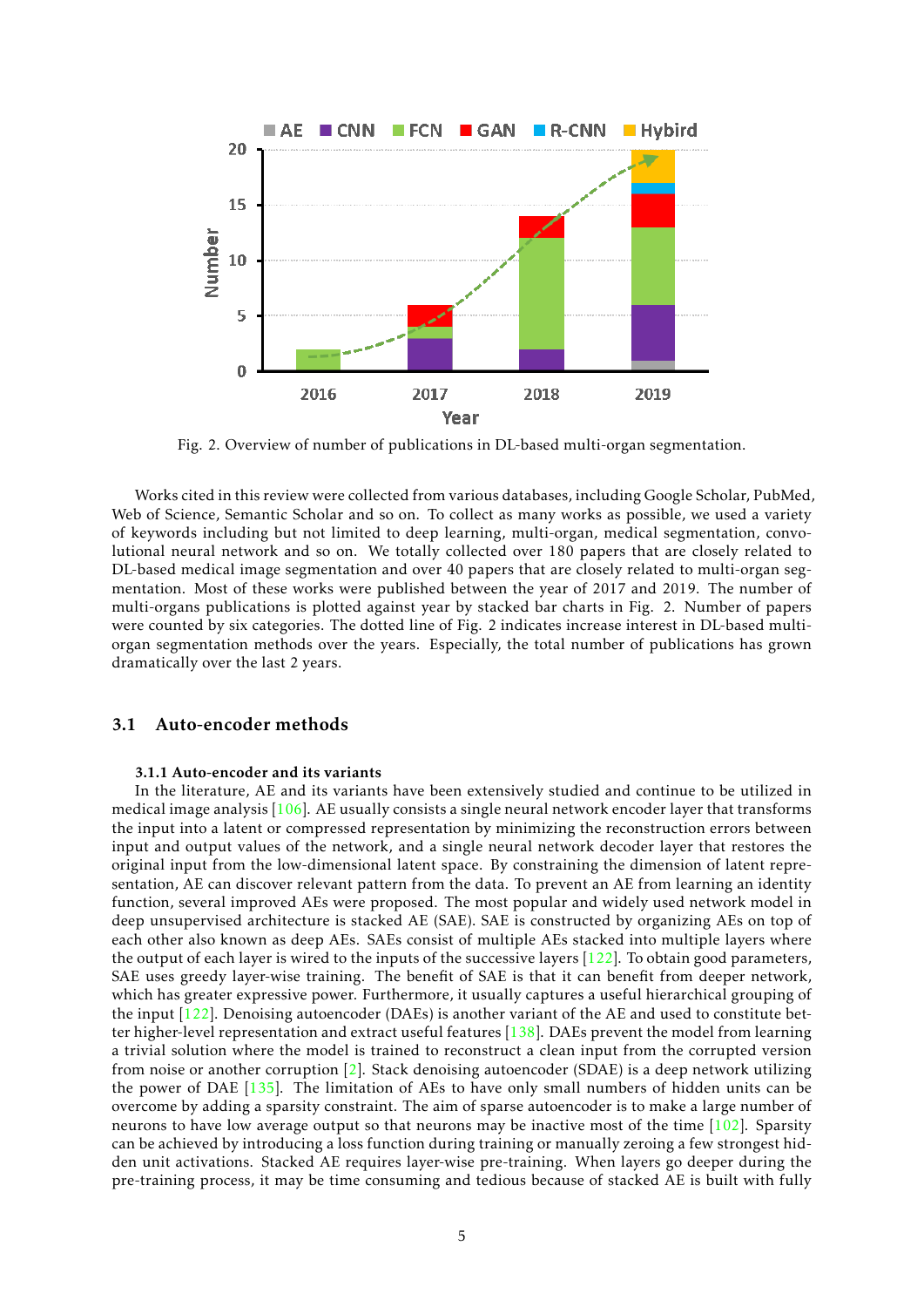connected layers. Li *et al.* proposed first trial to train convolutional directly an end-to-end manner without pre-training [\[78\]](#page-27-8). Guo *et al.* suggested convolutional autoencoder (CAE) that is beneficial to learn feature for images, preserve local structures and avoid distortion of feature space [\[36\]](#page-24-1). Wang *et al.* proposed an automated chest screening based on a hybrid model of transfer learning and CAE [\[143\]](#page-33-9).

### 3.1.2 Overview of works

Since abnormalities, e.g., abnormal tissue types and irregular organ shapes are often present in medical images, it is challenging to obtain ground truth labels of multi-organs for supervised learning. However, organ segmentation in such abnormal dataset is meaningful in automated radiotherapy. Shin *et al.* applied a SAE method for organ detection in magnetic resonance imaging (MRI) [\[122\]](#page-31-4). Their method was used to detect the locations of the liver, heart, kidney and spleen for MRI scans of the abdominal region containing liver or kidney metastatic tumors. Only weakly supervised training is required to learn visual and temporal hierarchical features that represent object classes from an unlabeled multimodal dynamic contrast-enhanced magnetic resonance imaging (DCE-MRI) data. A probabilistic patch-based method was employed for multiple organ detection, with the features learned from the SAE model. Accurate and automated segmentation of glioma from MRI is important for treatment planning and monitoring disease progression. Vaidhya *et al.* used SDAE to solve the challenge of variable shape and texture of glioma tissue in MRI for this segmentation task [\[135\]](#page-32-6). 3D patches were extracted from multiple MRI sequences then were fed into the SDAE model to obtain the glioma segmentation. During training, two SDAE models were supervised in this task, one for high grade glioma (HGG) data, the other one for a combination of HGG and low-grade glioma (LGG) data. During testing, the segmentation was obtained by a combination of predictions from two trained networks via maximum a posteriori (MAP) estimation. Simultaneously, Alex *et al.* applied SDAE for brain lesion detection, segmentation, and false-positive reduction  $[2]$ . SDAE was pretrained using a large number of unlabeled patient volumes and fine-tuned with 2D patches drawn from a limited number of patients. LGG segmentation was achieved using a transfer learning approach in which a SDAE network pretrained with LGG data was fine-tuned using LGG data. Ahmad *et al.* proposed a deep SAE (DSAE) for CT liver segmentation [\[1\]](#page-22-3). First, deep features were extracted from unlabeled data using the AE. Second, these features are fine-tuned to classify the liver among other abdominal organs. In order to efficiently detect and identify normal levels during mass chest screening of lung lesions of chest X-rays (CXRs), Wang *et al.* proposed a convolutional SDAE (CSDAE) to determine which three levels of the images (i.e. normal, abnormal, and uncertain cases) the CXRs fall into  $[143]$ . Accurate vertebrae segmentation in the spine is essential for spine assessment, surgical planning and clinical diagnostic treatment. Qadri *et al.* proposed a stacked SAE (SSAE) model for the segmentation of vertebrae from CT images [\[102\]](#page-29-2). High-level features were extracted via feeding 2D patches into the SSAE model in an unsupervised way. To improve the discriminability of these features, a further refinement using a supervised fashion and fine-tuning was integrated. Similarly, Wang *et al.* proposed to localize and identify vertebrae by combining SSAE contextual features and structured regression forest (SRF) [\[155\]](#page-34-3). Contextual features were extracted via SSAE in an unsupervised way, and were then fed into SRF to achieve whole spine localization.

| Ref.                | Year | <b>Network</b>     | Supervision        | Dimension | <b>Site</b>  | Modality   |
|---------------------|------|--------------------|--------------------|-----------|--------------|------------|
| $\left[122\right]$  | 2013 | <b>SAE</b>         | Weakly<br>super-   | 3D patch  | Abdomen      | 4D DCE-    |
|                     |      |                    | vised              |           |              | <b>MRI</b> |
| $[135]$             | 2015 | <b>SDAE</b>        | Supervised         | 3D patch  | <b>Brain</b> | <b>MRI</b> |
|                     |      |                    |                    |           | Gliomas      |            |
| $[2]$               | 2017 | <b>SDAE</b>        | Semi-              | 2D patch  | Brain lesion | <b>MRI</b> |
|                     |      |                    | supervised         |           |              |            |
| $[1]$               | 2017 | <b>SAE</b>         | Transfer learn-    | 2D slice  | Liver        | CT         |
|                     |      |                    | ing                |           |              |            |
| $[143]$             | 2018 | <b>CSDAE</b>       | Transfer<br>learn- | 2D slice  | Thoracic     | chest      |
|                     |      |                    | 1ng                |           |              | X-rays     |
| $[102]$             | 2019 | <b>SSAE</b>        | Unsupervised       | 2D patch  | Vertebrae    | CT         |
| [155]               | 2019 | <b>SSAE</b>        | Unsupervised       | 2D patch  | Vertebrae    | <b>CT</b>  |
| $\lceil 129 \rceil$ | 2019 | Hierarchical<br>3D | Supervised         | N.A.      | Head & Neck  | CT         |
|                     |      | neural networks    |                    |           |              |            |

Table 1 Overview of AE methods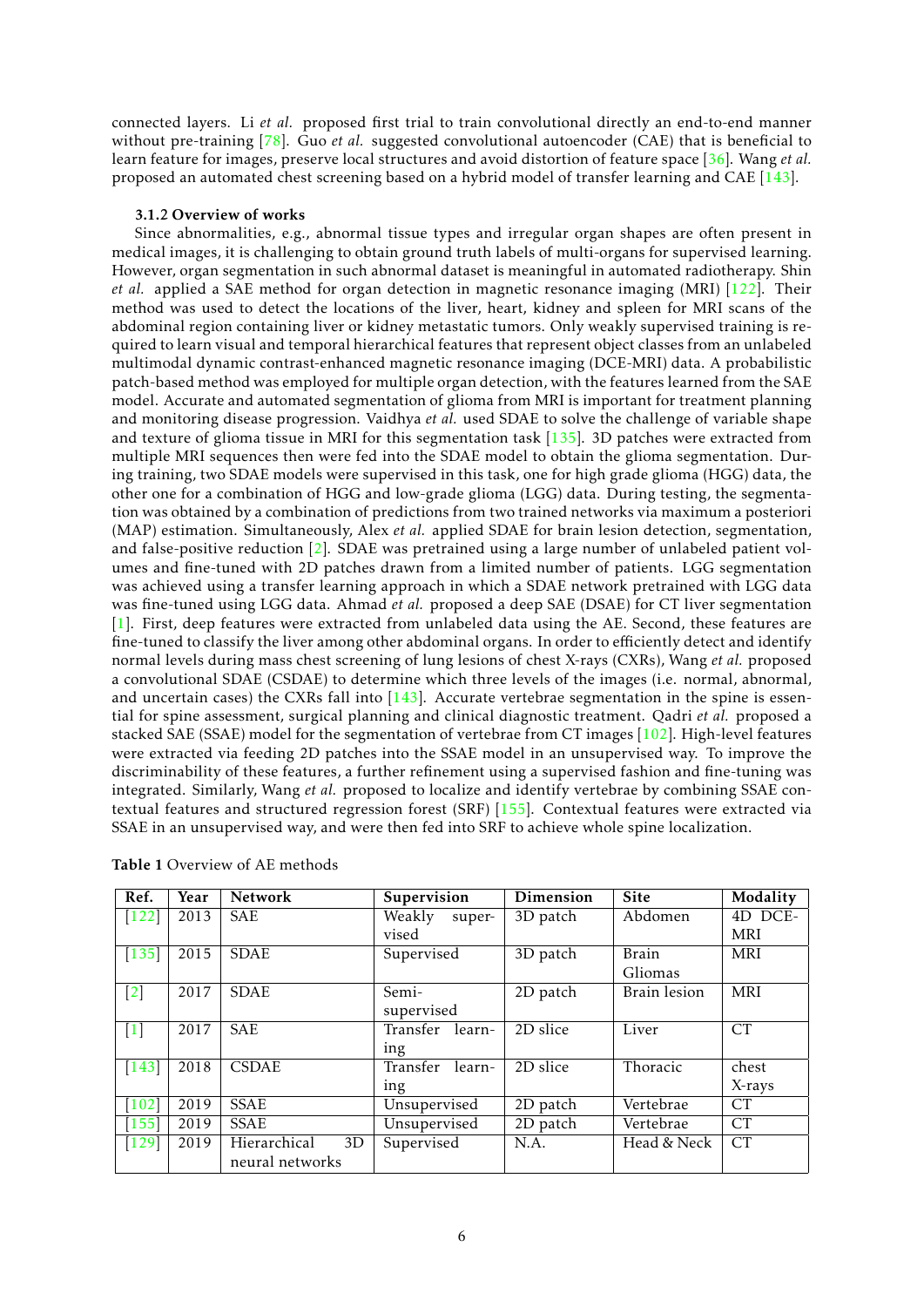#### 3.1.3 Discussion

For the segmentation of public BraTS 2013 and BraTS 2015 data [\[92\]](#page-28-4), which are multi-modality brain MRI tumor segmentation datasets, SDAE can provide good segmentation performance [\[2\]](#page-22-2). For segmenting liver on CT images, DSAE showed high classification accuracy and can speed up the clinical task [\[1\]](#page-22-3). For detecting and identifying normal levels during mass chest screening of lung lesions of CXRs, CSDAE method achieves promising results in terms of precision of 98.7 and 94.3% based on the normal and abnormal cases, respectively  $[143]$ . The results achieved by the proposed framework show superiority in classifying the disease level with high accuracy. CSDAE can potentially save the radiologists time and effort, allowing them to focus on higher-level risk CXRs. In contrast to machine learning, whose performance depends on hand-craft features, AE can learn medical image deep contextual features instead of hand-crafted ones by building larger-range input samples to improve their contextual discrimination ability [\[155\]](#page-34-3). Validated on public MICCAI CS2014 dataset which includes a challenging dataset of 98 spine CT scans, the SSAE method could effectively and automatically locate and identify spinal targets in CT scans, and achieve higher localization accuracy, low model complexity without making any assumptions about visual field in CT scans [\[102\]](#page-29-2). Although AE has many benefits, it faces some challenges and limitations in medical multi-organ segmentations. One of the limitations is related to data regularity. For example, in case of anatomical structures like lung, heart, liver, even if the inter-subject variability of dataset is high, the shape variety of segmentation masks would remain low. Unlike organs which tend to have similar structure, irregular lesions and tumors with large shape variability are difficult for AE to encode and remain challenging for the unsupervised AE methods. On the other hand, due to the neural networks used in AE methods, the number of layers would be limited due to large computation complexity. Compared to CNN which uses convolution kernels with shared learnable parameters, AE methods are limited to use large number of layers to learn deeper features.

### 3.2 CNN methods

#### 3.2.1 Network designs

Neural network was previously used for medical image segmentation [\[24\]](#page-24-2). CNN is one of the variants of neural network used in the field of computer vision and medical imaging. It derives its name from the type of hidden layers it consists of. The hidden layers of a CNN typically consist of convolutional layers, max pooling layers, batch normalization layers, dropout layers and fully connected layers, and normalization layers. The last layer of a CNN is typically a sigmoid or softmax layer for classification and tanh layer for regression. Convolution layers are the core of CNN and are used for feature extraction [\[148\]](#page-33-4). The convolution layer extracts variant feature maps depending on its learned convolution kernels. Pooling layer performs a down-sampling operation by using maximum or average of the defined neighborhood as the value to reduce the spatial size of each feature map. Rectified linear unit (ReLU) and its modifications such as Leaky ReLU are among the most commonly used activation functions, which transforms data by clipping any negative input values to zero while positive input values are passed as output  $[42]$ . Fully connected layer connects every neuron in previous layer to every neuron in next layer. Neurons in a fully connected layer are fully connected to all activations in the previous layer. They are placed before the classification output of a CNN and are used to flatten the results before a prediction is made using linear classifiers. Via several fully connected layers, the previous feature maps extracted from convolutional layers are represented to probabilities to classify the medical image or medical image patch or voxels. During training the learnable parameters of CNN architecture, the model predicts the class scores for training images, computes the loss using the selected loss function and finally updates the weights using the gradient descent method by back-propagation. Cross-entropy loss is one of the most widely used loss functions and stochastic gradient descent (SGD) and Adam gradient descent optimizations are the most popular method to operate gradient descent. Lecun *et al.* first proposed a CNN model, named by LeNet, for hand-written digit recognition [\[62\]](#page-26-7). LeNet is composed of convolution layers, pooling layers and full connected layers. With the development of computer hardware and the increase in the amount of data available for neural network training, in 2012, Krizhevsky *et al.* proposed AlexNet and won the ILSVRC-2012 image classification competition  $[117]$  with a far lower error rate than the second place  $[60]$ . Since then, CNNs have begun to attract widespread attention, and variants of CNNs have been developed and have achieved the-state-of-art performances in various image processing tasks. The improvements of AlexNet as compared to LeNet include 1) ReLU layer for nonlinearity and sparsity, 2) data augmentation to enlarge the dataset variety,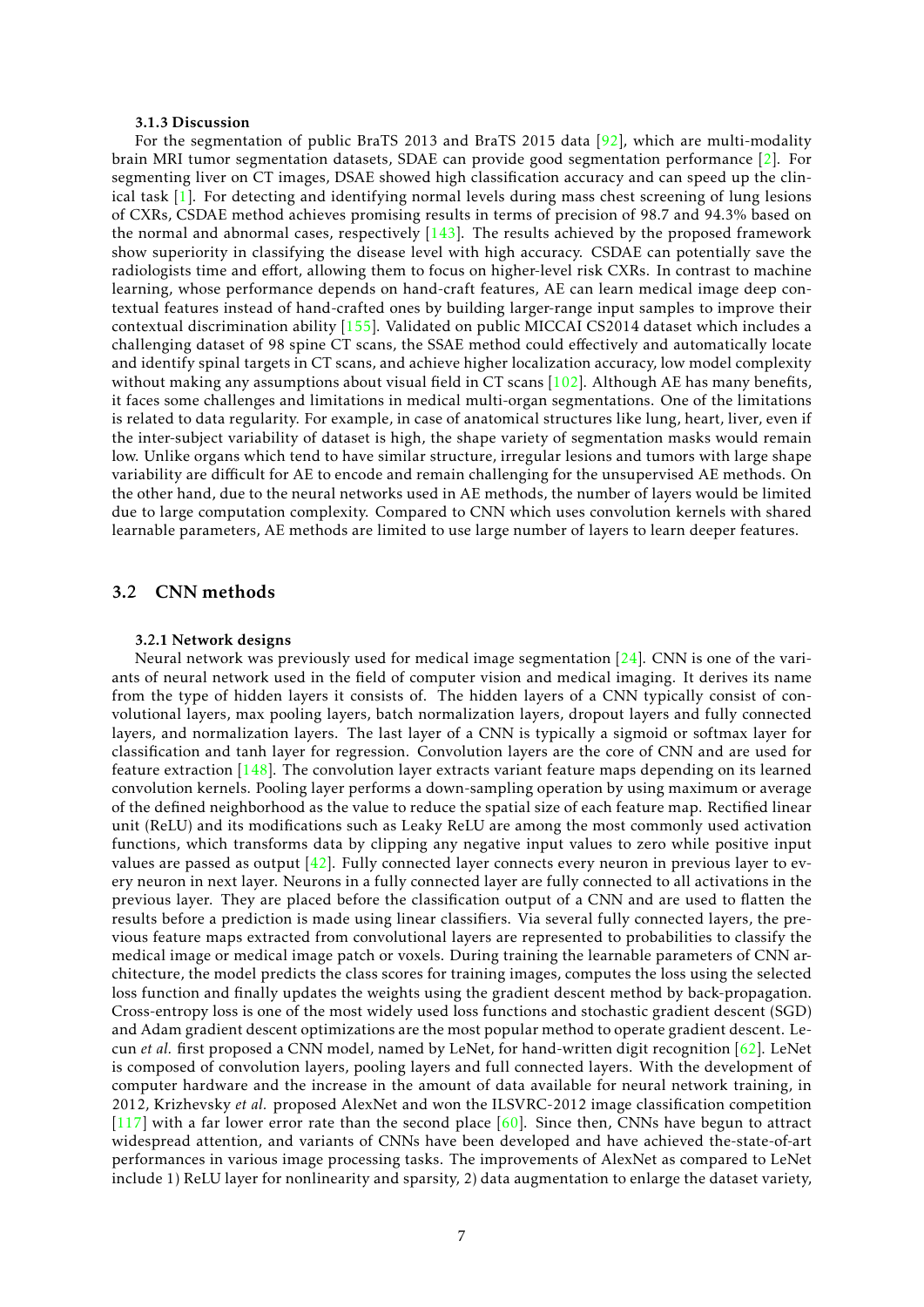3) dropout layer to reduce learnable parameters and prevent overfitting, 4) GPU for parallel computing, 5) local response normalization to normalize the nearest data and 6) overlapping pooling. Additionally, Zeiler and Fergus proposed ZFNet to improve the performance of AlexNet [\[179\]](#page-35-8) and proved that shallow network is able to learn edge, color and texture features of images and high-level network can learn abstract features of images. In addition, they demonstrated better performance can be achieved via deeper network. The main improvement of ZFNet is deconvolution network used to visualize the feature map. Simonyan and Zisserman proposed the VGG to further explore the performance of the deeper network model [\[123\]](#page-31-7). The main innovation of VGG is a thorough evaluation of networks of increasing depth using an architecture with very small (33) convolution filters, which shows that a significant improvement on the prior-art configurations can be achieved by pushing the depth to 16 to 19 layers. Similarly, GoogLeNet was proposed to broaden the network structure [\[126\]](#page-31-8). By integrating proposed inception module, GoogLeNet won the winner of the ImageNet Large-Scale Visual Recognition Challenge 2014 (ILSVRC14), which is an image classification and detection competition. The inception module is helpful for the CNN model to better describe the input data content while further increasing the depth and width of the network model. The above development of CNNs is to increase the depth and width of CNN to improve the performance. However, simply increasing the depth would lead to vanishing/exploding gradients. To ease the difficulty of training deep CNNs and solve the degradation effect caused by increasing network depth, He *et al.* proposed a residual network (ResNet) for image recognition [\[41\]](#page-25-5). ResNet, which is mainly composed of residual blocks, is demonstrated to be able to break through a 100-layers barrier and even reach 1000 layers. Inspired by residual network, Huang *et al.* later proposed a densely connected convolutional network (DenseNet) by connecting each layer to every other layer [\[46\]](#page-25-6). Contrast to residual block, which would focus on learn the structural difference between the feeding image and learning target, DenseNet aimed to combine both low-frequency and high-frequency feature maps from previous and current convolutional layers via dense blocks.

### 3.2.2 Overview of works

In medical image segmentation, CNNs can be simply used to classify each voxel or patch in the image individually, by presenting it with patches extracted around that voxel or patch. Roth *et al.* proposed a multi-level deep CNN approach for pancreas segmentation in abdominal CT image [\[113\]](#page-30-3). A dense local image patch label was obtained by extracting an axial-coronal-sagittal viewed patch in a sliding window manner. The proposed CNN learns to assign class probabilities for each center voxel of its patch. Finally, a stacked CNN leveraged the joint space of CT intensities and dense probability maps. The used CNN architecture consists five convolutional layers which are followed by max-pooling, three fully connected layers, two drop out layer and a soft-max operator to perform binary classification. This CNN architecture can be introduced into multi-organ segmentation frameworks by specifying more tissue types since CNN naturally supports multi-class classifications [\[61\]](#page-26-8). In contrast to 2D input, which would lose spatial information, Hamidian *et al.* proposed to use 3D patch-based CNN to detect lung pulmonary nodules for chest CT images  $[37]$  using volumes of interest extracted from the lung image database consortium (LIDC) dataset  $[5]$ . They extended previous 2D CNN to three dimensions which would be more suitable for volumetric CT data. For high pathologically affected cases, segmenting and classifying the lytic and sclerotic metastatic lesions from CT image is challenging, because these lesions are ill-defined. Therefore, it is hard to extract relevant features that can well-represent texture and shape information for traditional machine learning-based method. In order to solve this problem, Chmelik *et al.* applied deep CNN (DCNN) to segment and classify these kinds of lesions [\[15\]](#page-23-8). The CNN architecture takes three perpendicular 2D patches for each voxel of 3D CT image as input and output classification of three categories (healthy, lytic and sclerotic) for that voxel. The proposed CNN consisted of several convolutional layers which are followed by ReLU and max-pooling to extract features, several fully connected layers with dropout layers to combine the feature maps to feature vectors, and a last fully connected layer to convert the feature vector to a three-element output of class scores. A high score correlates to a high probability to the corresponding class. L2 regularized cross-entropy and class error loss are used for optimization. Mini-batch gradient descent with momentum back-propagation algorithm is used to optimize the learnable parameters of this CNN. During radiotherapy for nasopharyngeal carcinoma (NPC) treatment, accurate segmentation of OARs in head and neck (H&N) CT image is a key step for effective planning. Due to low-contrast and surrounding adhesion tissues of the parotids, thyroids and optic nerves, automatic segmenting these regions is challenging and will result in lower accuracy for these regions as compared to other organs. In order to solve this challenge, Zhong *et al.* proposed a cascaded CNN network to delineate these three OARs for NPC radiotherapy by combining boosting algorithm  $[184]$ . In their study, CT images of 140 NPC patients treated with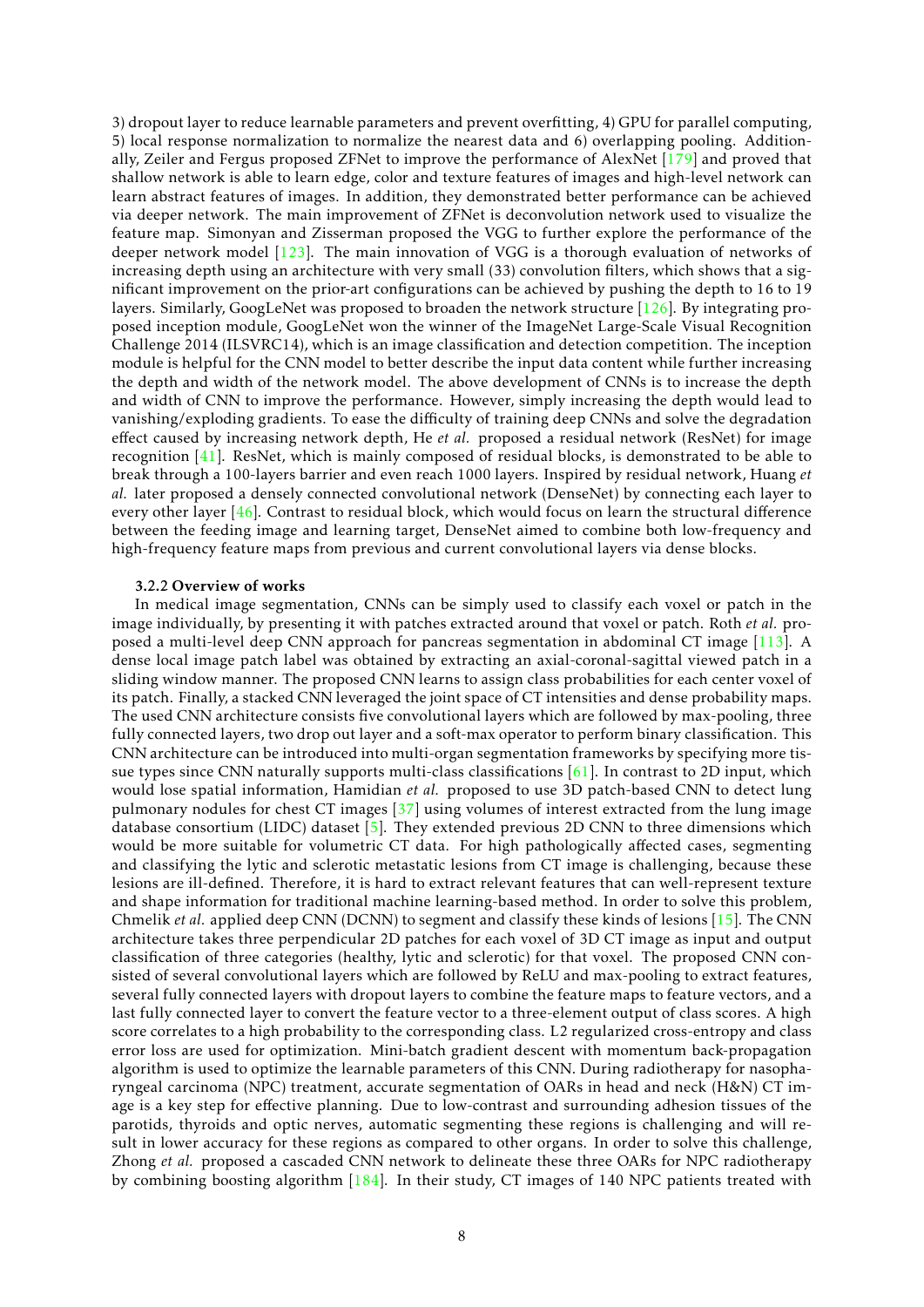radiotherapy were collected. Manual contours of three OARs were used as learning target. A hold-out test was used to evaluate the performance of the proposed method, i.e., the datasets were divided into a training set (100 patients), a validation set (20 patients), and a test set (20 patients). In the boosting method for combining multiple classifiers, three cascaded CNNs for segmentation were combined. The first network was trained with the traditional approach. The second one was trained on patterns (pixels) filtered by the first net. That is, the second machine recognized a mix of patterns (pixels), 50% of which was accurately identified by the first net. Finally, the third net was trained on the new patterns (pixels) screened jointly by the first and second networks. During the test, the outputs of the three nets were considered to obtain the final output. 2D patch-based ResNet [\[41\]](#page-25-5) was used to build the cascaded CNNs. For multi-OARs segmentation in thoracic radiotherapy treatment, Harten *et al.* proposed a combination of 2D and 3D CNNs for automatic segmentation of OARs (including esophagus, heart, trachea, and aorta) on thoracic treatment planning CT scans of patients diagnosed with lung, breast or esophageal cancer [\[40\]](#page-25-7). The two CNNs are summarized as follows: one 3D patch-based network that contains a deep segment of residual blocks [\[53\]](#page-26-9) with sigmoid layer to perform multi-class binary classification, and one 2D patch-based (2D patch extracted from axial, coronal and sagittal planes) network containing dilated convolutions [\[158\]](#page-34-4) with softmax layer to perform classification. A hold-out validation (40 data for training and 20 data for testing) was used to evaluate the performance of the proposed method.

| Ref.               | Year | Network                                     | Dimension<br>Supervision |                        | Site                    | Modality                |
|--------------------|------|---------------------------------------------|--------------------------|------------------------|-------------------------|-------------------------|
| $\overline{88}$    | 2017 | deconvolu-<br>Deep<br>tional neural network | Supervised               | 2D slice               | <b>Brain</b>            | <b>CT</b>               |
|                    |      | (DDNN)                                      |                          |                        |                         |                         |
| $\overline{113}$   | 2015 | Multi-level DCNN                            | Supervised               | 2D patch               | Pancreas                | CT                      |
| $[116]$            | 2016 | Holistically<br>Nested<br><b>CNN</b>        | Supervised               | 2D patch               | Pancreas                | $\overline{\text{CT}}$  |
| $\left[37\right]$  | 2017 | 3D CNN                                      | Supervised               | 3D patch               | Chest                   | CT                      |
| $\sqrt{45}$        | 2017 | 3D DCNN                                     | Supervised               | $N.A.*$                | Abdomen                 | CT                      |
| 49                 | 2017 | $\overline{\text{CNN}}$                     | Supervised               | 3D patch               | Head & Neck             | $\overline{\text{CT}}$  |
| $\sqrt{54}$        | 2017 | Fuzzy-C-Means CNN                           | Supervised               | 3D patch               | Lung nodule             | $\overline{\text{CT}}$  |
| $[187]$            | 2017 | <b>DCNN</b>                                 | Supervised               | 2D Slice               | Body, Chest,<br>Abdomen | $\overline{\text{CT}}$  |
| [6]                | 2018 | <b>Fusion Net</b>                           | Supervised               | 2D patch               | $100$ ROIs              | <b>HRCT</b>             |
| $\overline{15}$    | 2018 | <b>DCNN</b>                                 | Supervised               | 2D patch               | Spinal lesion           | $\overline{\text{CT}}$  |
| $\overline{35}$    | 2018 | <b>DCNN</b>                                 | Supervised               | 2D slice               | Malignant               | $\overline{\text{CT}}$  |
|                    |      |                                             |                          |                        | pleural<br>mesothelioma |                         |
| $[97]$             | 2018 | 2D and 3D CNN                               | Supervised               | 2D slice, 3D<br>volume | Artery / vein           | CT                      |
| $[130]$            | 2018 | 3D ConvNets                                 | Transfer<br>learning     | 3D volume              | <b>Brain</b>            | <b>MRI</b>              |
| $[144]$            | 2018 | specific<br>CNN with                        | Supervised               | $2D$ slice, $3D$       | $ab -$<br>Brain,        | Fetal                   |
|                    |      | fine-tuning                                 | or Unsuper-<br>vised     | volume                 | domen                   | <b>MRI</b>              |
| $[188]$            | 2018 | 2D and 3D DCNN                              | Supervised               | 2D slice, 3D<br>volume | Whole body              | $\overline{\text{CT}}$  |
| $\left[ 84\right]$ | 2019 | Deep fusion Network                         | Supervised               | 2D slice               | Chest                   | $\overline{\text{CXR}}$ |
| $\boxed{128}$      | 2019 | <b>DCNN</b>                                 | Supervised               | 2D slice               | Abdomen                 | $\overline{\text{CT}}$  |
| $\boxed{178}$      | 2019 | $2.5D$ CNN                                  | Supervised               | 2.5D patch             | Thorax                  | $\overline{\text{CT}}$  |
| $[184]$            | 2019 | Cascaded CNN                                | Supervised               | 2D slice               | Head & Neck             | CT                      |
| [40]               | 2019 | 2D and 3D CNN                               | Supervised               | 2D slice, 3D<br>volume | Thorax                  | CT                      |
| $[191]$            | 2019 | <b>U-Net Neural Network</b>                 | Supervised               | 3D patch               | Lung                    | CT                      |

Table 2 Overview of CNN methods

\*N.A.: not available, i.e. not explicitly indicated in the publication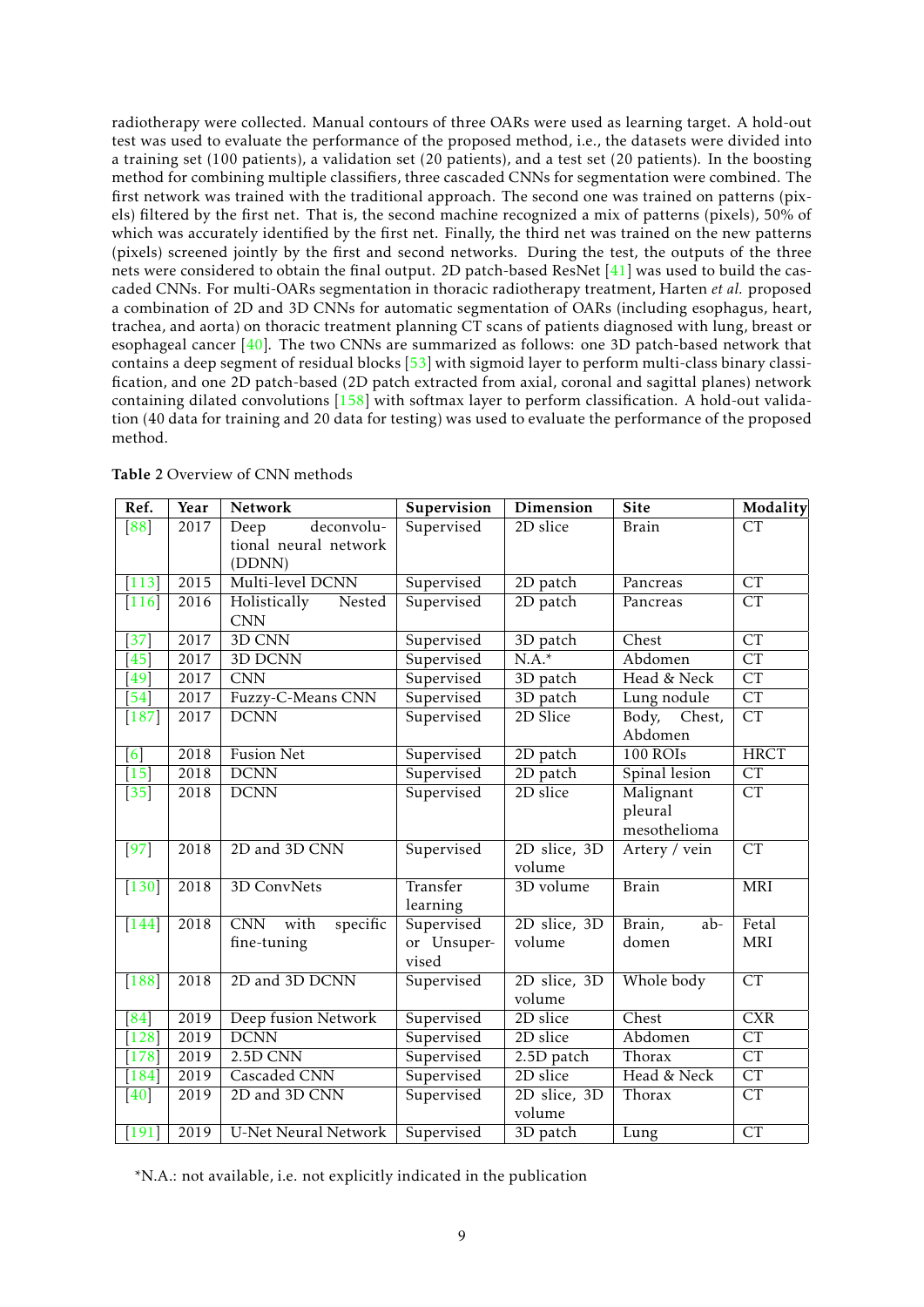#### 3.2.3 Discussion

For the multi-OARs segmentation of CT H&N, Dice similarity coefficient (DSC), 95th percentile of the Hausdorff distance (95% HD), and volume overlap error (VOE) were used to assess the performance of cascaded CNN [\[184\]](#page-36-1). The mean DSC values were above 0.92 for parotids, above 0.92 for thyroids, and above 0.89 for optic nerves. The mean 95% HDs were approximately 3.08 mm for parotids, 2.64 mm for thyroids, and 2.03 mm for optic nerves. The mean VOE metrics were approximately 14.16% for parotids, 14.94% for thyroids, and 19.07% for optic nerves. From the comparison in [\[184\]](#page-36-1), the proposed boosting-based cascaded CNN outperformed U-Net [\[112\]](#page-30-1) in segmenting the three OARs. Despite the powerful performance of boosting structure, its pixel-based classification took more time as compared to U-Net. This is because all classifiers in the boosting structure need to classify all pixels in the image. In the study of  $[40]$ , researchers evaluated the performance for 2D CNN, 3D CNN and a combination of 2D and 3D CNNs individually and demonstrated the combination network produces the best results. The DSC of the esophagus, heart, trachea, and aorta were  $0.84 \pm 0.05$ ,  $0.94 \pm 0.02$ ,  $0.91 \pm 0.02$ 0.02, and  $0.93\pm0.01$ , respectively. These results demonstrate potential for automating segmentation of OARs in routine radiotherapy treatment planning. A drawback of most CNN methods is classification need to be performed on every voxel or small patch repeatedly. By sliding window with huge overlap between two neighboring patches, the CNN models perform classifications on each voxel of the whole volume. This approach is inefficient since it requires repeated forward network prediction on every voxel of the image. Fortunately, the convolution and dot product are both linear operators and thus inner products can be written as convolutions and vice versa  $[83]$ . By rewriting the fully connected layer as convolutions, the traditional CNNs can take input image larger than its training image and produce a likelihood map, rather than an output for a single voxel. However, this may result in output with a far lower resolution than the input due to the pooling layers used.

### 3.3 FCN methods

#### 3.3.1 Network designs

In most CNN methods, the downsized input image or patch goes through the convolutional layers, fully connected layers and output predicted label for the center voxel of the input image. Shelhamer *et al.* first proposed a CNN whose last fully connected layer is replaced by a convolutional layer. Since all layers in this CNN are convolutional layers, the new network is named as FCN. Due to the major improvement of deconvolution kernels used to up-sample the feature map, FCN allows the model to have a dense voxel-wise prediction from the full size whole volume instead of a patch-wise classification as in traditional CNN [\[121\]](#page-31-0). This segmentation is also called as end-to-end segmentation. By using FCN, the segmentation of whole image can be achieved in just one forward pass. To achieve better localization performance, high-resolution activation maps are combined with up-sampled outputs and then passed to the convolution layers to assemble more accurate output. One of the most well-known FCN structures for medical image segmentation is U-Net, initially proposed by Ronneberger *et al.* using the concept of deconvolution [\[112\]](#page-30-1). U-Net architecture is built upon the elegant architecture of FCN, which includes an encoding path and a decoding path. Besides the increased depth of network with 19 layers, U-Net introduced a superior design of long skip connections between the layers of equal resolution in encoding path to decoding path. These connections provide essential high-resolution features to the deconvolution layers. The improvement of U-Net is expected to overcome the tradeoff between organ localization and the use of context. This trade-off rises since the large size patches require more pooling layers and consequently will reduce the localization accuracy. On the other hand, small-sized patches can only observe small context of input. Inspired by the study of U-Net, Milletari *et al.* proposed an improved network based on U-Net, called as V-Net [\[94\]](#page-29-4). The V-Net architecture is similar to U-Net. It also consists of encoding path (compression) and decoding path and the long skip connection between the encoding and decoding paths. The improvement of V-Net as compared to U-Net is that at each stage of encoding and decoding path, V-Net involves residual block as short skip connection between early and later convolutional layers. This architecture ensures convergence compared with non-residual learning network, such as U-Net. Second, V-Net replaces the max pooling operations with convolutional layers to force the network to have a smaller memory footprint during training, since no switches mapping the output of pooling layers back to their inputs are needed for back propagation. Third, in contrast to binary cross entropy loss used in U-Net method, V-Net used dice loss. Thus, weights to samples of different organs to establish balance between multi-organs and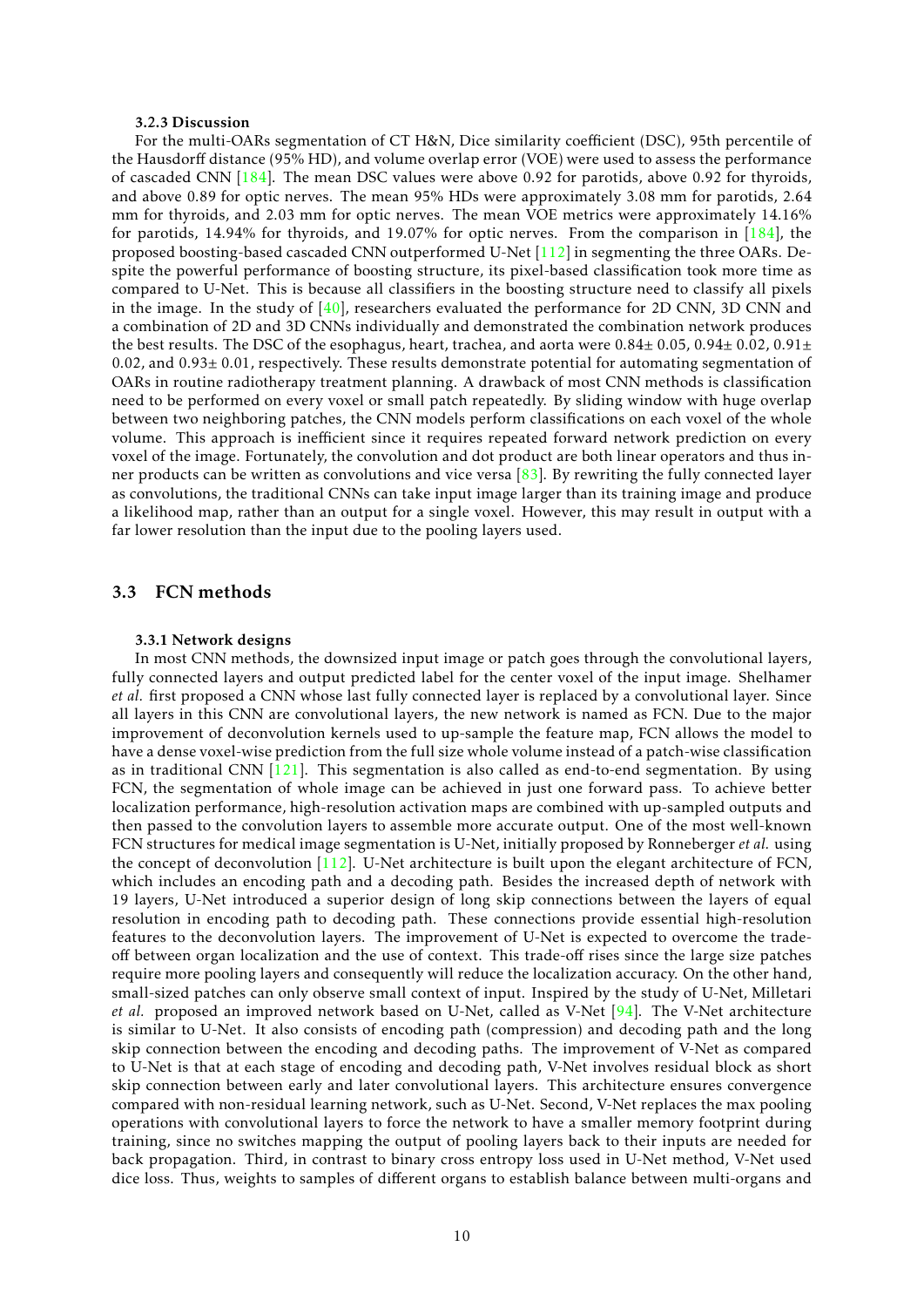background voxels are not needed. As another improvement of U-Net, Christ *et al.* proposed a new FCN that by cascading two U-Nets to improve the accuracy of segmentation [\[16\]](#page-23-7), called as cascade FCN. The main idea of cascade FCN is to stack a series of FCN in the way that each model utilizes the contextual features extracted by the prediction map of the previous model. A simple design is to combine FCNs in a cascade manner, where the first FCN segments the image to ROIs for the second FCN, where the organs segmentation is done. The advantage of using such a design is that separate sets of filters can be applied for each stage and therefore the quality of segmentation can be significantly improved. The main idea of deep supervision in deeply supervised FCN methods [\[70,](#page-27-3) [140\]](#page-32-1) is to provide the direct supervision of the hidden layers and propagate it to lower layers, instead of using only one supervision at the output layer for traditional supervised FCN. In this manner, supervision was extended to deep layers of the network, which would enhance the discriminative ability of feature maps to differentiate multiple classes in multi-organ segmentation task. In addition, recently, attention gate was used in FCN to improve performance in image classification and segmentation [\[118\]](#page-31-10). Attention gate could learn to suppress irrelevant features and highlight salient features useful for a specific task.

### 3.3.2 Overview of works

Multi-organ segmentation aims to segment several organs simultaneously. Zhou *et al.* proposed 2.5D FCN segmentation method to automatically segment 19 organs in CT images of whole body  $\frac{186}{186}$ . In this work, 2.5D patch, which consists of several consistent slices of axial plane, was used as multichannel input for the 2D FCN. Separate FCN was designed for each 2D sectional view, resulting in a total of three FCNs. Then, by using fusion method, the final segmentation can be obtained from the three segmentations. The technique produced higher accuracy for big organs such as liver (a Dice value of 0.937) but yielded lower accuracy when dealing with small organs, such as pancreas (a Dice value of 0.553). In addition, by implementing the convolution kernels via a 3D manner, FCN has also been used for multi-organ segmentation for 3D medical images [\[45\]](#page-25-8). The FCN which has been trained on the whole 3D images has high class imbalance between the foreground and background, which results into inaccurate segmentation of small organs. One possible solution to alleviate this issue is applying two-step segmentation in a hierarchical manner, where the second stage uses the output of the first stage by focusing more on boundary regions. Christ *et al.* performed liver segmentation by cascading two FCNs, where the first FCN detects the liver location via estimating the ROI, and the second FCN extracts features from that ROI to obtain the liver lesions segmentation [\[16\]](#page-23-7). This system has achieved 0.823 in Dice for lesion segmentation in CT images and 0.85 in MRI images. Similarly, Wu *et al.* investigated the cascaded FCN to improve the performance in fetal boundary detection in ultrasound images [\[160\]](#page-34-5). Their results have shown better performance compared to other boundary refinement techniques for ultrasound fetal segmentation. Transrectal ultrasound (TRUS) is a versatile and real-time imaging modality that is commonly used in image-guided prostate cancer interventions (e.g., biopsy and brachytherapy). Accurate segmentation of the prostate is key to biopsy needle placement, brachytherapy treatment planning, and motion management. However, the TRUS image quality around prostate base and apex region is often affected by low contrast and image noise. To address these challenging, Lei *et al.* proposed a deep supervision in V-Net for accurate prostate segmentation [\[70\]](#page-27-3). To cope with the optimization difficulties of training the DL-based model with limited training data, a deep supervision strategy with a hybrid loss function (logistic and Dice loss) was introduced to the different stages of decoding path. To reduce possible segmentation errors at the prostate apex and base in TRUS images, a multi-directional-based contour refinement model was introduced to fuse transverse, sagittal and coronal plane-based segmentation. Similarly, for the task of MRI pelvic segmentation, the segmentation of prostate is challenging due to the inhomogeneous intensity distributions and variation in prostate anatomy. Bo *et al.* proposed a 3D FCN with deep supervision and group dilated convolution to segment the prostate on MRI  $[140]$ . In this method, the deep supervision mechanism was introduced into FCN to effectively alleviate the common exploding or vanishing gradients problems in training deep models, which forces the update process of the hidden layer filters to favor highly discriminative features. A group dilated convolution which aggregates multi-scale contextual information for dense prediction was proposed to enlarge the effective receptive field. In addition, a combined loss (including cosine and cross entropy) was used to improve the segmentation accuracy from the direction of similarity and dissimilarity. Segmenting glands is essential in cancer diagnosis. However, accurate automated DL-based segmentation of glands is challenging because a large variability in glandular morphology across tissues and pathological subtypes exist, and a large number of accurate gland annotations from several tissue slides is required. Binder *et al.* investigated the idea of cross-domain (-organ type) approximation that aims at reducing the need for organ-specific annotations [\[7\]](#page-22-6). Two proposed Dense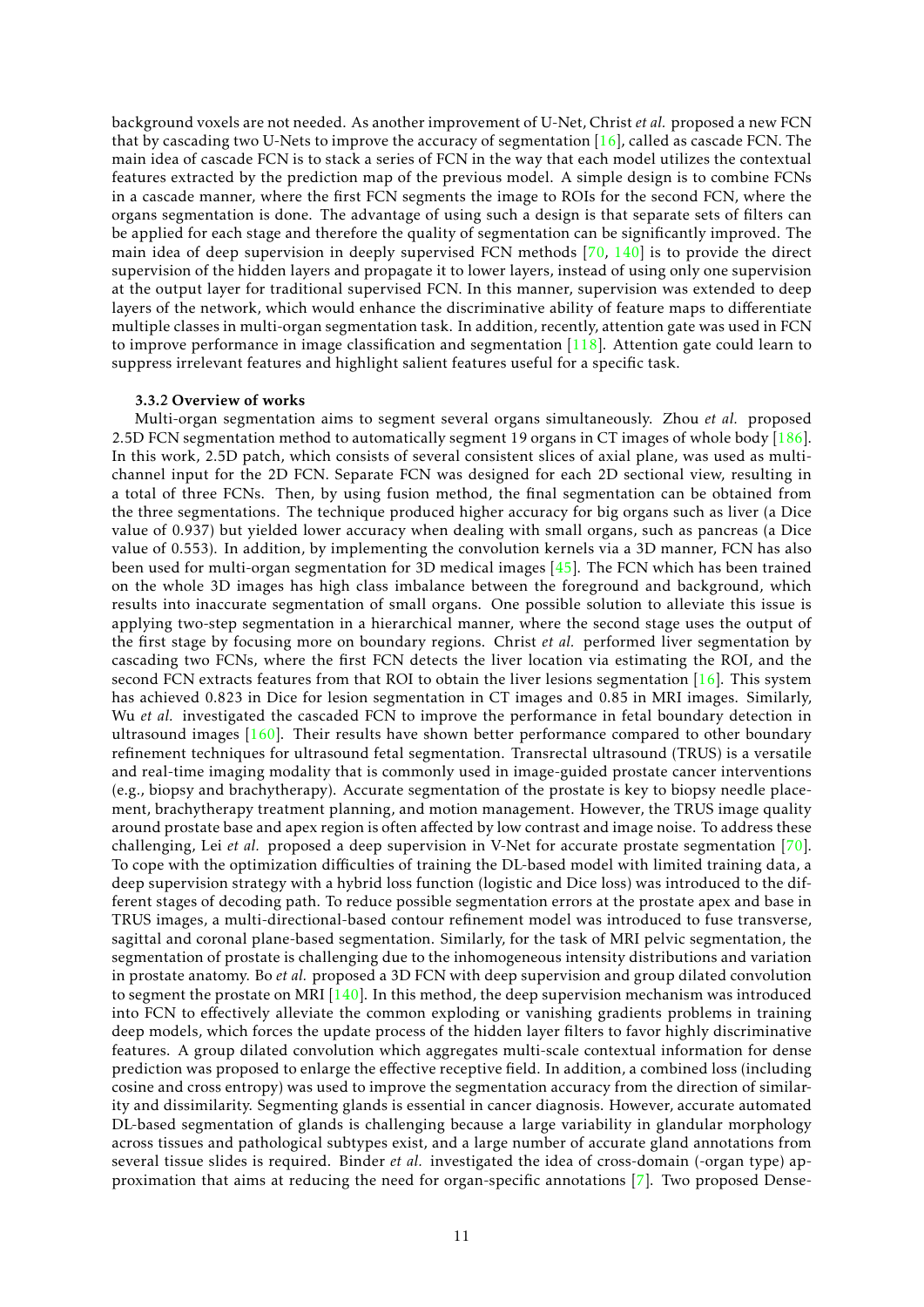U-Nets are trained on Hematoxylin and eosin (H&E) strained colon adenocarcinoma samples focusing on the gland and stroma segmentation. Unlike U-Net, Dense-U-Nets uses asymmetric encoder and decoder. The encoder is designed to automatically and adaptively learn the spatial hierarchies of features from low to high level patterns coded within the image. The encoder uses transition layer (convolution with stride size 2) and dense convolution blocks consecutively to extract the compressed encoded feature representation. The dense-convolution blocks from DenseNet [\[46\]](#page-25-6) are used to strengthen feature propagation, encourage feature reuse and substantially reduce the number of parameters. The decoder is composed of deconvolution layers and convolution blocks. The skip connection between the encoder and the decoder side allows for feature reuse and information flow. The architecture has two decoders, one to predict the relevant gland locations, and a second to predicts the gland contours. Thus, the decoders output a gland probability map and a contour probability map. The network is supervised to jointly optimize the prediction of gland locations and gland contours.

| Ref.                      | Year | Network                          | Supervision Dimension |              | <b>Site</b>         | Modality               |
|---------------------------|------|----------------------------------|-----------------------|--------------|---------------------|------------------------|
| $[112]$                   | 2015 | U-Net                            | Supervised            | 2D slice     | Neuronal            | Electron               |
|                           |      |                                  |                       |              | structure           | micro-                 |
|                           |      |                                  |                       |              |                     | scopic                 |
| $[16]$                    | 2016 | Cascaded FCN                     | Supervised            | 3D volume    | Liver and le-       | $\overline{\text{CT}}$ |
|                           |      |                                  |                       |              | sion                |                        |
| [50]                      | 2016 | 3D U-Net                         | Supervised            | 3D volume    | Kidney              | Xenopus                |
| $\left[91\right]$         | 2017 | Dilated FCN                      | Supervised            | 2D slice     | Abdomen             | $\overline{\text{CT}}$ |
| [99]                      | 2017 | <b>FCN</b><br>Feature<br>3D      | Supervised            | 3D patch     | Pancreas            | $\overline{\text{CT}}$ |
|                           |      | Regression<br>Driven             |                       |              |                     |                        |
|                           |      | Forest                           |                       |              |                     |                        |
| $[186]$                   | 2017 | 2D FCN                           | Supervised            | 2.5D slices  | Whole body          | CT                     |
| $[10]$                    | 2018 | Foveal Fully Convo-              | Supervised            | $N.A.*$      | Whole body          | CT                     |
|                           |      | lutional Nets                    |                       |              |                     |                        |
| $[12]$                    | 2018 | <b>DRINet</b>                    | Supervised            | 2D slice     | Brain,              | $\overline{\text{CT}}$ |
|                           |      |                                  |                       |              | abdomen             |                        |
| 27                        | 2018 | 3D U-Net                         | Supervised            | 3D volume    | Prostate            | <b>MRI</b>             |
| 28                        | 2018 | Dense V-Net                      | Supervised            | 3D volume    | Abdomen             | CT                     |
| 29]                       | 2018 | NiftyNet                         | Supervised            | 3D volume    | Abdomen             | $\overline{\text{CT}}$ |
| 32                        | 2018 | PU-Net, CU-Net                   | Supervised            | 2D slice     | Pelvis              | $\overline{\text{CT}}$ |
| 86                        | 2018 | Dilated U-Net                    | Supervised            | 2D slice     | Chest               | $\overline{\text{CT}}$ |
| [55]                      | 2018 | 3D U-JAPA-Net                    | Supervised            | 3D volume    | Abdomen             | $\overline{\text{CT}}$ |
| [57]                      | 2018 | U-Net                            | Supervised            | 2D slice     | Pelvis              | $\overline{\text{CT}}$ |
| [114]                     | 2018 | Cascade 3D FCN                   | Supervised            | 3D patch     | Abdomen             | $\overline{\text{CT}}$ |
| $[115]$                   | 2018 | Multi-scale Pyramid<br>of 3D FCN | Supervised            | 3D patch     | Abdomen             | $\overline{\text{CT}}$ |
| $[149]$                   | 2018 | Shape representation             | Supervised            | 3D volume    | Head & Neck         | CT                     |
|                           |      | constrained<br>model             |                       |              |                     |                        |
|                           |      | <b>FCN</b>                       |                       |              |                     |                        |
| $[185]$                   | 2018 | Hierarchical Dilated             | Supervised            | 2D slice     | Pelvis              | CT                     |
|                           |      | Neural Networks                  |                       | 2D slice     |                     | CT                     |
| $[4]$<br>$\overline{[7]}$ | 2019 | Dilated FCN                      | Supervised            |              | Lung<br>Head & Neck | Stained                |
|                           | 2019 | Dense-U-Net                      | Supervised            | 2D slice     |                     | colon                  |
|                           |      |                                  |                       |              |                     | adenocar-              |
|                           |      |                                  |                       |              |                     | cinoma                 |
|                           |      |                                  |                       |              |                     | dataset                |
| $[11]$                    | 2019 | 2D and 3D FCNs                   | Supervised            | 2D slice and | Pulmonary           | CT                     |
|                           |      |                                  |                       | 3D volume    | nodule              |                        |
| $[13]$                    | 2019 | Dedicated 3D FCN                 | Supervised            | 3D patch     | Thorax,             | <b>DECT</b>            |
|                           |      |                                  |                       |              | abdomen             |                        |
| [67]                      | 2019 | 2D<br><b>FCN</b>                 | Transfer              | 2D slice     | Pelvis              | MRI                    |
|                           |      | (DeepLabV3+)                     | learning              |              |                     |                        |

Table 3 Overview of FCN methods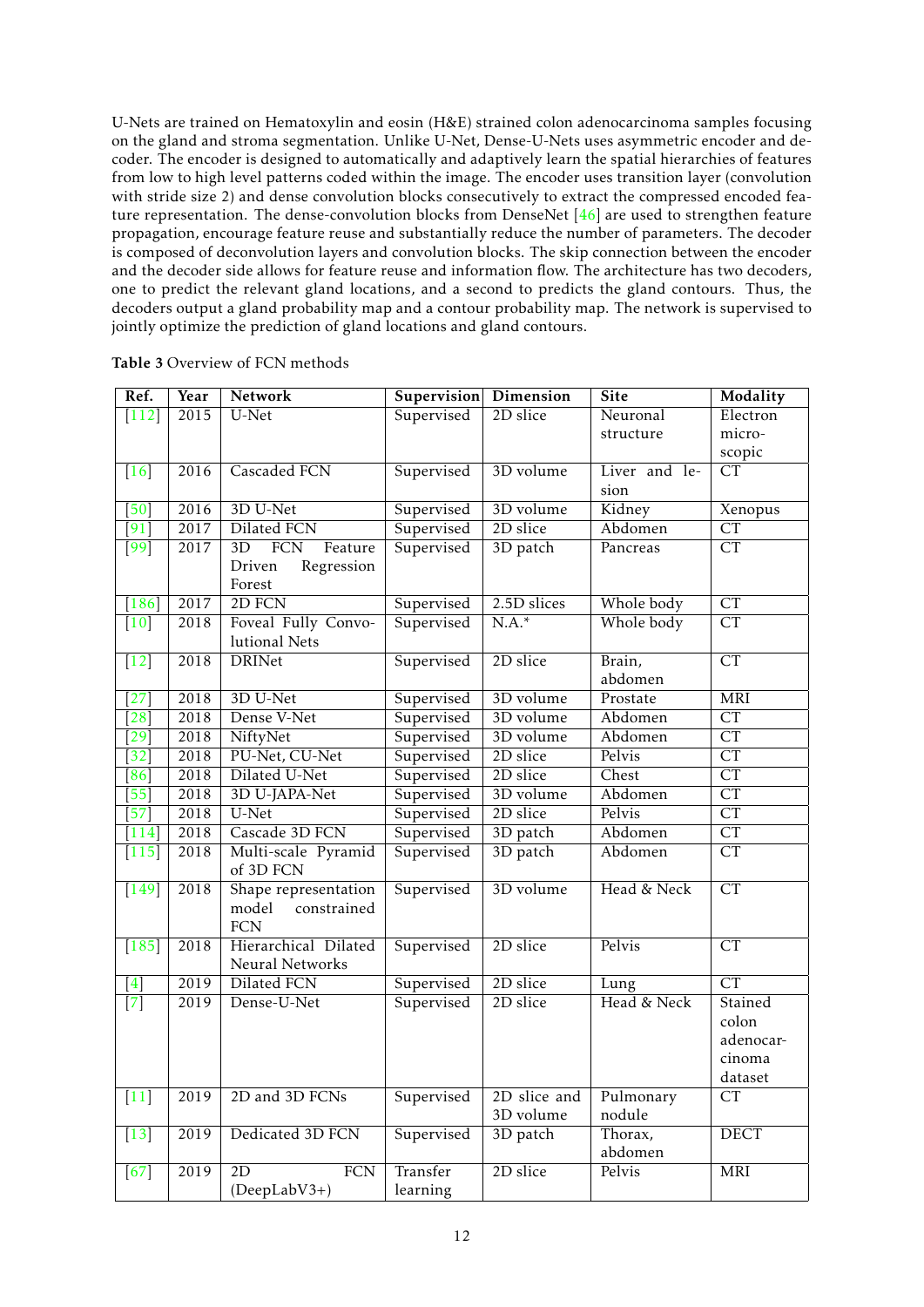| $\left[34\right]$   | 2019 | 2D FCN                                            | Supervised | 2D patch               | Pulmonary<br>vessels                | CT                                                                                    |
|---------------------|------|---------------------------------------------------|------------|------------------------|-------------------------------------|---------------------------------------------------------------------------------------|
| $\overline{[79]}$   | 2019 | Dual U-Net                                        | Supervised | 2D slice               | Glioma Nuclei                       | Hematoxylin<br>and<br>eosin<br>$(H&E)-$<br>stained<br>histopatho-<br>logical<br>image |
| [98]                | 2019 | Consecutive<br>deep<br>encoder-decoder<br>Network | Supervised | 2D slice               | Skin lesion                         | CT                                                                                    |
| $[100]$             | 2019 | U-Net                                             | Supervised | 2D slice               | Lung                                | <b>HRCT</b>                                                                           |
| $\lceil 101 \rceil$ | 2019 | 3D U-Net                                          | Supervised | 3D volume              | Chest                               | $\overline{\text{CT}}$                                                                |
| $[172]$             | 2019 | U-Net<br>with<br>3D<br>Multi-atlas                | Supervised | 3D volume              | Brain tumor                         | Dual-<br>energy<br><b>CT</b>                                                          |
| $[162]$             | 2019 | Triple-Branch FCN                                 | Supervised | N.A.                   | Abdomen/torso                       | CT                                                                                    |
| $[70]$              | 2019 | 2.5D Deeply super-<br>vised V-Net                 | Supervised | 2.5 patch              | Prostate                            | Ultrasound                                                                            |
| $[140]$             | 2019 | Group dilated deeply<br>supervised FCN            | Supervised | 3D volume              | Prostate                            | MRI                                                                                   |
| $[147]$             | 2019 | 3D FCN                                            | Supervised | $\overline{3D}$ volume | Arteriovenous<br>malforma-<br>tions | Contract-<br>enhanced<br><b>CT</b>                                                    |
| $[146]$             | 2019 | 3D FCN                                            | Supervised | 3D volume              | Left ventricle                      | <b>SPECT</b>                                                                          |
| 159                 | 2019 | DeepMAD                                           | Supervised | 2.5D patch             | Vessel wall                         | <b>MRI</b>                                                                            |
| 137                 | 2019 | 3D U-Net                                          | Supervised | 3D volume              | Head & Neck                         | CT                                                                                    |
| [44]                | 2019 | OBELISK-Net                                       | Supervised | 3D volume              | Abdomen                             | <b>CT</b>                                                                             |

\*N.A.: not available, i.e. not explicitly indicated in the publication

### 3.3.3 Discussion

The problem of FCN is that the receptive size is fixed so if the object size changes then FCN struggles to detect them all. One solution is multi-scale networks, where input images are resized and fed to the network. Multi-scale techniques can overcome the problem of the fixed receptive size in the FCN [\[115\]](#page-30-6). However, sharing the parameters of the same network on a resized image is not a very effective way as the object of different scales requires different parameters to process. As another solution for a fixedsize receptive field, for the images with the size bigger than the field of view, the FCN can be applied in a sliding window manner across the entire image [\[37\]](#page-24-3). As compared to single FCN architecture, the advantage of cascade FCN is that separate sets of filters can be applied for each stage and therefore the quality of segmentation can be significantly increased. For example, Trullo *et al.* proposed two collaborate FCNs to jointly segment multi-organ in thoracic CT image, one is used for organ localization and the other one is used to segment the organ within that ROI  $[132]$ . However, because of the additional network involved and two or more steps needed, the computation time of this kind of method would be prolonged as compared to single FCN architecture. In addition, if the first network of cascade FCN is used for organ localization, the performance of this method will largely rely on the accuracy of localization. Although FCN-based prostate segmentation [\[70,](#page-27-3) [140\]](#page-32-1) can reach at good performance, the limitations of this kind of method still exist. First, due to three or more stages of deep supervision and corresponding up-sampling convolutional kernels involved, the computation complexity is higher than the U-Net and V-Net methods. In addition, when using 2.5D patch as input, the segmented contours of three directions may not be well-matched, introducing an adaptive and non-linear contour refinement model, such as conditional random field, would be a future work if researches use this kind of method for multi-organ segmentation. Second, FCNs used voxel-wise loss such as cross entropy for segmentation. However, in the final segmentation map, there is no guarantee of spatial consistency. Recently, in FCN based methods, conditional random filed and graph cut methods are used as segmentation refinement into the FCN-based workflow by incorporating spatial correlation. The limitation of these kinds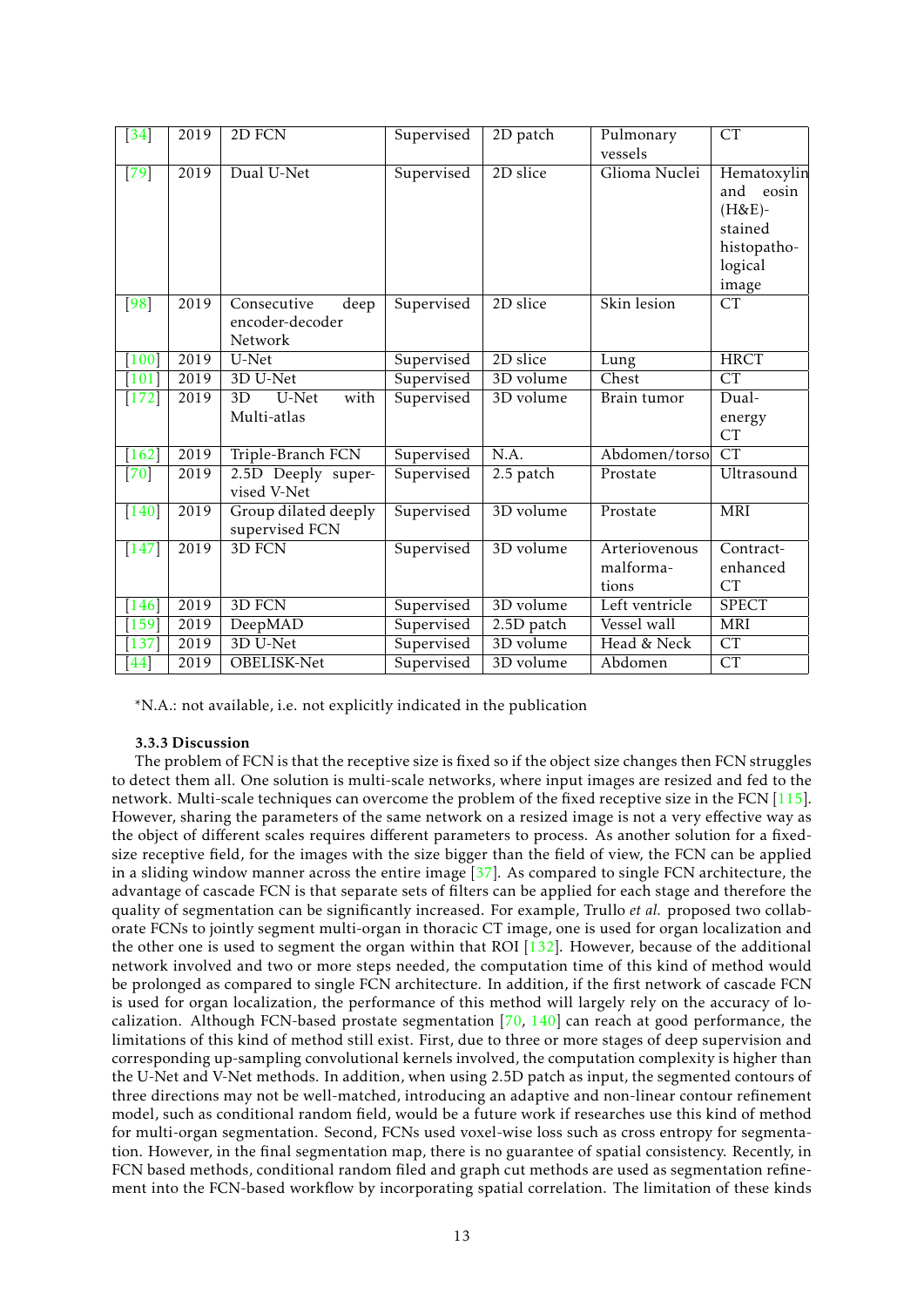of segmentation refinement is that they only consider pair-wise potential which might cause boundary leakage in low contrast regions.

### 3.4 GAN methods

### 3.4.1 Network designs

GANs have gained a lot of attention in medical imaging due to their capability of data generation without explicitly modelling the probability density function. The adversarial loss brought by the discriminator provides a clever way of incorporating unlabeled samples into training and imposing higher order consistency. This has been proven to be useful in many cases, such as image reconstruction [\[177\]](#page-35-10), image enhancement  $[20, 39]$  $[20, 39]$  $[20, 39]$ , segmentation  $[18, 21]$  $[18, 21]$  $[18, 21]$ , classification and detection  $[181]$ , augmentation [\[38\]](#page-25-12), and cross-modality synthesis [\[67\]](#page-26-4). A typical GAN consists of two competing networks, a generator and a discriminator  $\lceil 33 \rceil$ . The generator is trained to generate artificial data that approximate a target data distribution from a low-dimensional latent space. The discriminator is trained to distinguish the artificial data from actual data. The discriminator encourages the generator to predict realistic data by penalizing unrealistic predictions via learning. Therefore, the discriminative loss could be considered as a dynamic network-based loss term. The two networks compete in a zero-sum game. Multiple variants of GAN can be summarized into three categories: 1) variants of discriminators objective, 2) variants of generators objective, and 3) variants of architecture, which are summarized in [\[176\]](#page-35-11).

#### 3.4.2 Overview of works

As discussed above in FCN methods, one challenge in medical image segmentation of traditional FCN methods is that these methods may introduce boundary leakage in low contrast regions. Using adversarial loss introduced via a discriminator can take into account high order potentials to solve this problem [\[165\]](#page-34-7). The adversarial loss can be regarded as a learned similarity measurement between the segmented contours and the annotated ground truth (manual contours) for medical image segmentation tasks. Instead of only measuring the similarity (such as Dice loss and cross entropy loss) in the voxel domain, the additional discriminator maps the segmented and ground truth contours to a low dimensional feature space to represent the shape information and then uses logistic loss to measure the similarity of the feature vector between segmented contours and manual contours. The idea is similar to the perceptual loss. The difference is that the perceptual loss is computed from a pre-trained classification network on natural images whereas the adversarial loss is computed from a network that trained adaptively during the evolvement of the generator. Dai *et al.* proposed structure correcting adversarial network (SCAN) to segment lung and the heart in CXR images [\[18\]](#page-23-12). Compared to FCN, SCAN used an FCN (generator) to generate the binary mask of segmented organs and incorporated a critic network (discriminator) to discriminate the structural regularities emerging from human physiology. During training, the critic network learns to discriminate between the ground truth organ annotations from the masks synthesized by the segmentation network. Through this adversarial process, the critic network is able to learn the higher order structures and to guide the segmentation model to achieve realistic segmentation outcomes. In medical image multi-organ segmentation, a major limitation of traditional DL-based segmentation methods is their requirement for large amount of paired training image with ground truth contours as learning target. In order to solve this challenge, Mondal *et al.* proposed GANbased method for 3D multimodal brain MRI segmentation from a few-shot learning perspective [\[96\]](#page-29-9). The main idea of this work is to leverage the recent success of GANs to train a DL-based model with highly-limited training set of labeled images, without sacrificing the performance of full supervision. The proposed adversarial network encourages the segmentation to have a similar distribution of outputs for images with and without annotations, thereby helping generalization. In addition, few-shot learning method seeks good generalization on problems with very limited labeled dataset, typically containing just a few training samples of the target classes. Xue *et al.* proposed an adversarial network to train deep neural networks for the segmentation of multiple organs on thoracic CT images [\[21\]](#page-23-3). The proposed design of adversarial networks, called U-Net-generative-adversarial-network (U-Net-GAN), jointly trains a set of U-Nets as generators and fully convolutional networks (FCNs) as discriminators. U-Net-GAN is a conditional GAN. Specifically, the generator, composed of U-Net, produces image segmentation map of multiple organs by an end-to-end mapping learned from CT image and its labelled organs. The discriminator, structured as FCN, discriminates between the ground truth and segmented organs produced by the generator. The generator and discriminator compete against each other in an adversarial learning process to produce the optimal segmentation map of multiple organs.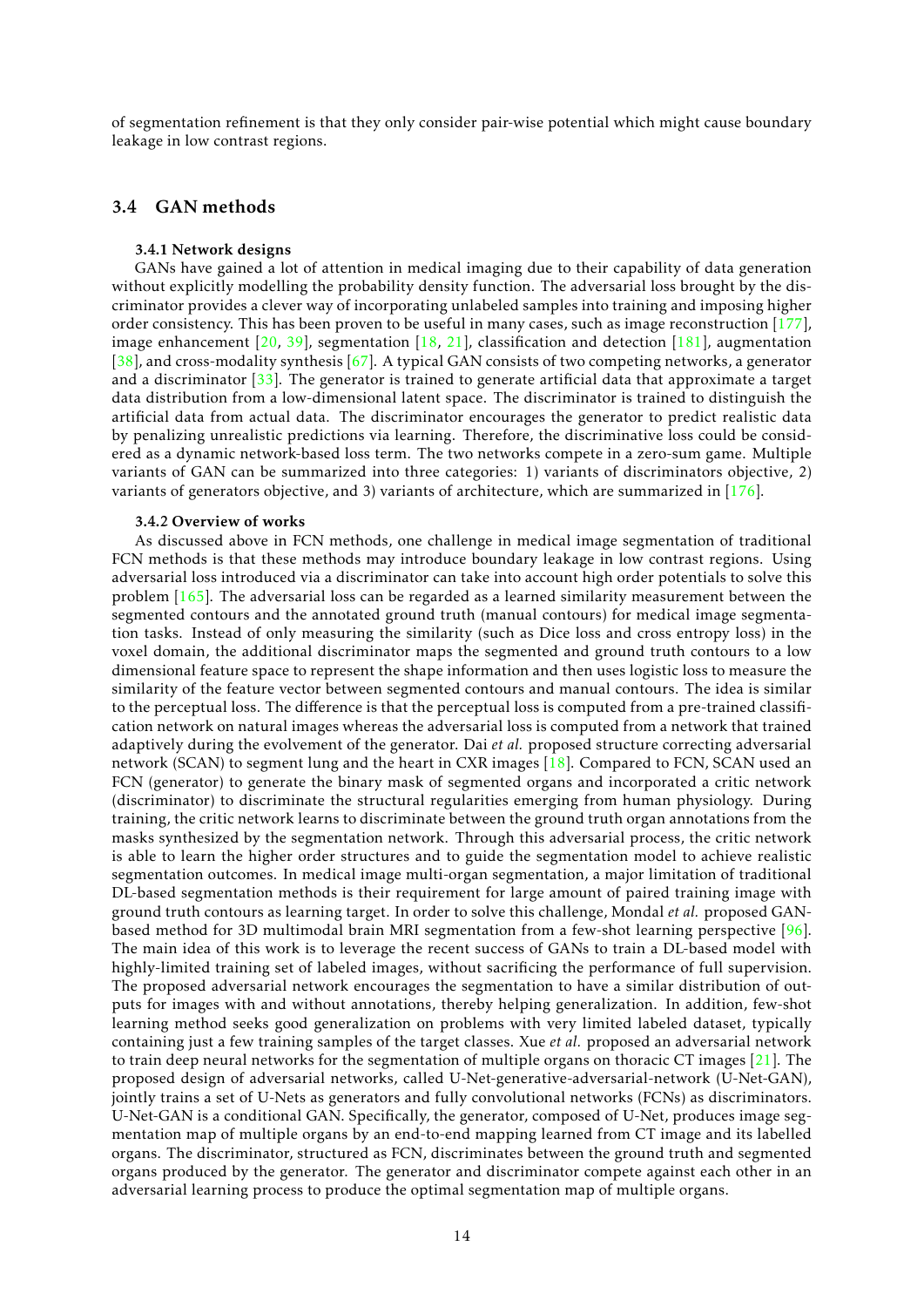Table 4 Overview of GAN methods

| Ref.               | Year | Network                     | Supervision  | <b>Dimension</b> | <b>Site</b>         | Modality               |
|--------------------|------|-----------------------------|--------------|------------------|---------------------|------------------------|
| 18                 | 2015 | <b>SCAN</b>                 | Supervised   | 2D slice         | Chest               | X-rays                 |
| $\overline{[56]}$  | 2017 | Multi-                      | Unsupervised | 2D slice         | <b>Brain</b>        | Multi-                 |
|                    |      | connected                   |              |                  |                     | modality               |
|                    |      | adversarial                 |              |                  |                     | <b>MRI</b>             |
|                    |      | networks                    |              |                  |                     |                        |
| $\sqrt{95}$        | 2017 | Dilated GAN                 | Supervised   | 2D slice         | <b>Brain</b>        | <b>MRI</b>             |
| $[110]$            | 2017 | Conditional<br><b>GAN</b>   | Supervised   | 2D slice         | Brain tumor         | <b>MRI</b>             |
| $[124]$            | 2017 | $\overline{GAN}$            | Supervised   | 2D patch         | Retinal Ves-<br>sel | Fundoscopic            |
| $[165]$            | 2017 | Adversarial                 | Supervised   | 3D volume        | Liver               | $\overline{\text{CT}}$ |
|                    |      | Image-to-Image<br>Network   |              |                  |                     |                        |
| $[192]$            | 2017 | Adversarial<br>FCN-CRF Nets | Supervised   | 2D slice         | <b>Mass</b>         | Mammograms             |
| $\lceil 81 \rceil$ | 2018 | GAN                         | Supervised   | $N.A.*$          | Brain tumor         | <b>MRI</b>             |
| [96]               | 2018 | Few-shot GAN                | Semi-        | 3D patch         | <b>Brain</b>        | <b>MRI</b>             |
|                    |      |                             | supervised   |                  |                     |                        |
| $[109]$            | 2018 | Context-aware               | Supervised   | 2D<br>cropped    | Cardiac             | <b>MRI</b>             |
|                    |      | <b>GAN</b>                  |              | slices           |                     |                        |
| $[111]$            | 2018 | Conditional                 | Supervised   | 2D slice         | <b>Brain</b>        | <b>MRI</b>             |
|                    |      | Generative                  |              |                  |                     |                        |
|                    |      | Refinement                  |              |                  |                     |                        |
|                    |      | Adversarial<br>Networks     |              |                  |                     |                        |
| 164                | 2018 | SegAN                       | Supervised   | 2D slice         | <b>Brain</b>        | <b>MRI</b>             |
| $[180]$            | 2018 | <b>MDAL</b>                 | Supervised   | 2D slice         | Left<br>and         | Cardiac MRI            |
|                    |      |                             |              |                  | Right-              |                        |
|                    |      |                             |              |                  | Ventricular         |                        |
| $[183]$            | 2018 | <b>TD-GAN</b>               | Unsupervised | 2D slice         | Whole body          | X-ray                  |
| $\lceil 21 \rceil$ | 2019 | U-Net-GAN                   | Supervised   | 3D volume        | Thorax              | <b>CT</b>              |
| [90]               | 2019 | Conditional                 | Supervised   | 2D slice         | Nuclei              | Histopathology         |
|                    |      | <b>GAN</b>                  |              |                  |                     | Images                 |
| $[133]$            | 2019 | Distance-aware              | Supervised   | 2D slice         | Chest               | CT                     |
|                    |      | <b>GAN</b>                  |              |                  |                     |                        |

\*N.A.: not available, i.e. not explicitly indicated in the publication

### 3.4.3 Discussion

In segmentation tasks, GAN is efficient in prediction stage, since it only needs to perform a forward pass through the generator network (for segmentation). Using adversarial loss as a shape regulator can benefit more when the learning target (organ) has a regular shape, e.g., for lung and heart, but would be less useful for other small tubular objects, such as vessels and catheters. In [\[21\]](#page-23-3), GAN was applied to delineate the left and right lungs, spinal cord, esophagus, and heart using 35 patients chest CTs. The averaged DSC for the above five OARs are 0.97, 0.97, 0.90, 0.75 and 0.87, respectively. The mean surface distance of the five OARs obtained with GAN method ranges between 0.4 mm and 1.5 mm on average among all 35 patients. The mean dose differences on the 20 SBRT lung plans using the segmented results ranged from -0.001 to 0.155 Gy for the five OARs. This demonstrates that GAN is a potentially valuable method for improving the efficiency of the lung radiotherapy treatment planning. GAN methods have realistic indications. Patient movement, such as translation and rotation, doesnt change the relative position among organs. Including the transformed data could help avoid overfitting and help the segmentation algorithm learn this invariant property. However, for multi-organ segmentation, due to the size and shape differences among different organs and variation among patients, it is difficult to balance the loss function among the different organs. Integrating all the segmentations into one network complicates the training process and reduces segmentation accuracy. To simplify the method,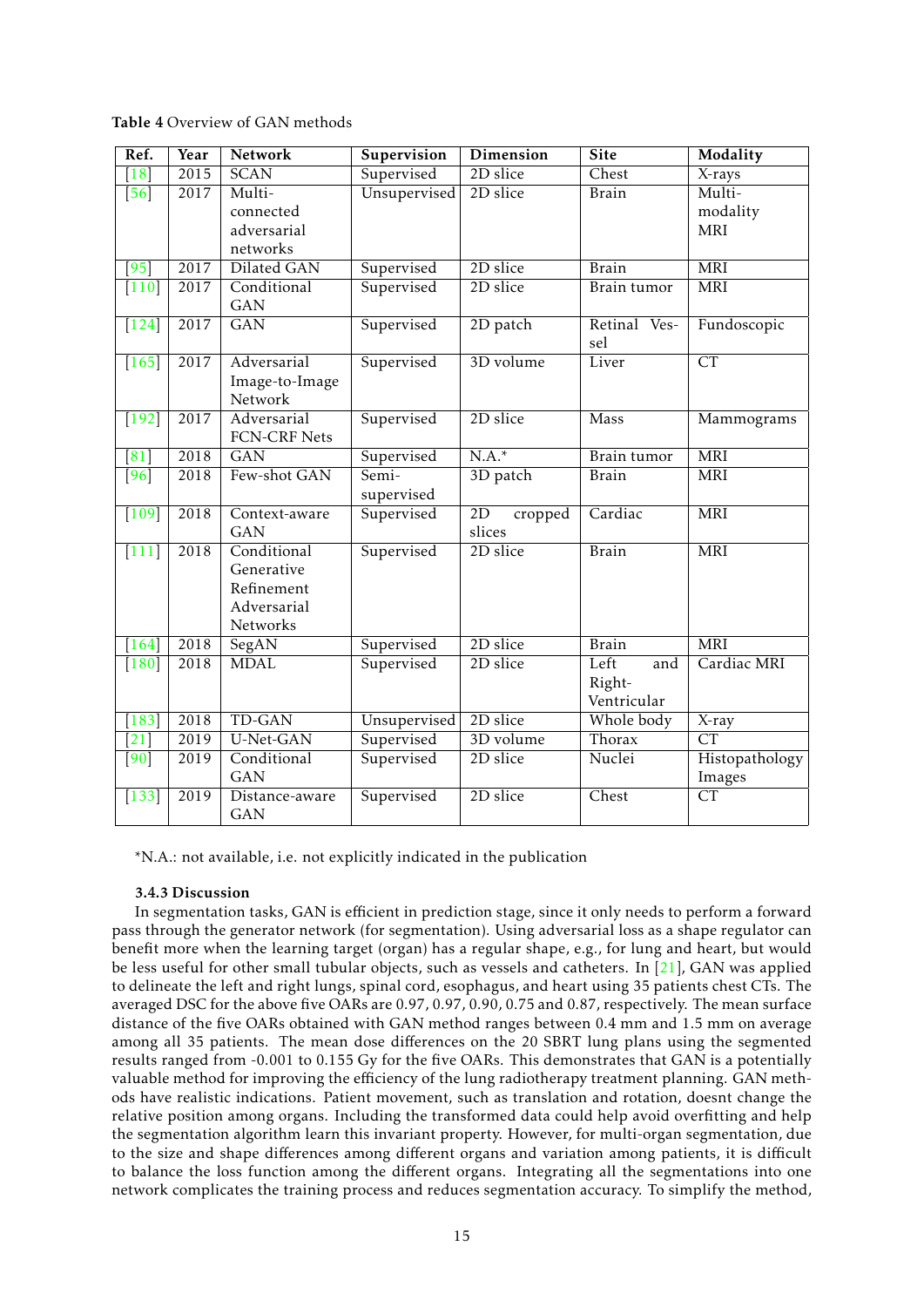previous GAN method [\[21\]](#page-23-3) grouped OARs of similar dimensions, and utilized three sub-networks for segmentation, one for lungs and heart, and the other two for esophagus and spinal cord, respectively. This approach improves segmentation accuracy at the cost of computation efficiency. But it also introduces additional computation time for both training and prediction. It could be an issue if the task is to apply the GAN method to segment more OARs simultaneously. Simultaneously determining the location of organs and segmenting the organs within that location for multi-organ segmentation would be a future work, i.e., the need is to explore the possibility of multi-organ segmentation in one compound network.

### 3.5 R-CNN methods

### 3.5.1 Network designs

In medical image multi-organ segmentation, as we discussed above, simultaneous segmenting multiorgan is challenging, because it requires the correct detection of all organs in an image volume while also accurately segment the organs within that detection. It is similar to the classical computer vision tasks of instance segmentation, which include two subtasks: one is the object detection with the goal of classifying individual objects and localizing each using a bounding box (ROI to medical image), the other one is the semantic segmentation with the goal of classifying each pixel into a fixed set of categories without differentiating object instances. Recently, the development of region-CNN (R-CNN) family introduced a simple and flexible way to solve this challenge. R-CNN is a network based on work with regions [\[31\]](#page-24-11). To bypass the problem of selecting a large number of regions, R-CNN utilized a selective search [\[134\]](#page-32-12) to extract 2000 candidate regions from image. These regions were called as region proposals. By warping to a same size, these regional proposals were then fed into a CNN to extract a 4096-dimensional feature vector as output. The CNN acts as a feature extractor. The output dense layer consists of the features extracted from the image and the extracted features are fed into an SVM to classify the presence of the object within that region proposal. In addition to predicting the presence of an object within the region proposals, the algorithm also predicts four values (2D version) which are offset values to increase the precision of the bounding box. R-CNN needs large computation time to train the network with 2000 region proposals per 2D image slice. To address this issue, Girshick *et al.* proposed a faster objection algorithm called Fast R-CNN [\[30\]](#page-24-12). Compared to R-CNN, instead of selecting region proposals and feeding them into a CNN, the region proposals were obtained via first feeding original image into an FCN (called as backbone) to obtain the convolutional feature map to identify the regional proposals, then warping them into squares and reshaping them into a fixed size via a ROI pooling layer. By using a fully connected layer, the regional proposal was projected to an ROI feature vector. Finally, softmax layer was used to predict the class of that region proposal and also the offset values for the bounding box. The reason that Fast R-CNN is faster than R-CNN is because it does not need to feed 2000 region proposals to the CNN for each feeding image. Instead, the convolution operation is done only once per image and a feature map is generated from it. Both R-CNN and Fast R-CNN use selective search to identify the region proposals. However, selective search is time-consuming. To solve this problem, Ren *et al.* proposed an object detection algorithm that eliminates the selective search and lets the network learn the regional proposals, called as Faster R-CNN [\[107\]](#page-30-10). Similar to Fast R-CNN, Faster R-CNN first fed the image into an FCN to extract convolutional feature map. Instead of using selective search on the feature map to identify the region proposals, a separate network was used to predict the region proposals. The predicted region proposals were then reshaped using a ROI pooling layer which was then used to classify the image within the proposed region and predict the offset values for the bounding boxes. Based on the ground works of feature extraction and regional proposals identification built by Faster R-CNN, performing image segmentation within the detected bounding box (ROI) is easy to achieve. After ROI pooling layer in Faster R-CNN, He *et al.* integrated 2 more convolution layers to build the semantic segmentation within the ROI, called as Mask R-CNN [\[43\]](#page-25-13). Another major contribution of Mask R-CNN is the refinement of the ROI pooling. In previous Faster R-CNN, Fast R-CNN and R-CNN methods the ROI warping is digitalized: the cell boundaries of the target feature map are forced to realign with the boundary of the input feature maps. Therefore, each target cells may not be in the same size. Mask R-CNN uses ROI Align which does not digitalize the boundary of the cells and make every target cell to have the same size. It also applies interpolation to better calculate the feature map values within the cell.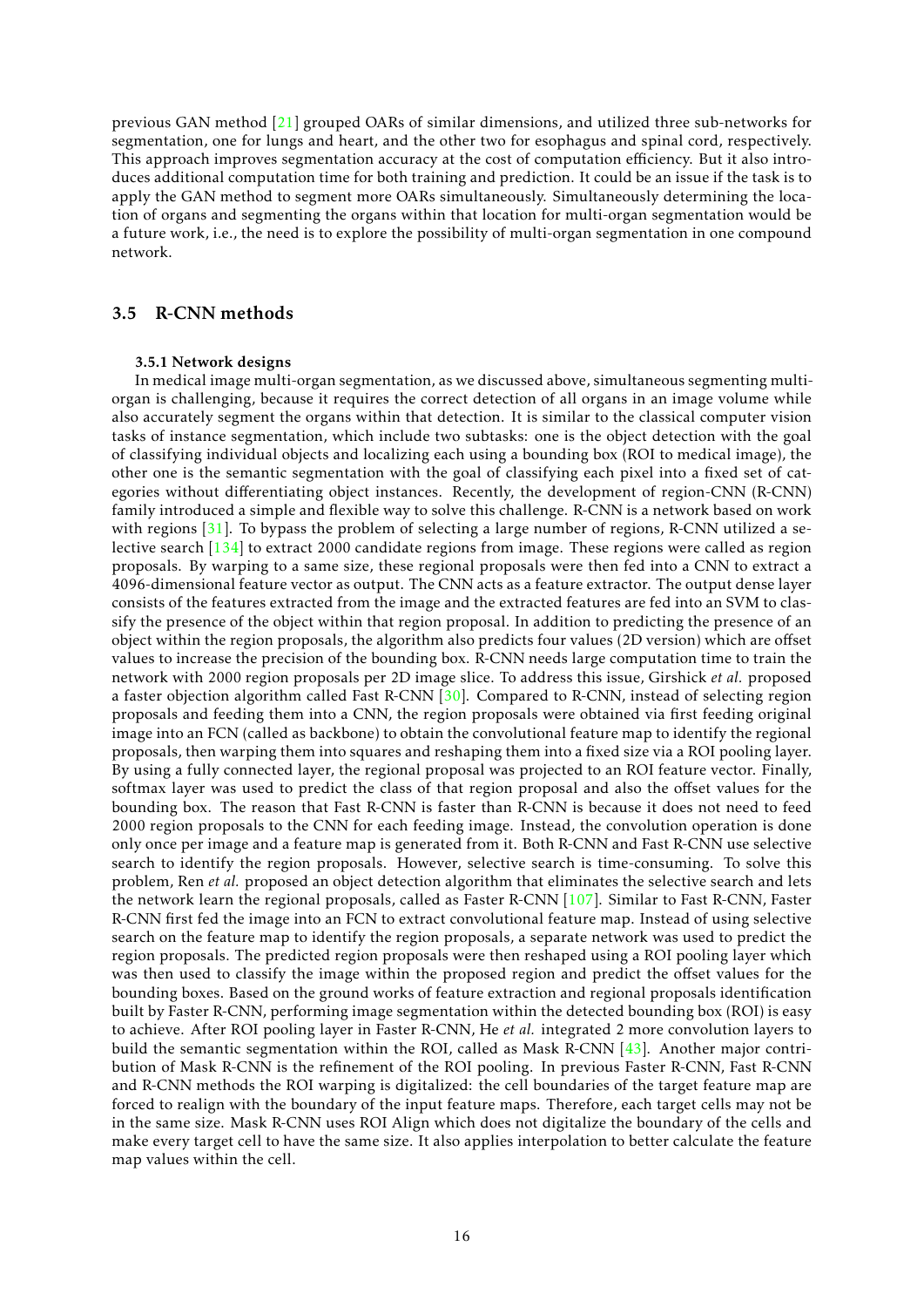#### 3.5.2 Overview of works

In order to solve the problem of low-quality of CT image, the lack of annotated data, and the complex shapes of lung nodules, Liu *et al.* applied 2D Mask R-CNN for lung pulmonary nodule segmentation in a transfer learning manner [\[85\]](#page-28-10). The Mask R-CNN is trained on the COCO data set, which is a natural image dataset, and was then fine-tuned to segment pulmonary nodules. As an improvement, Kopelowitz and Engelhard applied 3D Mask R-CNN to handle 3D CT image volume to detect and segment the lung nodules [\[59\]](#page-26-13). Xu *et al.* proposed a novel heart segmentation pipeline which combined Faster R-CNN and U-Net, abbreviated by CFUN [\[163\]](#page-34-9). Due to Faster R-CNNs precise localization ability and U-Nets powerful segmentation ability, CFUN needs only one-step detection and segmentation inference to get the whole heart segmentation result, obtaining good results with significantly reduced computational cost. Besides, CFUN adopts a new loss function based on edge information named 3D Edge-loss as an auxiliary loss to accelerate the convergence of training and improve the segmentation results. Extensive experiments on the public dataset show that CFUN exhibits competitive segmentation performance in a sharply reduced inference time. Similarly, Bouget *et al.* proposed a combination of Mask R-CNN and U-Net for the segmentation and detection of mediastinal lymph nodes and anatomical structures in CT data for lung cancer staging  $[8]$ . Early detection of lung cancer is crucial in reducing mortality. MRI may be a viable imaging technique for lung cancer detection. Li *et al.* proposed a lung nodule detection method based on Faster R-CNN for thoracic MRI in a transfer learning manner [\[80\]](#page-28-11). A false positive (FP) reduction scheme based on anatomical characteristics is designed to reduce FPs and preserve the true nodule. Similarly, Faster R-CNN was also used for pulmonary nodule detection on CT image [\[47\]](#page-25-14). Xu *et al.* proposed an efficient detection method for multi-organ localization in CT image using 3D regional proposal network (RPN) [\[161\]](#page-34-10). Since the proposed RPN is implemented in a 3D manner, it can take advantage of the spatial context information in CT image. AlexNet was used to build the backbone network architecture that is able to generate high-resolution feature maps to further improve the localization performance of small organs. The method was evaluated on abdomen and brain site datasets, and achieved high detection precision and localization accuracy with fast inference speed.

| Ref.                | Year | <b>Network</b>     | Supervision | Dimension | <b>Site</b>       | Modality  |
|---------------------|------|--------------------|-------------|-----------|-------------------|-----------|
| [85]                | 2018 | Mask R-CNN         | Transfer    | 2D slice  | Lung nodule       | <b>CT</b> |
|                     |      |                    | learning    |           |                   |           |
| $[163]$             | 2018 | Combination<br>of  | Supervised  | 3D volume | Cardiac           | <b>CT</b> |
|                     |      | Faster R-CNN and   |             |           |                   |           |
|                     |      | U-Net (CFUN)       |             |           |                   |           |
| $\left[8\right]$    | 2019 | Combination of U-  | Supervised  | 2D slice  | Chest             | <b>CT</b> |
|                     |      | Net and Mask R-    |             |           |                   |           |
|                     |      | <b>CNN</b>         |             |           |                   |           |
| $[47]$              | 2019 | Faster R-CNN       | Supervised  | 2D slice  | Thorax/pulmonary  | <b>CT</b> |
|                     |      |                    |             |           | nodule            |           |
| $[59]$              | 2019 | 3D Mask R-CNN      | Supervised  | 3D volume | Lung nodule       | <b>CT</b> |
| [80]                | 2019 | 3D Faster R-CNN    | Supervised  | 3D volume | Thorax/ lung nod- | MRI       |
|                     |      |                    |             |           | ule               |           |
| $[157]$             | 2019 | Mask R-CNN         | Supervised  | $N.A.*$   | Chest             | X-Ray     |
| $\lceil 161 \rceil$ | 2019 | 3D RPN             | Supervised  | 3D volume | Whole body        | <b>CT</b> |
| $[182]$             | 2019 | Multiscale Mask R- | Supervised  | 2D slice  | Lung tumor        | PET       |
|                     |      | <b>CNN</b>         |             |           |                   |           |

### Table 5 Overview of RPN methods

\*N.A.: not available, i.e. not explicitly indicated in the publication

#### 3.5.3 Discussion

In the work of [\[85\]](#page-28-10), researchers used Mask R-CNN to segment lung nodules for the first time. After a series of comparative experiments, ResNet101 and feature pyramid network (FPN) were selected as the backbone of Mask R-CNN. Experimental results showed that it not only located the location of nodules, but also provided nodule contour information. It provided more detailed information for cancer treatment. The proposed method was validated on the LIDC-IDRI data set and achieved desired accuracy. However, due to the 2D network design, the spatial information of CT image will be lost.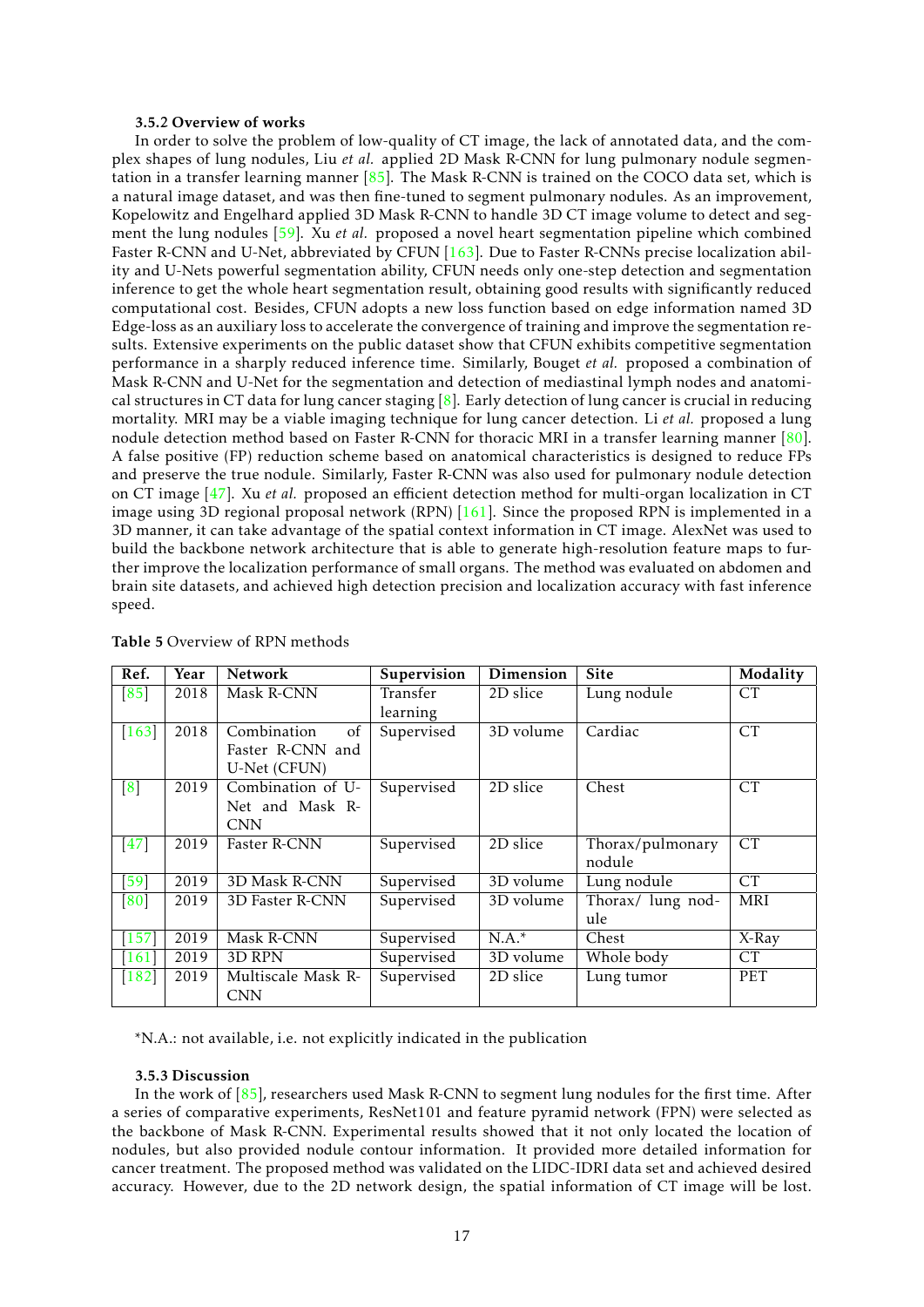3D contexts play an import role in recognizing nodules. A 3D Mask R-CNN would perform better than a 2D as it also captures the vertical information. For the detection of lung nodule using Faster R-CNN, limitations still exist. First, small and low contrast nodules are not successfully detected by Faster R-CNN. This challenging may also occur for other multi-organ segmentation when small organs exist, such as esophagus in lung segmentation. Second, researchers find that some air artifacts and juxta heart tissues may be falsely detected as nodules. In order to alleviate these problems, Li *et al.* design a filter to improve the image quality and remove these artifacts  $[80]$ . In addition, multi-scale strategy was introduced in the whole detection system to increase the detection rate of small and low contrast nodules. R-CNN family methods could be efficient tools for several multi-organ segmentation and detection tasks. However, technical adjustments and optimizations may be required to make the extended model to achieve comparable performance to the methods dedicated to organ segmentation. Due to the higher data dimensionality and larger number of weight parameters, training 3D R-CNN based models is more time-consuming than the 2D version. However, significant advantages, such as higher localization accuracy and much higher prediction speed, still encourage us to handle this problem using 3D R-CNNs. To speed up the training procedure of the proposed method, one potential solution is to apply batch normalization after each convolutional layer in the backbone network to improve the model convergence, and conduct most calculations on GPU in parallel  $[161]$ .

### 3.6 Hybrid methods

### 3.6.1 Network designs

Due to the poor image quality, such as low contrast around organ boundary, recently some methods used hybrid designs to solve this challenge. The hybrid design usually involves two or more networks for different functional propose. For example, one network aims to enhance the image quality, and the other one to segment the OARs from the enhanced image. We think that this will be a new trend for multi-organ segmentation.

### 3.6.2 Overview of works

Accurate segmentation of the pelvic OARs on CT image for treatment planning is challenging due to the poor soft-tissue contrast  $[75, 167]$  $[75, 167]$  $[75, 167]$ . MRI has been used to aid prostate delineation, but its final accuracy is limited by MRI-CT registration errors [\[68,](#page-27-11) [64\]](#page-26-14). Lei *et al.* developed a deep attention-based segmentation strategy on CT-based synthetic MRI (sMRI) via cycle generative adversarial network (CycleGAN) [\[67\]](#page-26-4) to deal with the low contrast soft tissue organ (such as bladder, prostate and rectum) delineation challenge without MRI acquisition  $[65]$ . This hybrid method includes two main steps: first, a CycleGAN was used to estimate sMRI from CT images. Second, a deep attention FCN was trained based on sMRI and manual contours deformed from MRIs. Attention models were introduced to pay more attention to prostate boundary. Inspired by this method, Xue *et al.* developed a novel sMRI-aided segmentation method for mail pelvic CT multi-organ segmentation [\[19\]](#page-23-0). Similarly, Lei *et al.* introduced this kind of method for the multi-organ segmentation of cone-beam computed tomography (CBCT) pelvic data for potential CBCT-guided adaptive radiation therapy workflow [\[71\]](#page-27-0). In multi-organ segmentation of abdominal CT scans, as we discussed above, supervised DL-based algorithms require lots of voxel-wise annotations, which are usually difficult, expensive, and slow to obtain. However, massive unlabeled 3D CT volumes are usually easily accessible. Zhou *et al.* proposed Deep Multi-Planar CoTraining (DMPCT) in a semi-supervised learning manner to solve this problem [\[190\]](#page-36-11). The DMPCT network architecture includes three steps: 1) A DL-based network is learned in a co-training manner to mine consensus information from 2D patches extracted from multiple planes. The DL-based network is called as teacher model in their work. 2) The trained teacher model is then used to assign pseudo labels to the unlabeled data. Multiplanar fusion is applied to generate more reliable pseudo labels to alleviates the errors occurring in the pseudo labels and thus can help train better segmentation networks. 3) An additional network, called student model, is trained on the union of the manual labeled data and automatically labeled data (called as self-labeled samples) to enlarge the data variation of the training data.

Table 6 Overview of hybrid methods

| --         | Supervision      |
|------------|------------------|
| Vear       | Modali           |
| Network    | <b>Jimension</b> |
| <b>Ket</b> | Site.            |
| TC U       | -----            |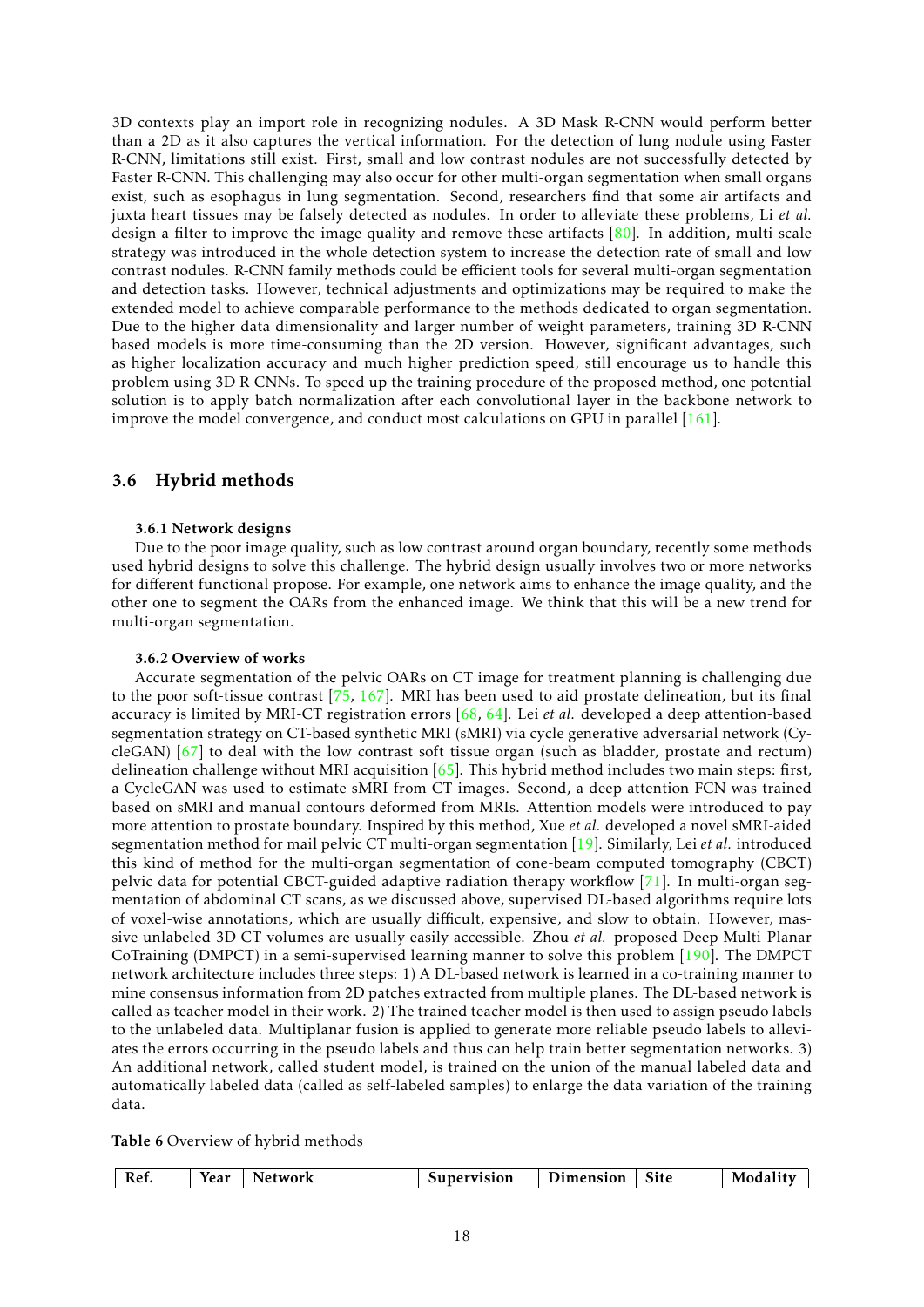| [19, 65] | 2019 | Synthetic MRI-aided Supervised |  |             | 2.5D patch | Pelvic  | <b>CT</b>   |
|----------|------|--------------------------------|--|-------------|------------|---------|-------------|
|          |      | <b>FCN</b>                     |  |             |            |         |             |
| [71]     | 2019 | Synthetic MRI-aided            |  | Supervised  | 3D volume  | Pelvic  | <b>CBCT</b> |
|          |      | deep attention FCN             |  |             |            |         |             |
| $[190]$  | 2019 | Deep Multi-Planar Co-          |  | Co-training | 3D volume  | Abdomen | <b>CT</b>   |
|          |      | Training (DMPCT)               |  |             |            |         |             |

### 3.6.3 Discussion

Compared to CT and CBCT images, the superior soft-tissue contrast of sMRI improves the prostate segmentation accuracy and alleviate the issue of prostate volume overestimation when using CT images alone. However, in sMRI-aided segmentation methods, the registration between training MRI and CT or CBCT will affect the sMRI image quality and thus finally affect the segmentation network performance. In this sense, the registration error also affects the delineation accuracy ultimately. Thus, this kind of method relies on the accurate deformable registration. Since hybrid methods do not need a large number of training multi-modality data collection to provide comprehensive information or a large number of manual delineated contours collection for learning target (the annotation of multiple organs in 3D volumes requires massive labor from radiologists), hybrid methods can be practical for clinical applications. To demonstrate hybrid methods performance in multiple complex anatomical structures, such as thorax segmentation, will be a future work.

## 4 Benchmark

Benchmarking is important for readers to understand through comparing the performance of multiple methods.

### 4.1 2017 AAPM Thoracic Auto-segmentation Challenge

One benchmark dataset used in this work is from 2017 AAPM Thoracic Auto-segmentation Challenge [\[166\]](#page-34-12), which provide a benchmark dataset and platform for evaluating performance of automatic multiorgan segmentation methods of in thoracic CT images. The OARs include left and right lungs, heart, esophagus, and spinal cord. Sixty thoracic CT scans provided by three different institutions were separated into 36 training, 12 offline testing, and 12 online testing scans. Clinical contours used for treatment planning were quality checked and edited to adhere to the RTOG 1106 contouring guidelines. The Dice similarity coefficient (DSC), 95% Hausdorff distance (HD) and mean surface distance (MSD) metrics were used to evaluate the competing algorithms performance.

From the report of this challenge, there are 7 participants completed the online challenge. 5 out of 7 participants used DL-based methods. In addition to reporting the DL-based methods participated in this challenge, we also searched and combined the numerical report of chest multi-organ segmentation in recent studies using this benchmark data. The numerical results of different DL-based methods are listed as follows:

| Metric     | Method        | Esophagus       | Heart           | Left Lung       | Right           | Spinal          |
|------------|---------------|-----------------|-----------------|-----------------|-----------------|-----------------|
|            |               |                 |                 |                 | Lung            | Cord            |
| <b>DSC</b> | <b>DCNN</b>   | $0.72 \pm 0.10$ | $0.93 + 0.02$   | $0.97+0.02$     | $0.97 \pm 0.02$ | $0.88 \pm 0.04$ |
|            | Team Elekta   |                 |                 |                 |                 |                 |
|            | 3D U-Net [25] | $0.72 \pm 0.10$ | $0.93 \pm 0.02$ | $0.97 \pm 0.02$ | $0.97 \pm 0.02$ | $0.89 \pm 0.04$ |
|            | Multi-class   | $0.71 \pm 0.12$ | $0.91 \pm 0.02$ | $0.98 \pm 0.02$ | $0.97 \pm 0.02$ | $0.87 \pm 0.11$ |
|            | <b>CNN</b>    |                 |                 |                 |                 |                 |
|            | Team Mirada   |                 |                 |                 |                 |                 |
|            | 2D ResNet     | $0.61 \pm 0.11$ | $0.92 \pm 0.02$ | $0.96 \pm 0.03$ | $0.95 \pm 0.05$ | $0.85 \pm 0.04$ |
|            | Team Beaumont |                 |                 |                 |                 |                 |

Table 7 The comparison of the results from DL-based methods using datasets from 2017 AAPM Thoracic Auto-segmentation Challenge.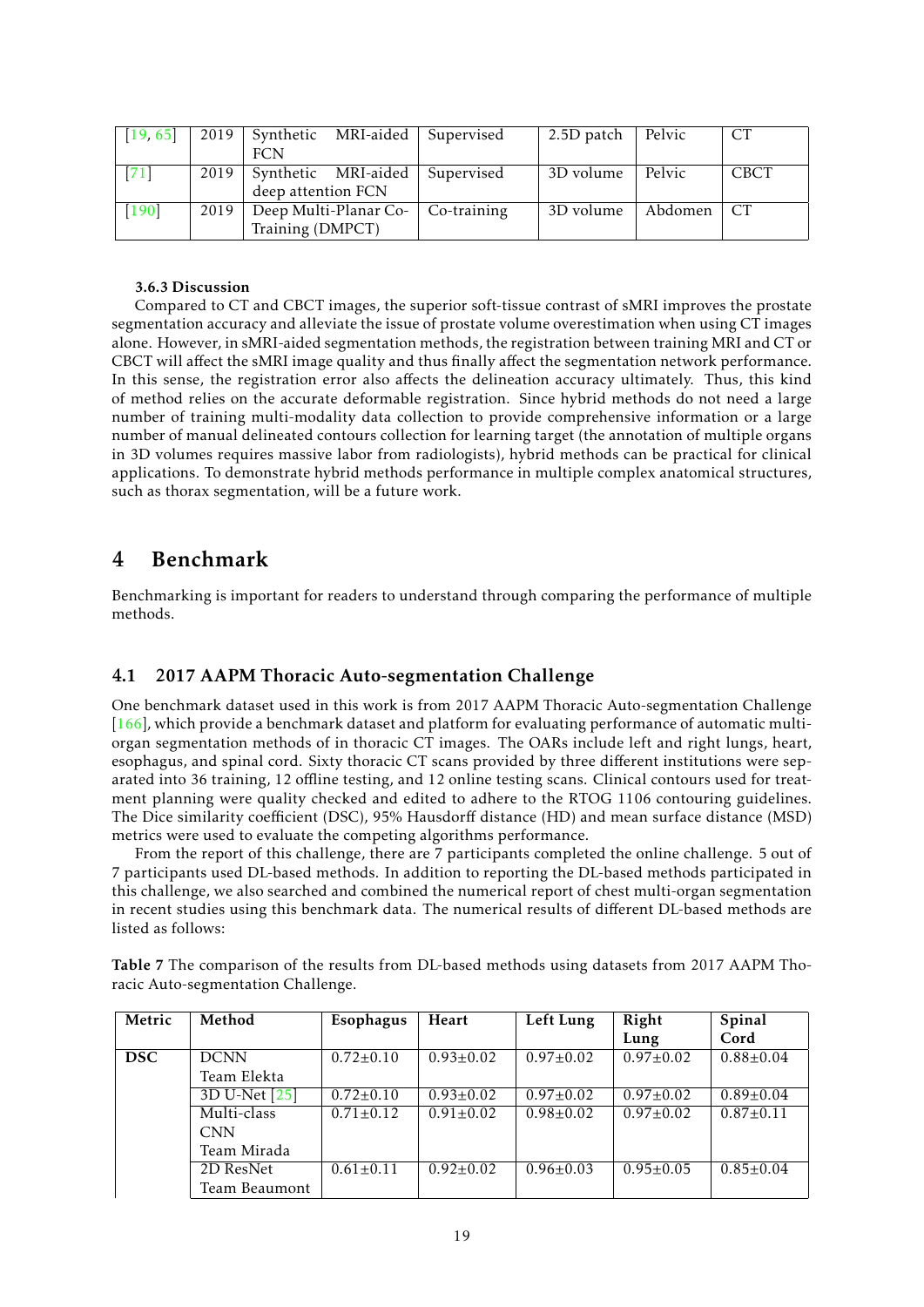|             | 3D and 2D U-              | $0.55 \pm 0.20$   | $0.85 \pm 0.04$ | $0.95 \pm 0.03$ | $0.96 \pm 0.02$ | $0.83 \pm 0.08$  |
|-------------|---------------------------|-------------------|-----------------|-----------------|-----------------|------------------|
|             | <b>Net</b>                |                   |                 |                 |                 |                  |
|             | Team WUSTL                |                   |                 |                 |                 |                  |
|             | U-Net-GAN <sup>[21]</sup> | $0.75 \pm 0.08$   | $0.87 \pm 0.05$ | $0.97 \pm 0.01$ | $0.97 \pm 0.01$ | $0.90 \pm 0.04$  |
| <b>MSD</b>  | <b>DCNN</b>               | $2.23 \pm 2.82$   | $2.05 \pm 0.62$ | $0.74 \pm 0.31$ | $1.08 \pm 0.54$ | $0.73 \pm 0.21$  |
| (mm)        | Team Elekta               |                   |                 |                 |                 |                  |
|             | 3D U-Net [25]             | $2.34 \pm 2.38$   | $2.30 \pm 0.49$ | $0.59 \pm 0.29$ | $0.93 \pm 0.57$ | $0.66 \pm 0.25$  |
|             | Multi-class               | $2.08 \pm 1.94$   | $2.98 \pm 0.93$ | $0.62 \pm 0.35$ | $0.91 \pm 0.52$ | $0.76 \pm 0.60$  |
|             | <b>CNN</b>                |                   |                 |                 |                 |                  |
|             | Team Mirada               |                   |                 |                 |                 |                  |
|             | 2D ResNet                 | $2.48 \pm 1.15$   | $2.61 \pm 0.69$ | $2.90 \pm 6.94$ | $2.70 \pm 4.84$ | $1.03 \pm 0.84$  |
|             | Team Beaumont             |                   |                 |                 |                 |                  |
|             | 3D and 2D U-              | $13.10 \pm 10.39$ | $4.55 \pm 1.59$ | $1.22 \pm 0.61$ | $1.13 \pm 0.49$ | $2.10 \pm 2.49$  |
|             | <b>Net</b>                |                   |                 |                 |                 |                  |
|             | Team WUSTL                |                   |                 |                 |                 |                  |
|             | $U$ -Net-GAN $[21]$       | $1.05 \pm 0.66$   | $1.49 \pm 0.85$ | $0.61 \pm 0.73$ | $0.65 \pm 0.53$ | $0.38 \pm 0.27$  |
| <b>HD95</b> | <b>DCNN</b>               | $7.3 + 10.31$     | $5.8 \pm 1.98$  | $2.9 \pm 1.32$  | $4.7 \pm 2.50$  | $2.0 \pm 0.37$   |
| (mm)        | Team Elekta               |                   |                 |                 |                 |                  |
|             | 3D U-Net [25]             | $8.71 + 10.59$    | $6.57 \pm 1.50$ | $2.10 \pm 0.94$ | $3.96 \pm 2.85$ | $1.89 \pm 0.63$  |
|             | Multi-class               | $7.8 + 8.17$      | $9.0 \pm 4.29$  | $2.3 \pm 1.30$  | $3.7 \pm 2.08$  | $2.0 \pm 1.15$   |
|             | <b>CNN</b>                |                   |                 |                 |                 |                  |
|             | Team Mirada               |                   |                 |                 |                 |                  |
|             | 2D ResNet                 | $8.0 + 3.80$      | $8.8 + 5.31$    | $7.8 \pm 19.13$ | $14.5 \pm 34.4$ | $2.3 \pm 0.50$   |
|             | Team Beaumont             |                   |                 |                 |                 |                  |
|             | 3D and 2D U-              | $37.0 \pm 26.88$  | $13.8 \pm 5.49$ | $4.4 \pm 3.41$  | $4.1 \pm 2.11$  | $8.10 \pm 10.72$ |
|             | <b>Net</b>                |                   |                 |                 |                 |                  |
|             | Team WUSTL                |                   |                 |                 |                 |                  |
|             | $U$ -Net-GAN $[21]$       | $4.52 \pm 3.81$   | $4.58 \pm 3.67$ | $2.07 \pm 1.93$ | $2.50 \pm 3.34$ | $1.19 \pm 0.46$  |

\*Note: Methods without followed reference were directly from AAPM thorax challenge report [\[166\]](#page-34-12).

## 4.2 2015 MICCAI Head and Neck Auto-segmentation Challenge

The other benchmark dataset used in this work is from 2015 MICCAI Head and Neck Auto-segmentation Challenge [\[105\]](#page-30-11), which provide a benchmark dataset and platform for evaluating performance of automatic multi-organ segmentation methods of in head & neck CT images. The OARs include nine structures in the head and neck region of CT images: brainstem, mandible, chiasm, bilateral optic nerves, bilateral parotid glands, and bilateral submandibular glands. For this challenge data, a subset of 40 images was used: 25 images were used as training data, 10 images were used for off-site testing, and 5 images were used for on-site testing. The subset was chosen to ensure that all structures were completely included within the CT images, image quality was adequate, and that structures minimally overlapped tumor volumes. No restriction with respect to age or gender was made. However, from the report of this challenge [\[105\]](#page-30-11), there is no team applying DL-based method for that challenge data. We also searched recent DL-based multi-organ segmentation studies that used this data to test their algorithms performance and list state-of-the-art results in the following Table 8. DSC and HD95 were used to evaluate the performance of competing algorithms.

Table 8 The comparison of the results from DL-based methods using datasets from 2015 MICCAI Head and Neck Auto-segmentation Challenge.

| Metric | Organs | <b>Shape</b><br>model<br>con-<br>strained<br><b>FCN</b><br>$[105]$ | Two-<br>stage<br>U-Net<br>$[156]$ | Anatomy<br><b>Net</b> [193] | DL-<br>based<br>$[127]$ | MRI-<br>aided<br>[89] | Synthetic $\vert$ 3D U-Net $\vert$<br>[50] | $\mid$ 3D-CNN<br>$[108]$ |
|--------|--------|--------------------------------------------------------------------|-----------------------------------|-----------------------------|-------------------------|-----------------------|--------------------------------------------|--------------------------|
|--------|--------|--------------------------------------------------------------------|-----------------------------------|-----------------------------|-------------------------|-----------------------|--------------------------------------------|--------------------------|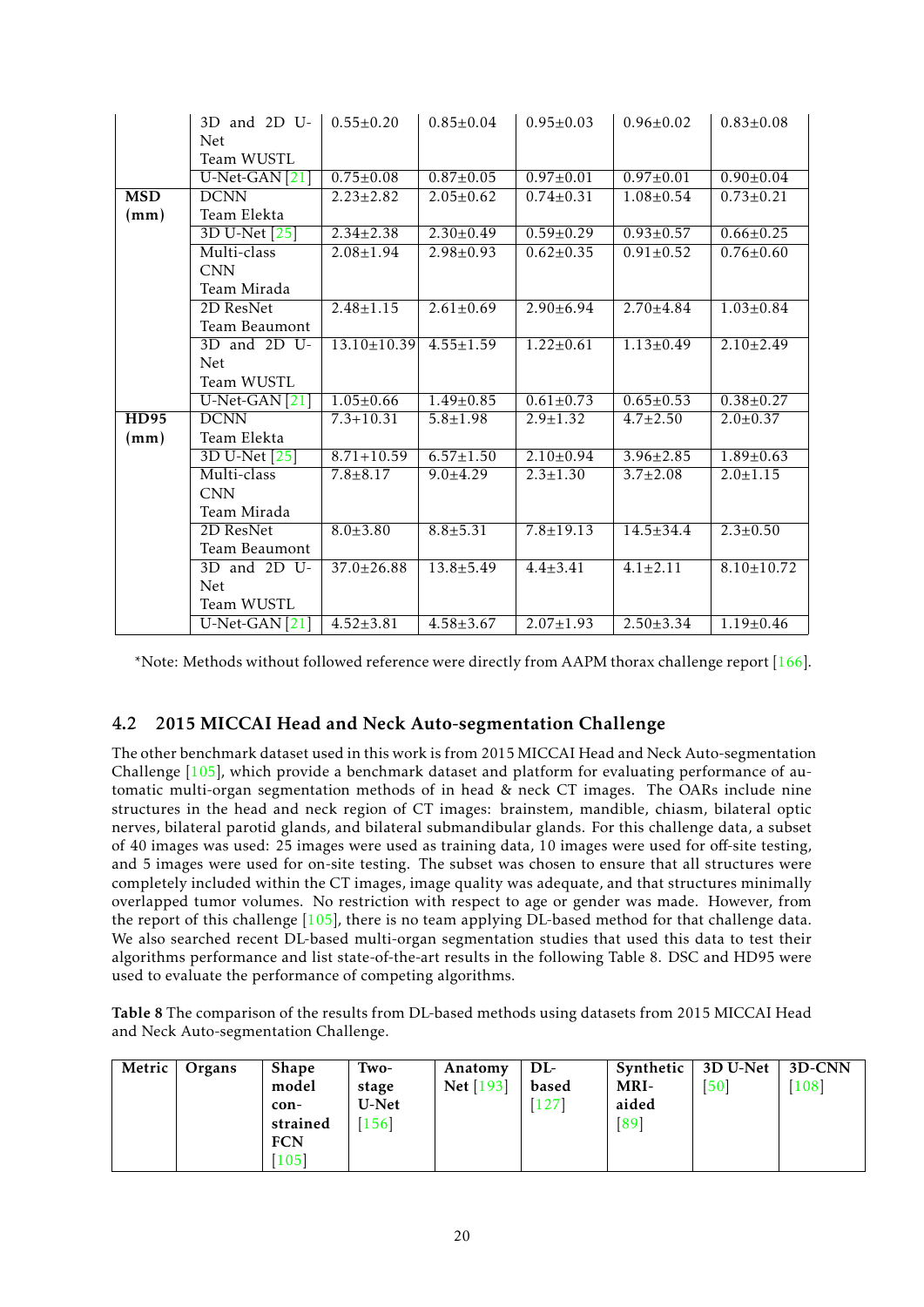| $\overline{\text{DSC}}$ | <b>Brain</b>  | $0.87 \pm 0.03$ | $0.88 \pm 0.02$ | $0.87 \pm 0.02$   | $0.87 \pm 0.03$          | $0.91 \pm 0.02$   | $0.80 \pm 0.08$   | N.A.                     |
|-------------------------|---------------|-----------------|-----------------|-------------------|--------------------------|-------------------|-------------------|--------------------------|
|                         | <b>Stem</b>   |                 |                 |                   |                          |                   |                   |                          |
|                         | Chiasm        | $0.58 \pm 0.1$  | $0.45 \pm 0.17$ | $0.53 \pm 0.15$   | $0.62 \pm 0.1$           | $0.73 \pm 0.11$   | N.A.              | $0.58 \pm 0.17$          |
|                         | Mandible      | $0.87 \pm 0.03$ | $0.93 \pm 0.02$ | $0.93 \pm 0.02$   | $0.95 \pm 0.01$          | $0.96 \pm 0.01$   | $0.94 \pm 0.02$   | N.A.                     |
|                         | Left Op-      | $0.65 \pm 0.05$ | $0.74 \pm 0.15$ | $0.72 \pm 0.06$   | $0.75 \pm 0.07$          | $0.78 \pm 0.09$   | $0.72 \pm 0.06$   | $0.72 \pm 0.08$          |
|                         | tic Nerve     |                 |                 |                   |                          |                   |                   |                          |
|                         | Right         | $0.69 \pm 0.5$  | $0.74 \pm 0.09$ | $0.71 \pm 0.1$    | $0.72 \pm 0.06$          | $0.78 \pm 0.11$   | $0.70 \pm 0.07$   | $0.70 \pm 0.09$          |
|                         | Optic         |                 |                 |                   |                          |                   |                   |                          |
|                         | <b>Nerve</b>  |                 |                 |                   |                          |                   |                   |                          |
|                         | Left          | $0.84 \pm 0.02$ | $0.86 \pm 0.02$ | $0.88 \pm 0.02$   | $0.89 \pm 0.02$          | $0.88 \pm 0.04$   | $0.87 \pm 0.03$   | N.A.                     |
|                         | Parotid       |                 |                 |                   |                          |                   |                   |                          |
|                         | Right         | $0.83 \pm 0.02$ | $0.85 \pm 0.07$ | $0.87 \pm 0.04$   | $0.88 \pm 0.05$          | $0.88 \pm 0.06$   | $0.85 \pm 0.07$   | N.A.                     |
|                         | Parotid       |                 |                 |                   |                          |                   |                   |                          |
|                         | Left Sub-     | $0.76 \pm 0.06$ | $0.76 \pm 0.15$ | $0.81 \pm 0.04$   | $0.82 \pm 0.05$          | $0.86 \pm 0.08$   | $0.76 \pm 0.09$   | N.A.                     |
|                         | mandibu-      |                 |                 |                   |                          |                   |                   |                          |
|                         | lar           | $0.81 \pm 0.06$ |                 |                   |                          |                   |                   | N.A.                     |
|                         | Right<br>Sub- |                 | $0.73 \pm 0.01$ | $0.81 \pm 0.04$   | $0.82 \pm 0.05$          | $0.85 \pm 0.10$   | $0.78 + 0.07$     |                          |
|                         | mandibu-      |                 |                 |                   |                          |                   |                   |                          |
|                         | lar           |                 |                 |                   |                          |                   |                   |                          |
| <b>HD95</b>             | <b>Brain</b>  | $4.01 \pm 0.93$ | $2.01 \pm 0.33$ | N.A.              | $\overline{\text{N.A.}}$ | N.A.              | N.A.              | N.A.                     |
| (mm)                    | <b>Stem</b>   |                 |                 |                   |                          |                   |                   |                          |
|                         | Chiasm        | $2.17 \pm 1.04$ | $2.83 \pm 1.42$ | N.A.              | N.A.                     | N.A.              | N.A.              | $2.81 \pm 1.56$          |
|                         | Mandible      | $1.50 \pm 0.32$ | $1.26 \pm 0.50$ | $\overline{NA}$ . | N.A.                     | N.A.              | N.A.              | N.A.                     |
|                         | Left Op-      | $2.52 \pm 1.04$ | $2.53 \pm 2.34$ | N.A.              | N.A.                     | N.A.              | N.A.              | $2.33 \pm 0.84$          |
|                         | tic Nerve     |                 |                 |                   |                          |                   |                   |                          |
|                         | Right         | $2.90 \pm 1.88$ | $2.13 \pm 2.45$ | N.A.              | N.A.                     | N.A.              | N.A.              | $2.13 \pm 0.96$          |
|                         | Optic         |                 |                 |                   |                          |                   |                   |                          |
|                         | Nerve         |                 |                 |                   |                          |                   |                   |                          |
|                         | Left          | $3.97 \pm 2.15$ | $2.41 \pm 0.54$ | N.A.              | N.A.                     | N.A.              | $\overline{NA}$ . | $\overline{\text{N.A.}}$ |
|                         | Parotid       |                 |                 |                   |                          |                   |                   |                          |
|                         | Right         | $4.20 \pm 1.27$ | $2.93 \pm 1.48$ | N.A.              | N.A.                     | $\overline{NA}$ . | N.A.              | N.A.                     |
|                         | Parotid       |                 |                 |                   |                          |                   |                   |                          |
|                         | Left Sub-     | $5.59 \pm 3.93$ | $2.86 \pm 1.60$ | N.A.              | N.A.                     | N.A.              | N.A.              | N.A.                     |
|                         | mandibu-      |                 |                 |                   |                          |                   |                   |                          |
|                         | lar           |                 |                 |                   |                          |                   |                   |                          |
|                         | <b>Right</b>  | $4.84 \pm 1.67$ | $3.44 \pm 1.55$ | N.A.              | N.A.                     | N.A.              | N.A.              | N.A.                     |
|                         | Sub-          |                 |                 |                   |                          |                   |                   |                          |
|                         | mandibu-      |                 |                 |                   |                          |                   |                   |                          |
|                         | lar           |                 |                 |                   |                          |                   |                   |                          |

\*N.A.: not available, i.e. not explicitly indicated in the publication

# 5 Challenges and Trends

## 5.1 Over-fitting

One limitation in multi-organ segmentation is data scarcity, usually leading to overfitting which refers to a model that has good performance on the training dataset but not new data. Large number of labels for training are often not available, because expert manual delineation is time-consuming, laborious and sometimes error prone. When training complex neural networks with limited training data, some specific adjustment should be integrated into the network to prevent the over-fitting.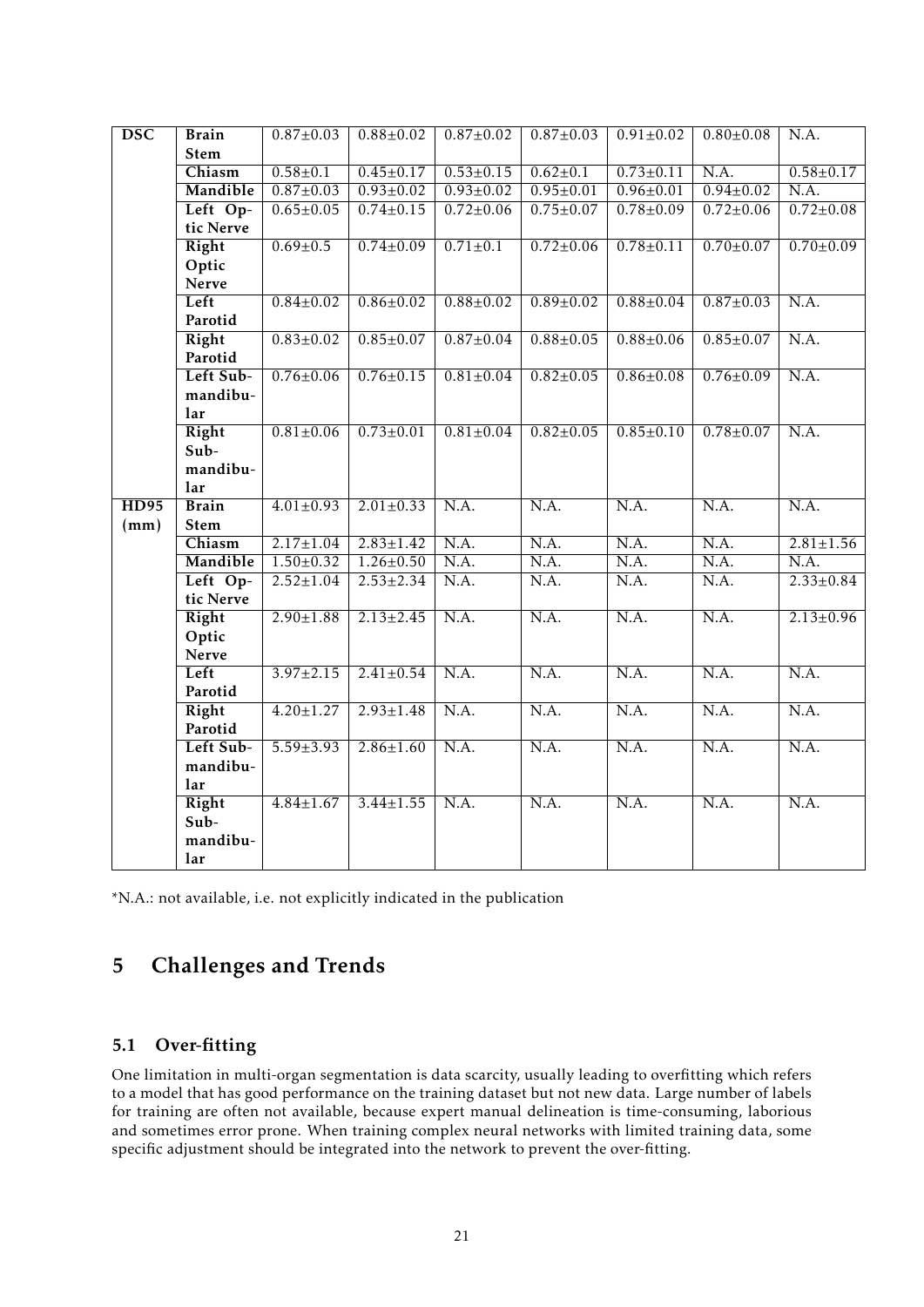## 5.2 Class imbalance

Another challenge in multi-organ segmentation is class imbalanced. For example, for segmentation of thorax CT organs, the esophagus and spinal cord are often much smaller than the lung. Training a network with class imbalanced data would cause an unstable segmentation model, which is biased towards the classes of large organs. As a result, the choice of loss functions is crucial for these tasks. Another option is generating synthetic samples and integrate these samples into the training data. However, the synthetic samples could reduce learning efficiency since they contain redundant information as the training dataset.

## 5.3 Computational complexity

The complexity of a DL-based models is defined by input image size, network structure and the number of learnable parameters. In order to avoid the GPU memory limitation and speed up the segmentation, one can reduce the layers or parameters, and focus on methods that artificially increase the number of training data instead of changing the network architecture.

### 5.4 Inter- and intra-observer error

During training, the ground truth contours were obtained by manual delineation by physicians. In the scenario that manual contouring would be performed differently by different person, or same person at different situation, there is a chance that the DL-based method would be biased toward physicians contouring style as system error, and contouring uncertainty as random error. However, this limitation would be expected to exist in all supervised learning-based methods.

## 5.5 Low image quality

Images inferior quality, such as low contrast around organ boundary, scatter or noise artifact, inhomogeneity would affect the multi-organ segmentation accuracy. As we discussed above, several techniques can be used to reduce these effects, such as deep supervision, deep attention and synthetic image-aided techniques.

## 6 Conclusion

This review work covers the current state-of-the-art deep learning-based auto-segmentation approaches in various medical applications. Thoracic contouring challenge at AAPM 2017 and head & neck contouring challenge at MICCAI 2015 are used as benchmark to show the performance of recent deep learning-based methods. Judging from the statistics of the cited works, there is a clear trend of using fully convolution network to perform end-to-end semantic segmentation for multi-organ automatic delineating. Recently, GAN-based methods have been used to enhance the reliability of segmented contour. We should see a steady growth of GAN-based multi-organ segmentation. CNN and hybrid methods start to gain popularity in medical image segmentation, although only a few were applicable multi-organ segmentation. We speculate that more research will be focused on R-CNN and hybrid methods in the future.

### ACKNOWLEDGEMENT

This research was supported in part by the National Cancer Institute of the National Institutes of Health under Award Number R01CA215718 and Emory Winship Cancer Institute pilot grant.

### Disclosures

The authors declare no conflicts of interest.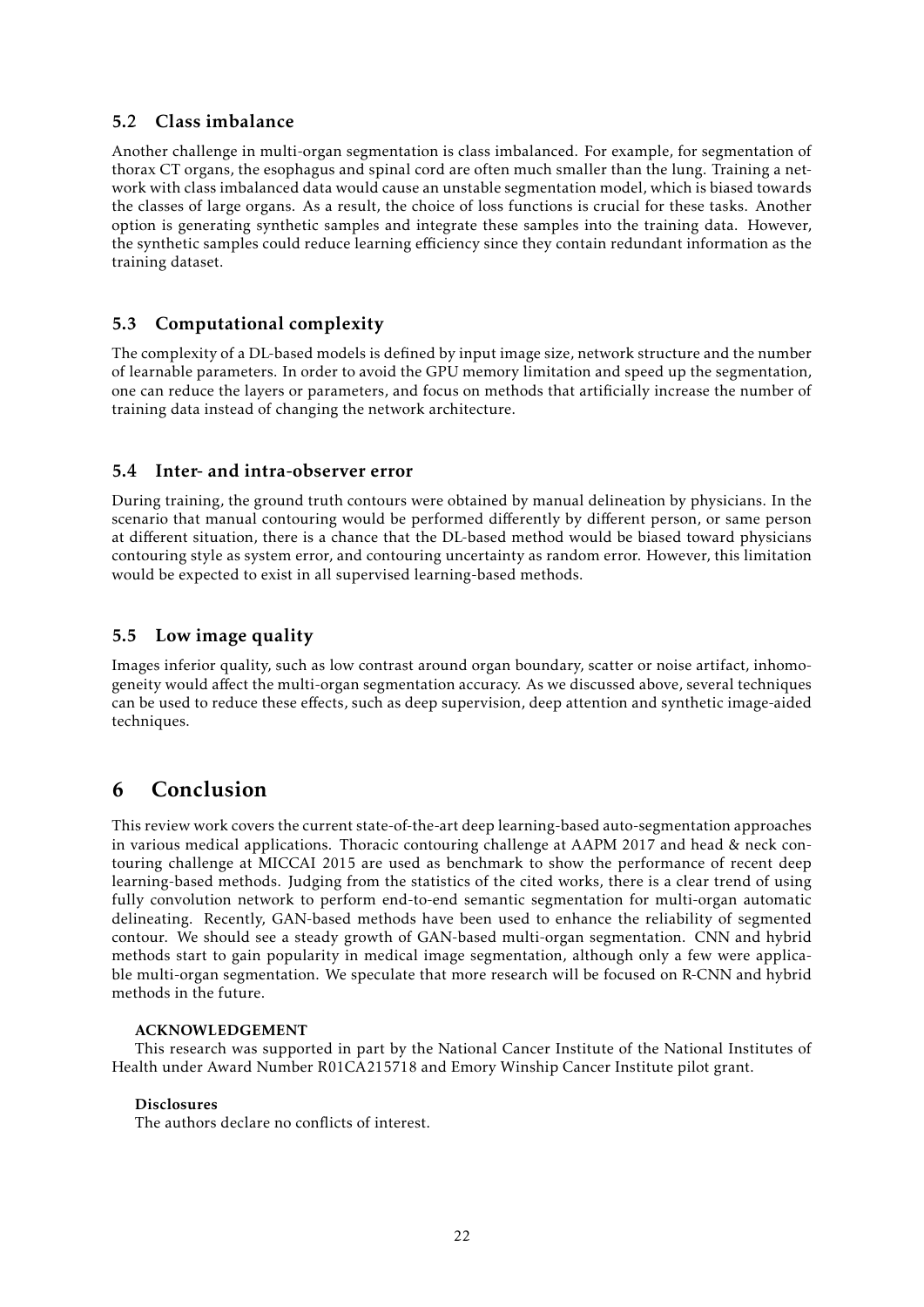## References

- <span id="page-22-3"></span>[1] Mubashir Ahmad, Jian Yang, Danni Ai, Syed Furqan Qadri, and Yongtian Wang. Deep-stacked auto encoder for liver segmentation. In Yongtian Wang, Shengjin Wang, Yue Liu, Jian Yang, Xiaoru Yuan, Ran He, and Henry Been-Lirn Duh, editors, *Advances in Image and Graphics Technologies*, pages 243–251. Springer Singapore. ISBN 978-981-10-7389-2.
- <span id="page-22-2"></span>[2] V. Alex, K. Vaidhya, S. Thirunavukkarasu, C. Kesavadas, and G. Krishnamurthi. Semisupervised learning using denoising autoencoders for brain lesion detection and segmentation. *J Med Imaging (Bellingham)*, 4(4):041311, 2017. ISSN 2329-4302 (Print)2329-4302. doi: 10.1117/1.Jmi.4.4. 041311.
- <span id="page-22-1"></span>[3] P. Aljabar, R. A. Heckemann, A. Hammers, J. V. Hajnal, and D. Rueckert. Multi-atlas based segmentation of brain images: Atlas selection and its effect on accuracy. *Neuroimage*, 46(3):726– 738, 2009. ISSN 1053-8119. doi: 10.1016/j.neuroimage.2009.02.018. URL [<GotoISI>://WOS:](<Go to ISI>://WOS:000265938700020) [000265938700020](<Go to ISI>://WOS:000265938700020).
- <span id="page-22-8"></span>[4] M. Anthimopoulos, S. Christodoulidis, L. Ebner, T. Geiser, A. Christe, and S. Mougiakakou. Semantic segmentation of pathological lung tissue with dilated fully convolutional networks. *IEEE J Biomed Health Inform*, 23(2):714–722, 2019. ISSN 2168-2208 (Electronic)2168-2194 (Linking). doi: 10.1109/JBHI.2018.2818620. URL <https://www.ncbi.nlm.nih.gov/pubmed/29993791>.
- <span id="page-22-4"></span>[5] Samuel G. Armato Iii, Geoffrey McLennan, Luc Bidaut, Michael F. McNitt-Gray, Charles R. Meyer, Anthony P. Reeves, Binsheng Zhao, Denise R. Aberle, Claudia I. Henschke, Eric A. Hoffman, Ella A. Kazerooni, Heber MacMahon, Edwin J. R. van Beek, David Yankelevitz, Alberto M. Biancardi, Peyton H. Bland, Matthew S. Brown, Roger M. Engelmann, Gary E. Laderach, Daniel Max, Richard C. Pais, David P. Y. Qing, Rachael Y. Roberts, Amanda R. Smith, Adam Starkey, Poonam Batra, Philip Caligiuri, Ali Farooqi, Gregory W. Gladish, C. Matilda Jude, Reginald F. Munden, Iva Petkovska, Leslie E. Quint, Lawrence H. Schwartz, Baskaran Sundaram, Lori E. Dodd, Charles Fenimore, David Gur, Nicholas Petrick, John Freymann, Justin Kirby, Brian Hughes, Alessi Vande Casteele, Sangeeta Gupte, Maha Sallam, Michael D. Heath, Michael H. Kuhn, Ekta Dharaiya, Richard Burns, David S. Fryd, Marcos Salganicoff, Vikram Anand, Uri Shreter, Stephen Vastagh, Barbara Y. Croft, and Laurence P. Clarke. The lung image database consortium (lidc) and image database resource initiative (idri): A completed reference database of lung nodules on ct scans. *Medical Physics*, 38(2):915–931, 2011. ISSN 0094-2405. doi: 10.1118/1.3528204. URL <https://doi.org/10.1118/1.3528204>.
- <span id="page-22-5"></span>[6] H. J. Bae, C. W. Kim, N. Kim, B. Park, N. Kim, J. B. Seo, and S. M. Lee. A perlin noise-based augmentation strategy for deep learning with small data samples of hrct images. *Sci Rep*, 8(1):17687, 2018. ISSN 2045-2322 (Electronic)2045-2322 (Linking). doi: 10.1038/s41598-018-36047-2. URL <https://www.ncbi.nlm.nih.gov/pubmed/30523268>.
- <span id="page-22-6"></span>[7] T. Binder, E. Tantaoui, P. Pati, R. Catena, A. Set-Aghayan, and M. Gabrani. Multi-organ gland segmentation using deep learning. *Frontiers in Medicine*, 6, 2019. doi: ARTN17310.3389/fmed. 2019.00173. URL [<GotoISI>://WOS:000478981400001](<Go to ISI>://WOS:000478981400001).
- <span id="page-22-9"></span>[8] D. Bouget, A. Jorgensen, G. Kiss, H. O. Leira, and T. Lango. Semantic segmentation and detection of mediastinal lymph nodes and anatomical structures in ct data for lung cancer staging. *Int J Comput Assist Radiol Surg*, 14(6):977–986, 2019. ISSN 1861-6429 (Electronic)1861-6410 (Linking). doi: 10.1007/s11548-019-01948-8. URL [https://www.ncbi.nlm.nih.gov/pubmed/](https://www.ncbi.nlm.nih.gov/pubmed/30891655) [30891655](https://www.ncbi.nlm.nih.gov/pubmed/30891655).
- <span id="page-22-0"></span>[9] J. Breunig, S. Hernandez, J. Lin, S. Alsager, C. Dumstorf, J. Price, J. Steber, R. Garza, S. Nagda, E. Melian, B. Emami, and J. C. Roeske. A system for continual quality improvement of normal tissue delineation for radiation therapy treatment planning. *International Journal of Radiation Oncology Biology Physics*, 83(5):E703–E708, 2012. ISSN 0360-3016. doi: 10.1016/j.ijrobp.2012. 02.003. URL [<GotoISI>://WOS:000306128100021](<Go to ISI>://WOS:000306128100021).
- <span id="page-22-7"></span>[10] T. Brosch and A. Saalbach. Foveal fully convolutional nets for multi-organ segmentation. *Medical Imaging 2018: Image Processing*, 10574, 2018. ISSN 0277-786x. doi: Unsp105740u10.1117/12. 2293528. URL [<GotoISI>://WOS:000435027500027](<Go to ISI>://WOS:000435027500027).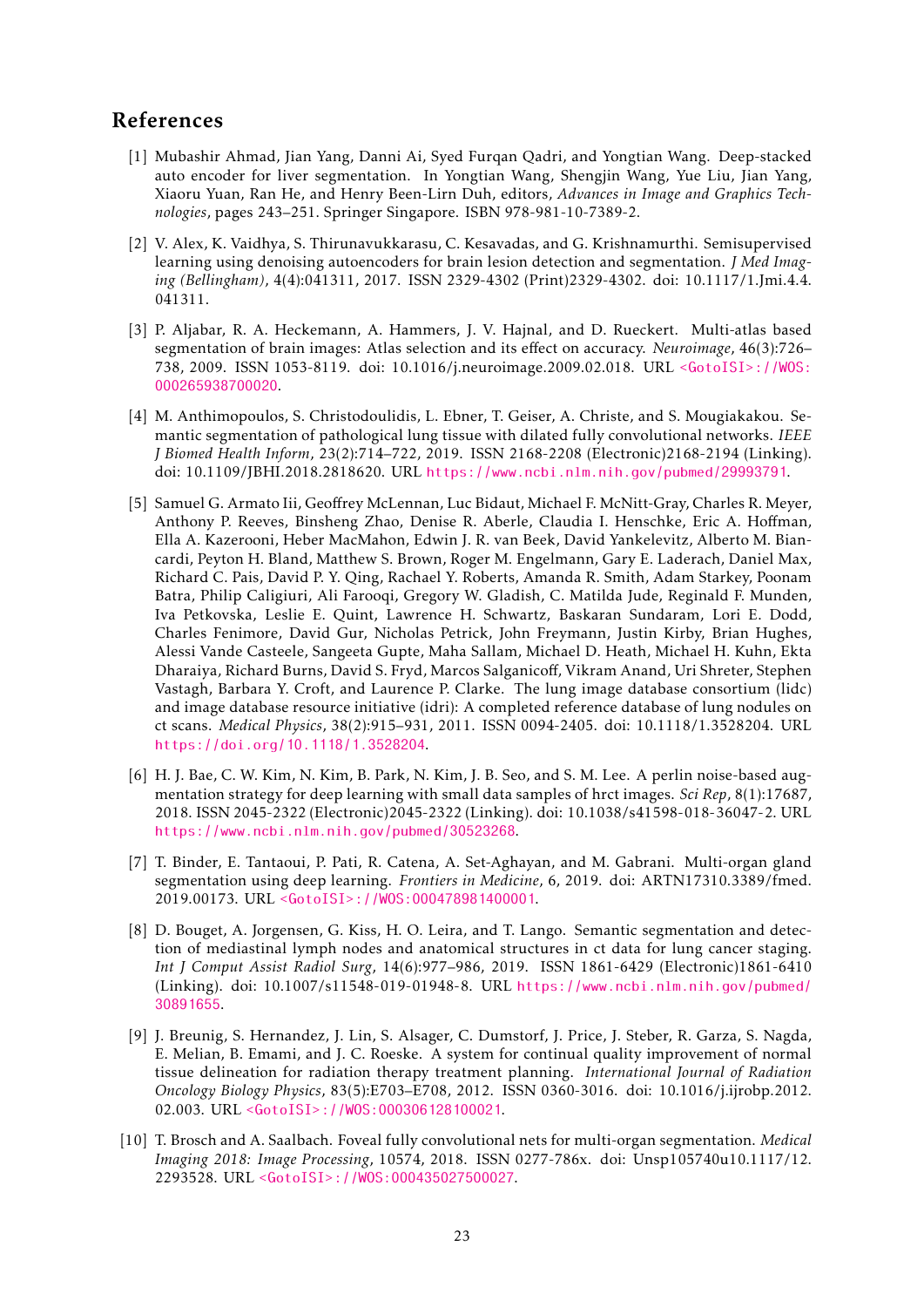- <span id="page-23-10"></span>[11] G. Chen, J. Zhang, D. Zhuo, Y. Pan, and C. Pang. Identification of pulmonary nodules via ct images with hierarchical fully convolutional networks. *Med Biol Eng Comput*, 57(7):1567–1580, 2019. ISSN 1741-0444 (Electronic)0140-0118 (Linking). doi: 10.1007/s11517-019-01976-1. URL <https://www.ncbi.nlm.nih.gov/pubmed/31025248>.
- <span id="page-23-9"></span>[12] L. Chen, P. Bentley, K. Mori, K. Misawa, M. Fujiwara, and D. Rueckert. Drinet for medical image segmentation. *IEEE Trans Med Imaging*, 37(11):2453–2462, 2018. ISSN 1558-254X (Electronic)0278-0062 (Linking). doi: 10.1109/TMI.2018.2835303. URL [https://www.ncbi.](https://www.ncbi.nlm.nih.gov/pubmed/29993738) [nlm.nih.gov/pubmed/29993738](https://www.ncbi.nlm.nih.gov/pubmed/29993738).
- <span id="page-23-11"></span>[13] S. Chen, X. Zhong, S. Hu, S. Dorn, M. Kachelriess, M. Lell, and A. Maier. Automatic multi-organ segmentation in dual-energy ct (dect) with dedicated 3d fully convolutional dect networks. *Med Phys*, 2019. ISSN 2473-4209 (Electronic)0094-2405 (Linking). doi: 10.1002/mp.13950. URL <https://www.ncbi.nlm.nih.gov/pubmed/31816095>.
- <span id="page-23-2"></span>[14] S. F. Chen, S. M. Zhou, J. N. Zhang, F. F. Yin, L. B. Marks, and S. K. Das. A neural network model to predict lung radiation-induced pneumonitis. *Medical Physics*, 34(9):3420–3427, 2007. ISSN 0094-2405. doi: 10.1118/1.2759601. URL [<GotoISI>://WOS:000249547200002](<Go to ISI>://WOS:000249547200002).
- <span id="page-23-8"></span>[15] J. Chmelik, R. Jakubicek, P. Walek, J. Jan, P. Ourednicek, L. Lambert, E. Amadori, and G. Gavelli. Deep convolutional neural network-based segmentation and classification of difficult to define metastatic spinal lesions in 3d ct data. *Med Image Anal*, 49:76–88, 2018. ISSN 1361-8423 (Electronic)1361-8415 (Linking). doi: 10.1016/j.media.2018.07.008. URL [https://www.ncbi.](https://www.ncbi.nlm.nih.gov/pubmed/30114549) [nlm.nih.gov/pubmed/30114549](https://www.ncbi.nlm.nih.gov/pubmed/30114549).
- <span id="page-23-7"></span>[16] Patrick Ferdinand Christ, Mohamed Ezzeldin A. Elshaer, Florian Ettlinger, Sunil Tatavarty, Marc Bickel, Patrick Bilic, Markus Rempfler, Marco Armbruster, Felix Hofmann, Melvin D'Anastasi, Wieland H. Sommer, Seyed-Ahmad Ahmadi, and Bjoern H. Menze. Automatic liver and lesion segmentation in ct using cascaded fully convolutional neural networks and 3d conditional random fields. In *MICCAI*.
- <span id="page-23-5"></span>[17] K. A. Cronin, A. J. Lake, S. Scott, R. L. Sherman, A. M. Noone, N. Howlader, S. J. Henley, R. N. Anderson, A. U. Firth, J. M. Ma, B. A. Kohler, and A. Jemal. Annual report to the nation on the status of cancer, part i: National cancer statistics. *Cancer*, 124(13):2785–2800, 2018. ISSN 0008-543x. doi: 10.1002/cncr.31551. URL [<GotoISI>://WOS:000435440900019](<Go to ISI>://WOS:000435440900019).
- <span id="page-23-12"></span>[18] Wei Dai, Nanqing Dong, Zeya Wang, Xiaodan Liang, Hao Zhang, and Eric P. Xing. Scan: Structure correcting adversarial network for organ segmentation in chest x-rays. In *DLMIA/ML-CDS@MICCAI*.
- <span id="page-23-0"></span>[19] X. Dong, Y. Lei, S. Tian, T. Wang, P. Patel, W. J. Curran, A. B. Jani, T. Liu, and X. Yang. Synthetic mri-aided multi-organ segmentation on male pelvic ct using cycle consistent deep attention network. *Radiother Oncol*, 141:192–199, 2019. ISSN 0167-8140. doi: 10.1016/j.radonc.2019.09.028.
- <span id="page-23-1"></span>[20] X. Dong, Y. Lei, T. Wang, K. Higgins, T. Liu, W. J. Curran, H. Mao, J. A. Nye, and X. Yang. Deep learning-based attenuation correction in the absence of structural information for whole-body pet imaging. *Phys Med Biol*, 2019. ISSN 0031-9155. doi: 10.1088/1361-6560/ab652c.
- <span id="page-23-3"></span>[21] X. Dong, Y. Lei, T. Wang, M. Thomas, L. Tang, W. J. Curran, T. Liu, and X. Yang. Automatic multiorgan segmentation in thorax ct images using u-net-gan. *Med Phys*, 46(5):2157–2168, 2019. ISSN 0094-2405. doi: 10.1002/mp.13458.
- <span id="page-23-4"></span>[22] X. Dong, T. Wang, Y. Lei, K. Higgins, T. Liu, W. J. Curran, H. Mao, J. A. Nye, and X. Yang. Synthetic ct generation from non-attenuation corrected pet images for whole-body pet imaging. *Phys Med Biol*, 64(21):215016, 2019. ISSN 0031-9155. doi: 10.1088/1361-6560/ab4eb7.
- <span id="page-23-6"></span>[23] O. Ecabert, J. Peters, H. Schramm, C. Lorenz, J. von Berg, M. J. Walker, M. Vembar, M. E. Olszewski, K. Subramanyan, G. Lavi, and J. Weese. Automatic model-based segmentation of the heart in ct images. *Ieee Transactions on Medical Imaging*, 27(9):1189–1201, 2008. ISSN 0278-0062. doi: 10.1109/Tmi.2008.918330. URL [<GotoISI>://WOS:000258949500002](<Go to ISI>://WOS:000258949500002).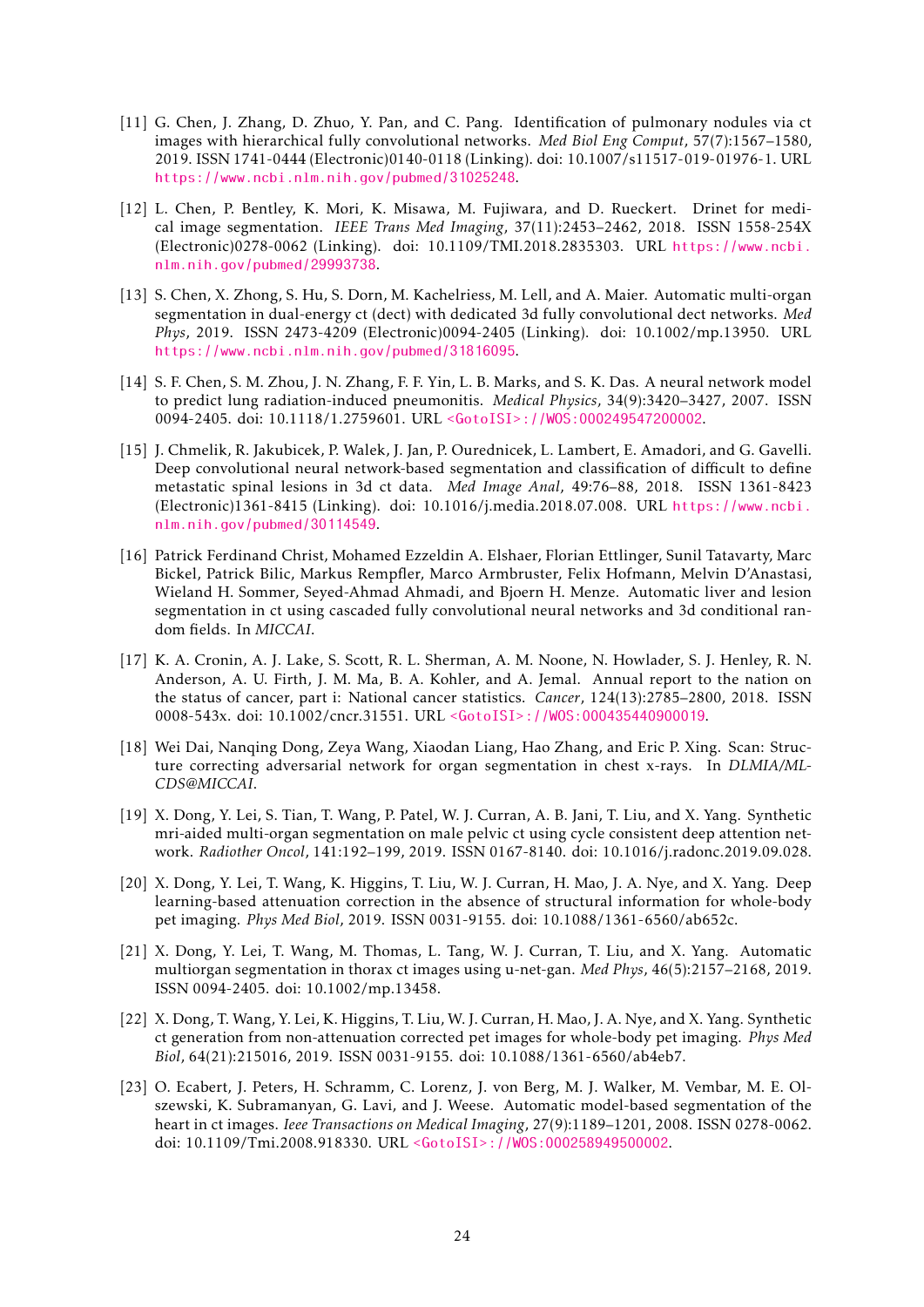- <span id="page-24-2"></span>[24] G. Ertas, H. O. Gulcur, M. Tunaci, O. Osman, and O. N. Ucan. A preliminary study on computerized lesion localization in mr mammography using 3d nmitr maps, multilayer cellular neural networks, and fuzzy c-partitioning. *Med Phys*, 35(1):195–205, 2008. ISSN 0094-2405 (Print)0094-2405 (Linking). doi: 10.1118/1.2805477. URL [https://www.ncbi.nlm.nih.gov/](https://www.ncbi.nlm.nih.gov/pubmed/18293575) [pubmed/18293575](https://www.ncbi.nlm.nih.gov/pubmed/18293575).
- <span id="page-24-13"></span>[25] Xue Feng, Kun Qing, Nicholas J. Tustison, Craig H. Meyer, and Quan Chen. Deep convolutional neural network for segmentation of thoracic organs-at-risk using cropped 3d images. *Medical Physics*, 46(5):2169–2180, 2019. ISSN 0094-2405. doi: 10.1002/mp.13466. URL [https://doi.](https://doi.org/10.1002/mp.13466) [org/10.1002/mp.13466](https://doi.org/10.1002/mp.13466).
- <span id="page-24-0"></span>[26] Yabo Fu, Yang Lei, Tonghe Wang, Walter J. Curran, Tian Jing Liu, and Xiaofeng Yang. Deep learning in medical image registration: A review. *ArXiv*, abs/1912.12318, 2019.
- <span id="page-24-5"></span>[27] Ard de Gelder and Henkjan Autoencoders for multi-label prostate mr segmentation. *ArXiv*, abs/1806.08216, 2018.
- <span id="page-24-6"></span>[28] E. Gibson, F. Giganti, Y. Hu, E. Bonmati, S. Bandula, K. Gurusamy, B. Davidson, S. P. Pereira, M. J. Clarkson, and D. C. Barratt. Automatic multi-organ segmentation on abdominal ct with dense v-networks. *IEEE Trans Med Imaging*, 37(8):1822–1834, 2018. ISSN 1558-254X (Electronic)0278- 0062 (Linking). doi: 10.1109/TMI.2018.2806309. URL [https://www.ncbi.nlm.nih.gov/](https://www.ncbi.nlm.nih.gov/pubmed/29994628) [pubmed/29994628](https://www.ncbi.nlm.nih.gov/pubmed/29994628).
- <span id="page-24-7"></span>[29] E. Gibson, W. Q. Li, C. Sudre, L. Fidon, D. I. Shakir, G. T. Wang, Z. Eaton-Rosen, R. Gray, T. Doel, Y. P. Hu, T. Whyntie, P. Nachev, M. Modat, D. C. Barratt, S. Ourselin, M. J. Cardoso, and T. Vercauteren. Niftynet: a deep-learning platform for medical imaging. *Computer Methods and Programs in Biomedicine*, 158:113–122, 2018. ISSN 0169-2607. doi: 10.1016/j.cmpb.2018.01.025. URL [<GotoISI>://WOS:000427786400010](<Go to ISI>://WOS:000427786400010).
- <span id="page-24-12"></span>[30] Ross B. Girshick. Fast r-cnn. *IEEE International Conference on Computer Vision*, pages 1440–1448, 2015.
- <span id="page-24-11"></span>[31] Ross B. Girshick, Jeff Donahue, Trevor Darrell, and Jitendra Malik. Rich feature hierarchies for accurate object detection and semantic segmentation. *IEEE Conference on Computer Vision Pattern Recognition*, pages 580–587, 2013.
- <span id="page-24-8"></span>[32] G. Gonzalez, G. R. Washko, and R. S. Estepar. Multi-structure segmentation from partially labeled datasets. application to body composition measurements on ct scans. *Image Analysis for Moving Organ, Breast, and Thoracic Images*, 11040:215–224, 2018. ISSN 0302-9743. doi: 10.1007/978-3-030-00946-5 22. URL [<GotoISI>://WOS:000477764700022](<Go to ISI>://WOS:000477764700022).
- <span id="page-24-10"></span>[33] Ian J. Goodfellow, Jean Pouget-Abadie, Mehdi Mirza, Bing Xu, David Warde-Farley, Sherjil Ozair, Aaron C. Courville, and Yoshua Bengio. Generative adversarial nets. In *NIPS*.
- <span id="page-24-9"></span>[34] X. Gu, J. Wang, J. Zhao, and Q. Li. Segmentation and suppression of pulmonary vessels in lowdose chest ct scans. *Med Phys*, 46(8):3603–3614, 2019. ISSN 2473-4209 (Electronic)0094-2405 (Linking). doi: 10.1002/mp.13648. URL <https://www.ncbi.nlm.nih.gov/pubmed/31240721>.
- <span id="page-24-4"></span>[35] E. Gudmundsson, C. M. Straus, and 3rd Armato, S. G. Deep convolutional neural networks for the automated segmentation of malignant pleural mesothelioma on computed tomography scans. *J Med Imaging (Bellingham)*, 5(3):034503, 2018. ISSN 2329-4302 (Print)2329-4302 (Linking). doi: 10.1117/1.JMI.5.3.034503. URL <https://www.ncbi.nlm.nih.gov/pubmed/30840717>.
- <span id="page-24-1"></span>[36] Xifeng Guo, Xinwang Liu, En Zhu, and Jianping Yin. Deep clustering with convolutional autoencoders. In Derong Liu, Shengli Xie, Yuanqing Li, Dongbin Zhao, and El-Sayed M. El-Alfy, editors, *Neural Information Processing*, pages 373–382. Springer International Publishing. ISBN 978-3-319-70096-0.
- <span id="page-24-3"></span>[37] S. Hamidian, B. Sahiner, N. Petrick, and A. Pezeshk. 3d convolutional neural network for automatic detection of lung nodules in chest ct. *Proc SPIE Int Soc Opt Eng*, 10134, 2017. ISSN 0277-786X (Print)0277-786X (Linking). doi: 10.1117/12.2255795. URL [https://www.ncbi.](https://www.ncbi.nlm.nih.gov/pubmed/28845077) [nlm.nih.gov/pubmed/28845077](https://www.ncbi.nlm.nih.gov/pubmed/28845077).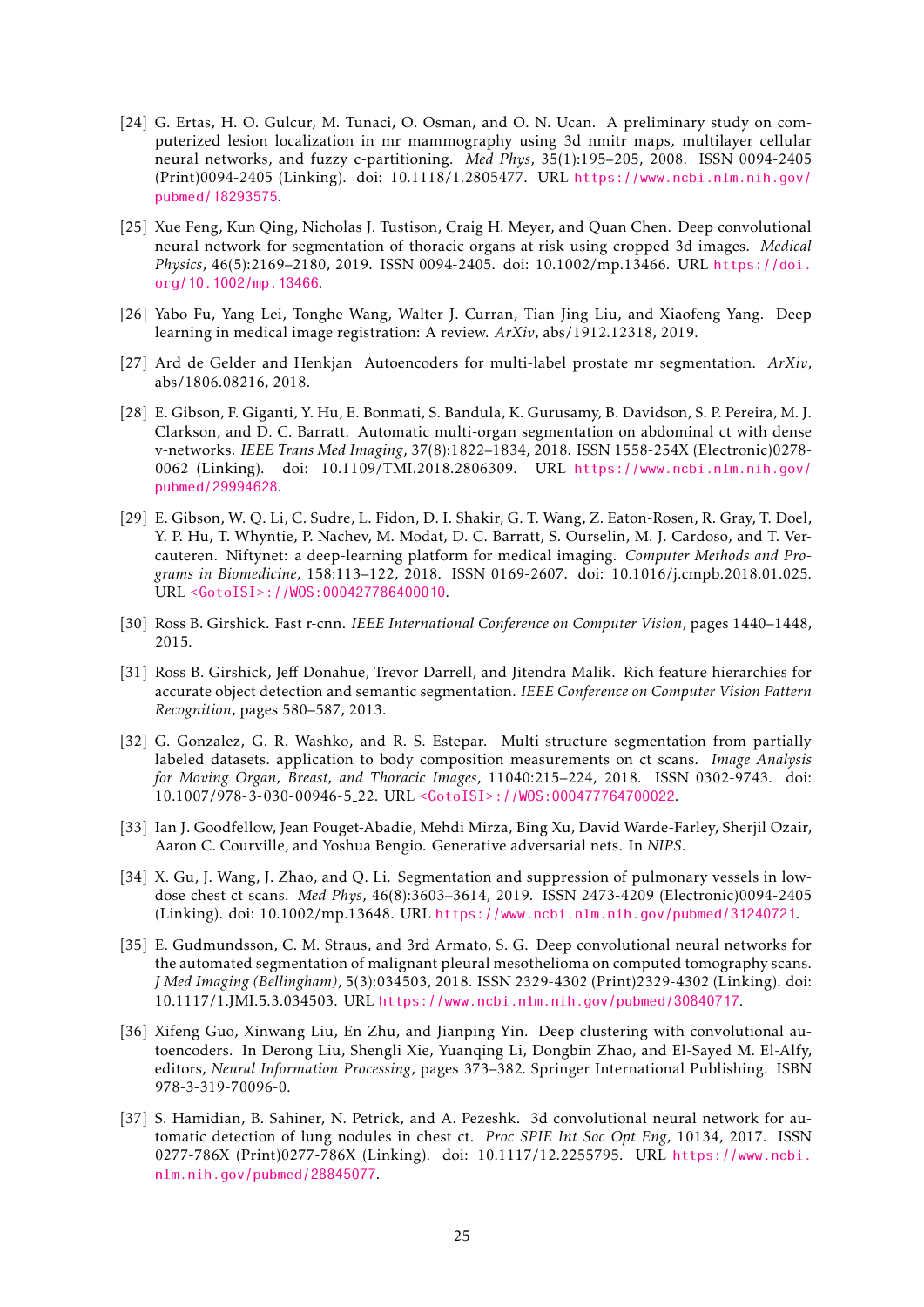- <span id="page-25-12"></span>[38] Changhee Han, Kohei Murao, Shin'ichi Satoh, and Hideki Nakayama. Learning more with less: Gan-based medical image augmentation. *ArXiv*, abs/1904.00838, 2019.
- <span id="page-25-0"></span>[39] J. Harms, Y. Lei, T. Wang, R. Zhang, J. Zhou, X. Tang, W. J. Curran, T. Liu, and X. Yang. Paired cycle-gan-based image correction for quantitative cone-beam computed tomography. *Med Phys*, 46(9):3998–4009, 2019. ISSN 0094-2405. doi: 10.1002/mp.13656.
- <span id="page-25-7"></span>[40] Louis D. van Harten, Julia M. H. Noothout, Joost Verhoeff, Jelmer M. Wolterink, and Ivana Igum. Automatic segmentation of organs at risk in thoracic ct scans by combining 2d and 3d convolutional neural networks. In *SegTHOR@ISBI*.
- <span id="page-25-5"></span>[41] K. He, X. Zhang, S. Ren, and J. Sun. Deep residual learning for image recognition. In *2016 IEEE Conference on Computer Vision and Pattern Recognition (CVPR)*, pages 770–778. ISBN 1063-6919. doi: 10.1109/CVPR.2016.90.
- <span id="page-25-4"></span>[42] K. M. He, X. Y. Zhang, S. Q. Ren, and J. Sun. Delving deep into rectifiers: Surpassing human-level performance on imagenet classification. *2015 Ieee International Conference on Computer Vision (Iccv)*, pages 1026–1034, 2015. ISSN 1550-5499. doi: 10.1109/Iccv.2015.123. URL [<GotoISI>:](<Go to ISI>://WOS:000380414100115) [//WOS:000380414100115](<Go to ISI>://WOS:000380414100115).
- <span id="page-25-13"></span>[43] Kaiming He, Georgia Gkioxari, Piotr Dollr, and Ross B. Girshick. Mask r-cnn. *IEEE International Conference on Computer Vision*, pages 2980–2988, 2017.
- <span id="page-25-11"></span>[44] M. P. Heinrich, O. Oktay, and N. Bouteldja. Obelisk-net: Fewer layers to solve 3d multi-organ segmentation with sparse deformable convolutions. *Med Image Anal*, 54:1–9, 2019. ISSN 1361- 8423 (Electronic)1361-8415 (Linking). doi: 10.1016/j.media.2019.02.006. URL [https://www.](https://www.ncbi.nlm.nih.gov/pubmed/30807894) [ncbi.nlm.nih.gov/pubmed/30807894](https://www.ncbi.nlm.nih.gov/pubmed/30807894).
- <span id="page-25-8"></span>[45] Peijun Hu, Fa Wu, Jialin Peng, Yuanyuan Bao, Feng Chen, and Dexing Kong. Automatic abdominal multi-organ segmentation using deep convolutional neural network and time-implicit level sets. *International Journal of Computer Assisted Radiology and Surgery*, 12(3):399–411, 2017. ISSN 1861-6429. doi: 10.1007/s11548-016-1501-5. URL [https://doi.org/10.1007/](https://doi.org/10.1007/s11548-016-1501-5) [s11548-016-1501-5](https://doi.org/10.1007/s11548-016-1501-5).
- <span id="page-25-6"></span>[46] G. Huang, Z. Liu, L. v. d. Maaten, and K. Q. Weinberger. Densely connected convolutional networks. In *2017 IEEE Conference on Computer Vision and Pattern Recognition (CVPR)*, pages 2261– 2269. ISBN 1063-6919. doi: 10.1109/CVPR.2017.243.
- <span id="page-25-14"></span>[47] X. Huang, W. Sun, T. B. Tseng, C. Li, and W. Qian. Fast and fully-automated detection and segmentation of pulmonary nodules in thoracic ct scans using deep convolutional neural networks. *Comput Med Imaging Graph*, 74:25–36, 2019. ISSN 1879-0771 (Electronic)0895-6111 (Linking). doi: 10.1016/j.compmedimag.2019.02.003. URL [https://www.ncbi.nlm.nih.gov/](https://www.ncbi.nlm.nih.gov/pubmed/30954678) [pubmed/30954678](https://www.ncbi.nlm.nih.gov/pubmed/30954678).
- <span id="page-25-1"></span>[48] C. W. Hurkmans, J. H. Borger, B. R. Pieters, N. S. Russell, E. P. Jansen, and B. J. Mijnheer. Variability in target volume delineation on ct scans of the breast. *Int J Radiat Oncol Biol Phys*, 50(5): 1366–72, 2001. ISSN 0360-3016 (Print)0360-3016. doi: 10.1016/s0360-3016(01)01635-2.
- <span id="page-25-9"></span>[49] B. Ibragimov and L. Xing. Segmentation of organs-at-risks in head and neck ct images using convolutional neural networks. *Medical Physics*, 44(2):547–557, 2017. ISSN 0094-2405. doi: 10.1002/mp.12045. URL [<GotoISI>://WOS:000397401800021](<Go to ISI>://WOS:000397401800021).
- <span id="page-25-10"></span>[50] zgn iek, Ahmed Abdulkadir, Soeren S. Lienkamp, Thomas Brox, and Olaf Ronneberger. 3d u-net: Learning dense volumetric segmentation from sparse annotation. In *MICCAI*.
- <span id="page-25-2"></span>[51] J. E. Iglesias and M. R. Sabuncu. Multi-atlas segmentation of biomedical images: A survey. *Medical Image Analysis*, 24(1):205–219, 2015. ISSN 1361-8415. doi: 10.1016/j.media.2015.06.012. URL [<GotoISI>://WOS:000360252700015](<Go to ISI>://WOS:000360252700015).
- <span id="page-25-3"></span>[52] I. Isgum, M. Staring, A. Rutten, M. Prokop, M. A. Viergever, and B. van Ginneken. Multi-atlasbased segmentation with local decision fusion-application to cardiac and aortic segmentation in ct scans. *Ieee Transactions on Medical Imaging*, 28(7):1000–1010, 2009. ISSN 0278-0062. doi: 10.1109/Tmi.2008.2011480. URL [<GotoISI>://WOS:000267698100004](<Go to ISI>://WOS:000267698100004).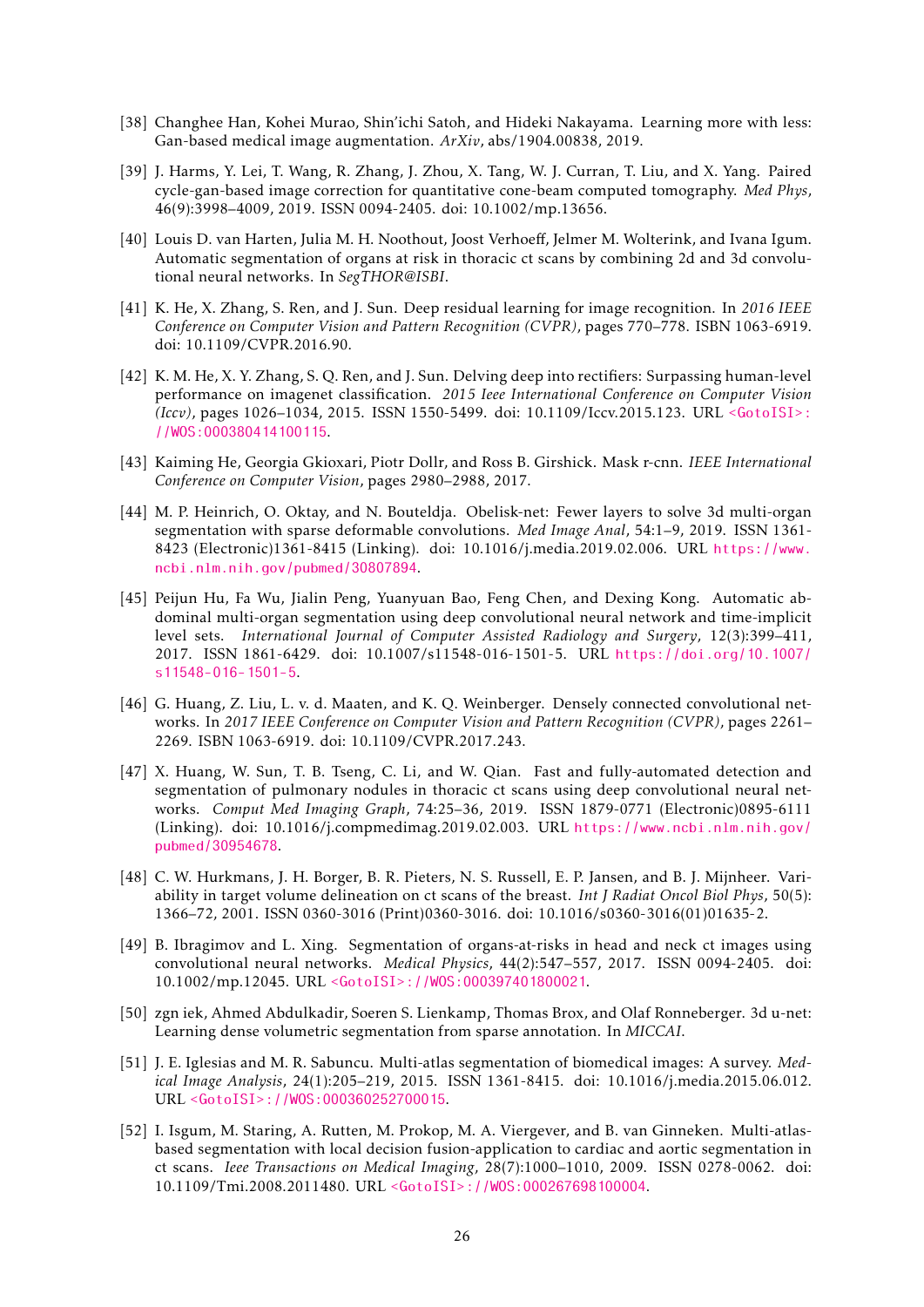- <span id="page-26-9"></span>[53] J. M. Johnson, Alexandre Alahi, and Li Fei-Fei. Perceptual losses for real-time style transfer and super-resolution. In *ECCV*.
- <span id="page-26-10"></span>[54] J. D. K, G. R, and M. A. Fuzzy-c-means clustering based segmentation and cnn-classification for accurate segmentation of lung nodules. *Asian Pac J Cancer Prev*, 18(7):1869–1874, 2017. ISSN 2476-762X (Electronic)1513-7368 (Linking). doi: 10.22034/APJCP.2017.18.7.1869. URL [https:](https://www.ncbi.nlm.nih.gov/pubmed/28749127) [//www.ncbi.nlm.nih.gov/pubmed/28749127](https://www.ncbi.nlm.nih.gov/pubmed/28749127).
- <span id="page-26-11"></span>[55] H. Kakeya, T. Okada, and Y. Oshiro. 3d u-japa-net: Mixture of convolutional networks for abdominal multi-organ ct segmentation. *Medical Image Computing and Computer Assisted Intervention - Miccai 2018, Pt Iv*, 11073:426–433, 2018. ISSN 0302-9743. doi: 10.1007/ 978-3-030-00937-3 49. URL [<GotoISI>://WOS:000477769100049](<Go to ISI>://WOS:000477769100049).
- <span id="page-26-12"></span>[56] Konstantinos Kamnitsas, Christian Baumgartner, Christian Ledig, Virginia Newcombe, Joanna Simpson, Andrew Kane, David Menon, Aditya Nori, Antonio Criminisi, Daniel Rueckert, and Ben Glocker. Unsupervised domain adaptation in brain lesion segmentation with adversarial networks. In Marc Niethammer, Martin Styner, Stephen Aylward, Hongtu Zhu, Ipek Oguz, Pew-Thian Yap, and Dinggang Shen, editors, *Information Processing in Medical Imaging*, pages 597–609. Springer International Publishing. ISBN 978-3-319-59050-9.
- <span id="page-26-5"></span>[57] S. Kazemifar, A. Balagopal, D. Nguyen, S. McGuire, R. Hannan, S. Jiang, and A. Owrangi. Segmentation of the prostate and organs at risk in male pelvic ct images using deep learning. *Biomedical Physics and Engineering Express*, 4(5), 2018. ISSN 2057-1976. doi: UNSP05500310.1088/ 2057-1976/aad100. URL [<GotoISI>://WOS:000445155900003](<Go to ISI>://WOS:000445155900003).
- <span id="page-26-6"></span>[58] Z. Khazaei, M. Sohrabivafa, V. Momenabadi, L. Moayed, and E. Goodarzi. Global cancer statistics 2018: Globocan estimates of incidence and mortality worldwide prostate cancers and their relationship with the human development index. *Advances in Human Biology*, 9(3):245–250, 2019. ISSN 2321-8568. doi: 10.4103/2321-8568.262891. URL [<GotoISI>://WOS:000485714100012](<Go to ISI>://WOS:000485714100012).
- <span id="page-26-13"></span>[59] Evi Kopelowitz and Guy Engelhard. Lung nodules detection and segmentation using 3d maskrcnn. *ArXiv*, abs/1907.07676, 2019.
- <span id="page-26-2"></span>[60] A. Krizhevsky, I. Sutskever, and G. E. Hinton. Imagenet classification with deep convolutional neural networks. *Communications of the Acm*, 60(6):84–90, 2012. ISSN 0001-0782. doi: 10.1145/ 3065386. URL [<GotoISI>://WOS:000402555400026](<Go to ISI>://WOS:000402555400026).
- <span id="page-26-8"></span>[61] Alex Krizhevsky, Ilya Sutskever, and Geoffrey E. Hinton. Imagenet classification with deep convolutional neural networks. In *NIPS*.
- <span id="page-26-7"></span>[62] Y. Lecun, L. Bottou, Y. Bengio, and P. Haffner. Gradient-based learning applied to document recognition. *Proceedings of the IEEE*, 86(11):2278–2324, 1998. ISSN 1558-2256. doi: 10.1109/5. 726791.
- <span id="page-26-1"></span>[63] Yann LeCun, Yoshua Bengio, and Geoffrey Hinton. Deep learning. *Nature*, 521(7553):436– 444, 2015. ISSN 1476-4687. doi: 10.1038/nature14539. URL [https://doi.org/10.1038/](https://doi.org/10.1038/nature14539) [nature14539](https://doi.org/10.1038/nature14539).
- <span id="page-26-14"></span>[64] Y. Lei, J. J. Jeong, T. Wang, H. K. Shu, P. Patel, S. Tian, T. Liu, H. Shim, H. Mao, A. B. Jani, W. J. Curran, and X. Yang. Mri-based pseudo ct synthesis using anatomical signature and alternating random forest with iterative refinement model. *J Med Imaging (Bellingham)*, 5(4):043504, 2018. ISSN 2329-4302 (Print)2329-4302. doi: 10.1117/1.Jmi.5.4.043504.
- <span id="page-26-3"></span>[65] Y. Lei, X. Dong, Z. Tian, Y. Liu, S. Tian, T. Wang, X. Jiang, P. Patel, A. B. Jani, H. Mao, W. J. Curran, T. Liu, and X. Yang. Ct prostate segmentation based on synthetic mri-aided deep attention fully convolution network. *Med Phys*, 2019. ISSN 0094-2405. doi: 10.1002/mp.13933.
- <span id="page-26-0"></span>[66] Y. Lei, X. Dong, T. Wang, K. Higgins, T. Liu, W. J. Curran, H. Mao, J. A. Nye, and X. Yang. Wholebody pet estimation from low count statistics using cycle-consistent generative adversarial networks. *Phys Med Biol*, 64(21):215017, 2019. ISSN 0031-9155. doi: 10.1088/1361-6560/ab4891.
- <span id="page-26-4"></span>[67] Y. Lei, J. Harms, T. Wang, Y. Liu, H. K. Shu, A. B. Jani, W. J. Curran, H. Mao, T. Liu, and X. Yang. Mri-only based synthetic ct generation using dense cycle consistent generative adversarial networks. *Med Phys*, 46(8):3565–3581, 2019. ISSN 0094-2405. doi: 10.1002/mp.13617.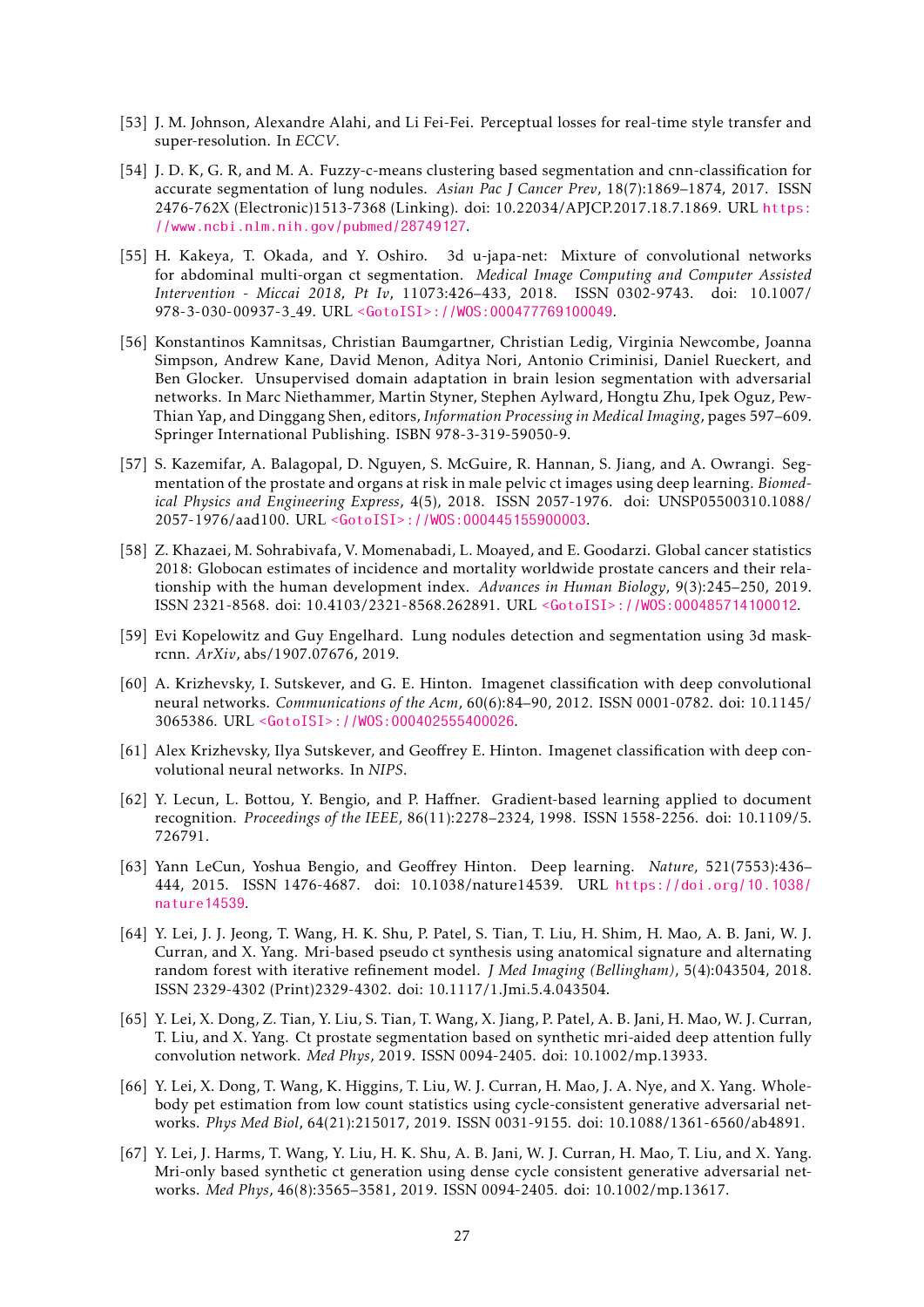- <span id="page-27-11"></span>[68] Y. Lei, J. Harms, T. Wang, S. Tian, J. Zhou, H. K. Shu, J. Zhong, H. Mao, W. J. Curran, T. Liu, and X. Yang. Mri-based synthetic ct generation using semantic random forest with iterative refinement. *Phys Med Biol*, 64(8):085001, 2019. ISSN 0031-9155. doi: 10.1088/1361-6560/ ab0b66.
- <span id="page-27-7"></span>[69] Y. Lei, X. Tang, K. Higgins, J. Lin, J. Jeong, T. Liu, A. Dhabaan, T. Wang, X. Dong, R. Press, W. J. Curran, and X. Yang. Learning-based cbct correction using alternating random forest based on auto-context model. *Med Phys*, 46(2):601–618, 2019. ISSN 0094-2405. doi: 10.1002/mp.13295.
- <span id="page-27-3"></span>[70] Y. Lei, S. Tian, X. He, T. Wang, B. Wang, P. Patel, A. B. Jani, H. Mao, W. J. Curran, T. Liu, and X. Yang. Ultrasound prostate segmentation based on multidirectional deeply supervised v-net. *Med Phys*, 46(7):3194–3206, 2019. ISSN 0094-2405. doi: 10.1002/mp.13577.
- <span id="page-27-0"></span>[71] Y. Lei, T. Wang, S. Tian, X. Dong, A. B. Jani, D. Schuster, W. J. Curran, P. Patel, T. Liu, and X. Yang. Male pelvic multi-organ segmentation aided by cbct-based synthetic mri. *Phys Med Biol*, 2019. ISSN 0031-9155. doi: 10.1088/1361-6560/ab63bb.
- <span id="page-27-2"></span>[72] Yang Lei, Yabo Fu, Joseph Harms, Tonghe Wang, Walter J. Curran, Tian Liu, Kristin Higgins, and Xiaofeng Yang. 4d-ct deformable image registration using an unsupervised deep convolutional neural network. In Dan Nguyen, Lei Xing, and Steve Jiang, editors, *Artificial Intelligence in Radiation Therapy*, pages 26–33. Springer International Publishing, . ISBN 978-3-030-32486-5.
- <span id="page-27-1"></span>[73] Yang Lei, Tonghe Wang, Joseph Harms, Yabo Fu, Xue Dong, Walter J. Curran, Tian Liu, and Xiaofeng Yang. Cbct-based synthetic mri generation for cbct-guided adaptive radiotherapy. In Dan Nguyen, Lei Xing, and Steve Jiang, editors, *Artificial Intelligence in Radiation Therapy*, pages 154–161. Springer International Publishing, . ISBN 978-3-030-32486-5.
- <span id="page-27-4"></span>[74] Yang Lei, Yingzi Liu, Xue Dong, Sibo Tian, Tonghe Wang, Xiaojun Jiang, Kristin Higgins, Jonathan J. Beitler, David S. Yu, Tian Liu, Walter J. Curran, Yi Fang, and Xiaofeng Yang. Automatic multi-organ segmentation in thorax CT images using U-Net-GAN . In Kensaku Mori and Horst K. Hahn, editors, *Medical Imaging 2019: Computer-Aided Diagnosis*, volume 10950, pages 262 – 267. International Society for Optics and Photonics, SPIE, 2019. doi: 10.1117/12.2512552. URL <https://doi.org/10.1117/12.2512552>.
- <span id="page-27-10"></span>[75] Yang Lei, Tonghe Wang, Joseph Harms, Ghazal Shafai-Erfani, Sibo Tian, Kristin Higgins, Hui-Kuo Shu, Hyunsuk Shim, Hui Mao, Walter J. Curran, Tian Liu, and Xiaofeng Yang. MRI-based pseudo CT generation using classification and regression random forest. In Taly Gilat Schmidt, Guang-Hong Chen, and Hilde Bosmans, editors, *Medical Imaging 2019: Physics of Medical Imaging*, volume 10948, pages 996 – 1001. International Society for Optics and Photonics, SPIE, 2019. doi: 10.1117/12.2512560. URL <https://doi.org/10.1117/12.2512560>.
- <span id="page-27-6"></span>[76] Yang Lei, Tonghe Wang, Yingzi Liu, Kristin Higgins, Sibo Tian, Tian Liu, Hui Mao, Hyunsuk Shim, Walter J. Curran, Hui-Kuo Shu, and Xiaofeng Yang. MRI-based synthetic CT generation using deep convolutional neural network . In Elsa D. Angelini and Bennett A. Landman, editors, *Medical Imaging 2019: Image Processing*, volume 10949, pages 716 – 721. International Society for Optics and Photonics, SPIE, 2019. doi: 10.1117/12.2512549. URL [https://doi.org/10.1117/](https://doi.org/10.1117/12.2512549) [12.2512549](https://doi.org/10.1117/12.2512549).
- <span id="page-27-5"></span>[77] Yang Lei, Tonghe Wang, Bo Wang, Xiuxiu He, Sibo Tian, Ashesh B. Jani, Hui Mao, Walter J. Curran, Pretesh Patel, Tian Liu, and Xiaofeng Yang. Ultrasound prostate segmentation based on 3D V-Net with deep supervision. In Brett C. Byram and Nicole V. Ruiter, editors, *Medical Imaging 2019: Ultrasonic Imaging and Tomography*, volume 10955, pages 198 – 204. International Society for Optics and Photonics, SPIE, 2019. doi: 10.1117/12.2512558. URL [https://doi.org/10.](https://doi.org/10.1117/12.2512558) [1117/12.2512558](https://doi.org/10.1117/12.2512558).
- <span id="page-27-8"></span>[78] Fengfu Li, Hong Qiao, Baeomin Zhang, and Xuanyang Xi. Discriminatively boosted image clustering with fully convolutional auto-encoders. *arXiv Pattern Recognition*, 83:161–173, 2017.
- <span id="page-27-9"></span>[79] X. L. Li, Y. Y. Wang, Q. S. Tang, Z. Fan, and J. H. Yu. Dual u-net for the segmentation of overlapping glioma nuclei. *Ieee Access*, 7:84040–84052, 2019. ISSN 2169-3536. doi: 10.1109/Access.2019.2924744. URL [<GotoISI>://WOS:000475808700001](<Go to ISI>://WOS:000475808700001).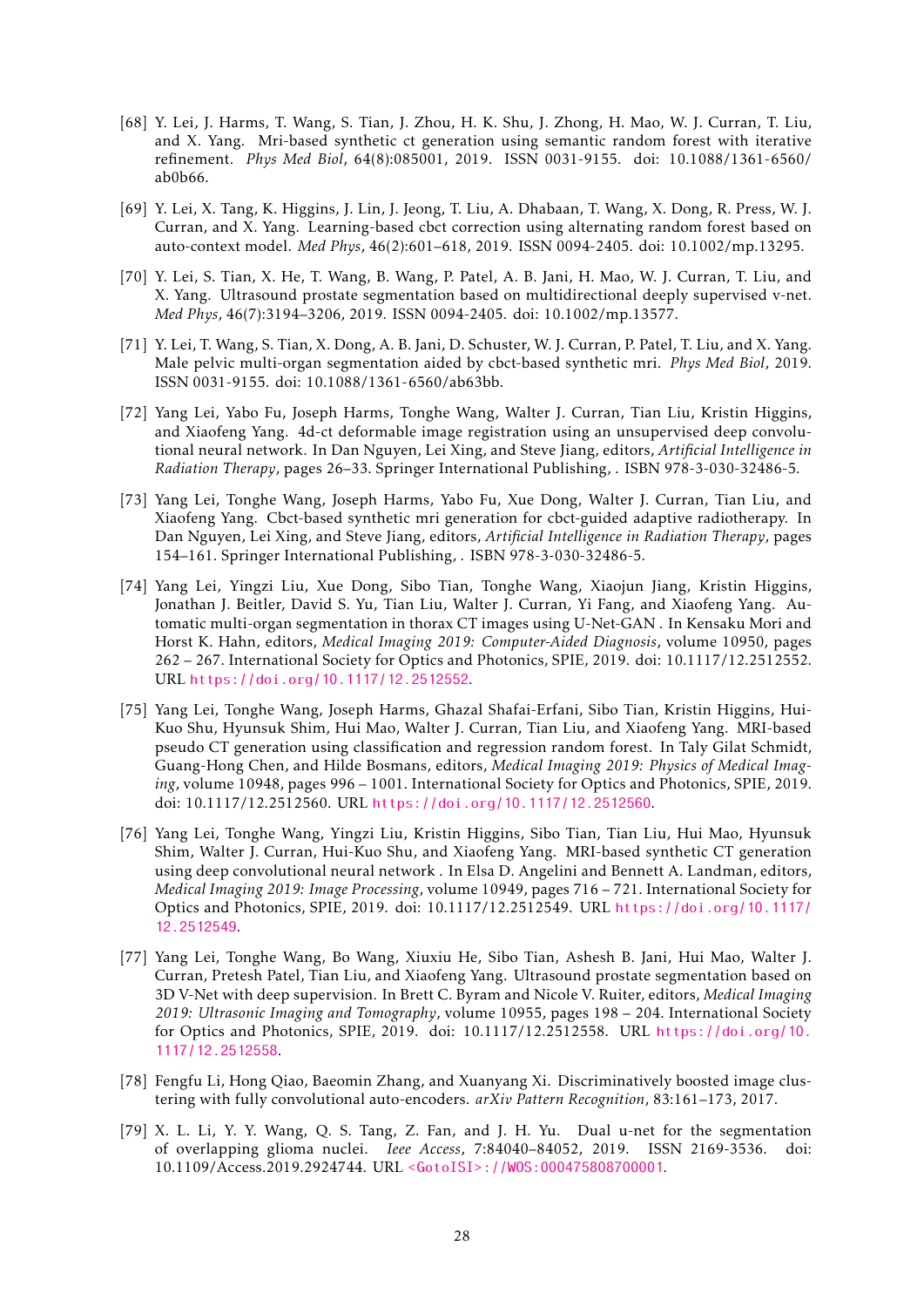- <span id="page-28-11"></span>[80] Y. Li, L. Zhang, H. Chen, and N. Yang. Lung nodule detection with deep learning in 3d thoracic mr images. *IEEE Access*, 7:37822–37832, 2019. ISSN 2169-3536. doi: 10.1109/ACCESS.2019. 2905574.
- <span id="page-28-8"></span>[81] Zeju Li, Yuanyuan Wang, and Jinhua Yu. Brain tumor segmentation using an adversarial network. In Alessandro Crimi, Spyridon Bakas, Hugo Kuijf, Bjoern Menze, and Mauricio Reyes, editors, *Brainlesion: Glioma, Multiple Sclerosis, Stroke and Traumatic Brain Injuries*, pages 123–132. Springer International Publishing. ISBN 978-3-319-75238-9.
- <span id="page-28-3"></span>[82] Z. X. Liao, J. J. Lee, R. Komaki, D. R. Gomez, M. S. O'Reilly, F. V. Fossella, G. R. Blumenschein, J. V. Heymach, A. A. Vaporciyan, S. G. Swisher, P. K. Allen, N. C. Choi, T. F. DeLaney, S. M. Hahn, J. D. Cox, C. S. Lu, and R. Mohan. Bayesian adaptive randomization trial of passive scattering proton therapy and intensity-modulated photon radiotherapy for locally advanced non-smallcell lung cancer (vol 36, pg 1813, 2018). *Journal of Clinical Oncology*, 36(24):2570–2570, 2018. ISSN 0732-183x. doi: 10.1200/Jco.2018.18.00817. URL [<GotoISI>://WOS:000445668100023](<Go to ISI>://WOS:000445668100023).
- <span id="page-28-6"></span>[83] G. Litjens, T. Kooi, B. E. Bejnordi, A. A. A. Setio, F. Ciompi, M. Ghafoorian, Jawm van der Laak, B. van Ginneken, and C. I. Sanchez. A survey on deep learning in medical image analysis. *Med Image Anal*, 42:60–88, 2017. ISSN 1361-8423 (Electronic)1361-8415 (Linking). doi: 10.1016/j. media.2017.07.005. URL <https://www.ncbi.nlm.nih.gov/pubmed/28778026>.
- <span id="page-28-5"></span>[84] H. Liu, L. Wang, Y. Nan, F. Jin, Q. Wang, and J. Pu. Sdfn: Segmentation-based deep fusion network for thoracic disease classification in chest x-ray images. *Comput Med Imaging Graph*, 75: 66–73, 2019. ISSN 1879-0771 (Electronic)0895-6111 (Linking). doi: 10.1016/j.compmedimag. 2019.05.005. URL <https://www.ncbi.nlm.nih.gov/pubmed/31174100>.
- <span id="page-28-10"></span>[85] Menglu Liu, Junyu Dong, Xinghui Dong, Hui Yu, Lin Qi, and Technology. Segmentation of lung nodule in ct images based on mask r-cnn. *9th International Conference on Awareness Science*, pages 1–6, 2018.
- <span id="page-28-1"></span>[86] Y. Liu, Y. Lei, T. Wang, O. Kayode, S. Tian, T. Liu, P. Patel, W. J. Curran, L. Ren, and X. Yang. Mribased treatment planning for liver stereotactic body radiotherapy: validation of a deep learningbased synthetic ct generation method. *Br J Radiol*, 92(1100):20190067, 2019. ISSN 0007-1285. doi: 10.1259/bjr.20190067.
- <span id="page-28-0"></span>[87] Y. Liu, Y. Lei, Y. Wang, G. Shafai-Erfani, T. Wang, S. Tian, P. Patel, A. B. Jani, M. McDonald, W. J. Curran, T. Liu, J. Zhou, and X. Yang. Evaluation of a deep learning-based pelvic synthetic ct generation technique for mri-based prostate proton treatment planning. *Phys Med Biol*, 64(20): 205022, 2019. ISSN 0031-9155. doi: 10.1088/1361-6560/ab41af.
- <span id="page-28-2"></span>[88] Y. Liu, Y. Lei, Y. Wang, T. Wang, L. Ren, L. Lin, M. McDonald, W. J. Curran, T. Liu, J. Zhou, and X. Yang. Mri-based treatment planning for proton radiotherapy: dosimetric validation of a deep learning-based liver synthetic ct generation method. *Phys Med Biol*, 64(14):145015, 2019. ISSN 0031-9155. doi: 10.1088/1361-6560/ab25bc.
- <span id="page-28-12"></span>[89] Yingzi Liu, Yang Lei, Yabo Fu, Tonghe Wang, Jun Zhou, Xiaojun Jiang, Mark McDonald, J. Jonathan Beitler, Walter J. Curran, Tian Liu, and Xiaofeng Yang. Head and neck multi-organ auto-segmentation on ct images aided by synthetic mri. *Phys Med Biol*, Submitted, 2020.
- <span id="page-28-9"></span>[90] F. Mahmood, D. Borders, R. Chen, G. N. McKay, K. J. Salimian, A. Baras, and N. J. Durr. Deep adversarial training for multi-organ nuclei segmentation in histopathology images. *IEEE Trans Med Imaging*, 2019. ISSN 1558-254X (Electronic)0278-0062 (Linking). doi: 10.1109/TMI.2019. 2927182. URL <https://www.ncbi.nlm.nih.gov/pubmed/31283474>.
- <span id="page-28-7"></span>[91] K. Men, J. R. Dai, and Y. X. Li. Automatic segmentation of the clinical target volume and organs at risk in the planning ct for rectal cancer using deep dilated convolutional neural networks. *Medical Physics*, 44(12):6377–6389, 2017. ISSN 0094-2405. doi: 10.1002/mp.12602. URL [<GotoISI>://WOS:000425379200026](<Go to ISI>://WOS:000425379200026).
- <span id="page-28-4"></span>[92] B. H. Menze, A. Jakab, S. Bauer, J. Kalpathy-Cramer, K. Farahani, J. Kirby, Y. Burren, N. Porz, J. Slotboom, R. Wiest, L. Lanczi, E. Gerstner, M. A. Weber, T. Arbel, B. B. Avants, N. Ayache, P. Buendia, D. L. Collins, N. Cordier, J. J. Corso, A. Criminisi, T. Das, H. Delingette, C. Demiralp, C. R. Durst, M. Dojat, S. Doyle, J. Festa, F. Forbes, E. Geremia, B. Glocker, P. Golland,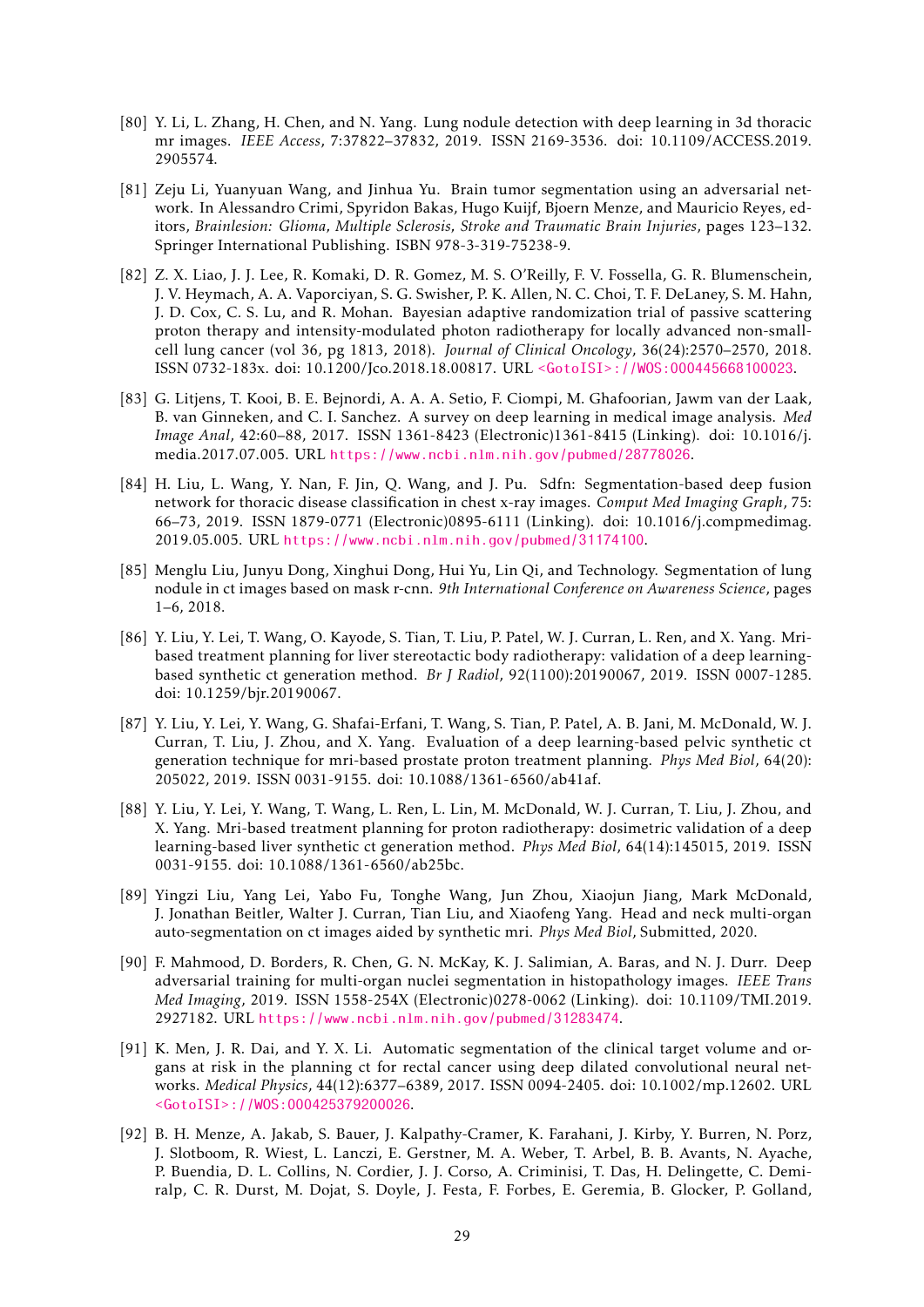X. Guo, A. Hamamci, K. M. Iftekharuddin, R. Jena, N. M. John, E. Konukoglu, D. Lashkari, J. A. Mariz, R. Meier, S. Pereira, D. Precup, S. J. Price, T. R. Raviv, S. M. Reza, M. Ryan, D. Sarikaya, L. Schwartz, H. C. Shin, J. Shotton, C. A. Silva, N. Sousa, N. K. Subbanna, G. Szekely, T. J. Taylor, O. M. Thomas, N. J. Tustison, G. Unal, F. Vasseur, M. Wintermark, D. H. Ye, L. Zhao, B. Zhao, D. Zikic, M. Prastawa, M. Reyes, and K. Van Leemput. The multimodal brain tumor image segmentation benchmark (brats). *IEEE Trans Med Imaging*, 34(10):1993–2024, 2015. ISSN 1558-254X (Electronic)0278-0062 (Linking). doi: 10.1109/TMI.2014.2377694. URL <https://www.ncbi.nlm.nih.gov/pubmed/25494501>.

- <span id="page-29-0"></span>[93] K. D. Miller, R. L. Siegel, C. C. Lin, A. B. Mariotto, J. L. Kramer, J. H. Rowland, K. D. Stein, R. Alteri, and A. Jemal. Cancer treatment and survivorship statistics, 2016. *Ca-a Cancer Journal for Clinicians*, 66(4):271–289, 2016. ISSN 0007-9235. doi: 10.3322/caac.21349. URL [<GotoISI>:](<Go to ISI>://WOS:000379903200003) [//WOS:000379903200003](<Go to ISI>://WOS:000379903200003).
- <span id="page-29-4"></span>[94] Fausto Milletari, Nassir Navab, and Seyed-Ahmad Ahmadi. V-net: Fully convolutional neural networks for volumetric medical image segmentation. *Fourth International Conference on 3D Vision*, pages 565–571, 2016.
- <span id="page-29-10"></span>[95] Pim Moeskops, Mitko Veta, Maxime W. Lafarge, Koen A. J. Eppenhof, and Josien P. W. Pluim. Adversarial training and dilated convolutions for brain mri segmentation. In M. Jorge Cardoso, Tal Arbel, Gustavo Carneiro, Tanveer Syeda-Mahmood, Joo Manuel R. S. Tavares, Mehdi Moradi, Andrew Bradley, Hayit Greenspan, Joo Paulo Papa, Anant Madabhushi, Jacinto C. Nascimento, Jaime S. Cardoso, Vasileios Belagiannis, and Zhi Lu, editors, *Deep Learning in Medical Image Analysis and Multimodal Learning for Clinical Decision Support*, pages 56–64. Springer International Publishing. ISBN 978-3-319-67558-9.
- <span id="page-29-9"></span>[96] Arnab Kumar Mondal, Jose Dolz, and Christian Desrosiers. Few-shot 3d multi-modal medical image segmentation using generative adversarial learning. *ArXiv*, abs/1810.12241, 2018.
- <span id="page-29-3"></span>[97] P. Nardelli, D. Jimenez-Carretero, D. Bermejo-Pelaez, G. R. Washko, F. N. Rahaghi, M. J. Ledesma-Carbayo, and R. San Jose Estepar. Pulmonary artery-vein classification in ct images using deep learning. *IEEE Trans Med Imaging*, 37(11):2428–2440, 2018. ISSN 1558-254X (Electronic)0278- 0062 (Linking). doi: 10.1109/TMI.2018.2833385. URL [https://www.ncbi.nlm.nih.gov/](https://www.ncbi.nlm.nih.gov/pubmed/29993996) [pubmed/29993996](https://www.ncbi.nlm.nih.gov/pubmed/29993996).
- <span id="page-29-6"></span>[98] N. Q. Nguyen and S. W. Lee. Robust boundary segmentation in medical images using a consecutive deep encoder-decoder network. *Ieee Access*, 7:33795–33808, 2019. ISSN 2169-3536. doi: 10.1109/Access.2019.2904094. URL [<GotoISI>://WOS:000463244600001](<Go to ISI>://WOS:000463244600001).
- <span id="page-29-5"></span>[99] M. Oda, N. Shimizu, H. R. Roth, K. Karasawa, T. Kitasaka, K. Misawa, M. Fujiwara, D. Rueckert, and K. Mori. 3d fcn feature driven regression forest-based pancreas localization and segmentation. *Deep Learning in Medical Image Analysis and Multimodal Learning for Clinical Decision Support*, 10553:222–230, 2017. ISSN 0302-9743. doi: 10.1007/978-3-319-67558-9 26. URL [<GotoISI>://WOS:000463359200026](<Go to ISI>://WOS:000463359200026).
- <span id="page-29-7"></span>[100] B. Park, H. Park, S. M. Lee, J. B. Seo, and N. Kim. Lung segmentation on hrct and volumetric ct for diffuse interstitial lung disease using deep convolutional neural networks. *J Digit Imaging*, 32(6):1019–1026, 2019. ISSN 1618-727X (Electronic)0897-1889 (Linking). doi: 10.1007/s10278-019-00254-8. URL <https://www.ncbi.nlm.nih.gov/pubmed/31396776>.
- <span id="page-29-8"></span>[101] J. Park, J. Yun, N. Kim, B. Park, Y. Cho, H. J. Park, M. Song, M. Lee, and J. B. Seo. Fully automated lung lobe segmentation in volumetric chest ct with 3d u-net: Validation with intra- and extradatasets. *J Digit Imaging*, 2019. ISSN 1618-727X (Electronic)0897-1889 (Linking). doi: 10.1007/ s10278-019-00223-1. URL <https://www.ncbi.nlm.nih.gov/pubmed/31152273>.
- <span id="page-29-2"></span>[102] Syed Furqan Qadri, Zhiqi Zhao, Danni Ai, Mubashir Ahmad, and Yongtian Wang. *Vertebrae segmentation via stacked sparse autoencoder from computed tomography images*, volume 11179 of *Eleventh International Conference on Digital Image Processing (ICDIP 2019)*. SPIE, 2019. URL <https://doi.org/10.1117/12.2540176>.
- <span id="page-29-1"></span>[103] A. A. Qazi, V. Pekar, J. Kim, J. Xie, S. L. Breen, and D. A. Jaffray. Auto-segmentation of normal and target structures in head and neck ct images: A feature-driven model-based approach. *Medical*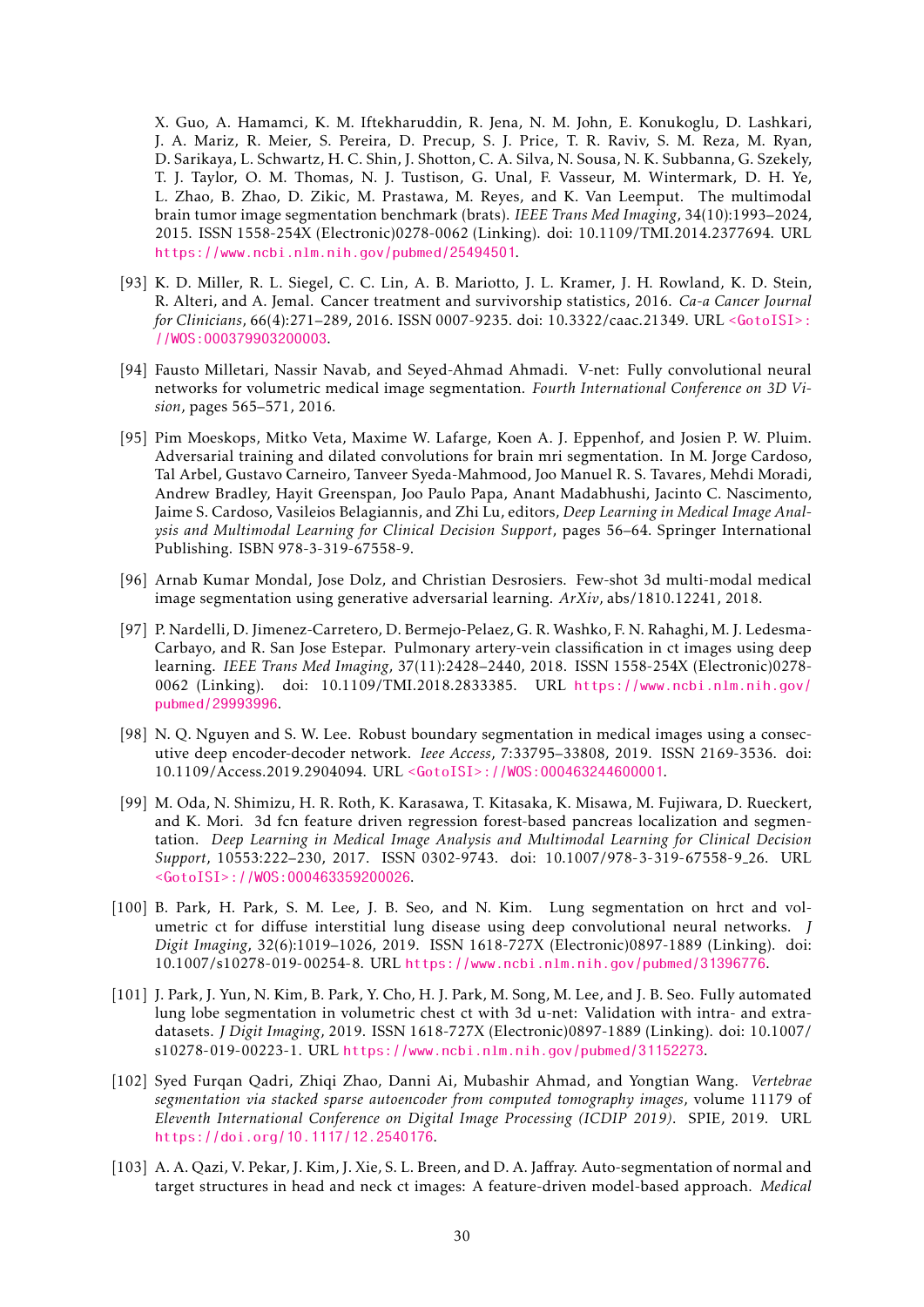*Physics*, 38(11):6160–6170, 2011. ISSN 0094-2405. doi: 10.1118/1.3654160. URL [<GotoISI>:](<Go to ISI>://WOS:000296534000037) [//WOS:000296534000037](<Go to ISI>://WOS:000296534000037).

- <span id="page-30-0"></span>[104] C. Rasch, R. Steenbakkers, and M. van Herk. Target definition in prostate, head, and neck. *Seminars in Radiation Oncology*, 15(3):136–145, 2005. ISSN 1053-4296. doi: 10.1016/j.semradonc. 2005.01.005. URL [<GotoISI>://WOS:000230667400002](<Go to ISI>://WOS:000230667400002).
- <span id="page-30-11"></span>[105] P. F. Raudaschl, P. Zaffino, G. C. Sharp, M. F. Spadea, A. Chen, B. M. Dawant, T. Albrecht, T. Gass, C. Langguth, M. Luthi, F. Jung, O. Knapp, S. Wesarg, R. Mannion-Haworth, M. Bowes, A. Ashman, G. Guillard, A. Brett, G. Vincent, M. Orbes-Arteaga, D. Cardenas-Pena, G. Castellanos-Dominguez, N. Aghdasi, Y. Li, A. Berens, K. Moe, B. Hannaford, R. Schubert, and K. D. Fritscher. Evaluation of segmentation methods on head and neck ct: Auto-segmentation challenge 2015. *Med Phys*, 44(5):2020–2036, 2017. ISSN 0094-2405. doi: 10.1002/mp.12197.
- <span id="page-30-2"></span>[106] Khalid Raza and Nripendra Kumar A tour of unsupervised deep learning for medical image analysis. *ArXiv*, abs/1812.07715, 2018.
- <span id="page-30-10"></span>[107] Shaoqing Ren, Kaiming He, Ross B. Girshick, and Jian Sun. Faster r-cnn: Towards real-time object detection with region proposal networks. *IEEE Transactions on Pattern Analysis Machine Intelligence*, 39:1137–1149, 2015.
- <span id="page-30-12"></span>[108] X. Ren, L. Xiang, D. Nie, Y. Shao, H. Zhang, D. Shen, and Q. Wang. Interleaved 3d-cnns for joint segmentation of small-volume structures in head and neck ct images. *Med Phys*, 45(5): 2063–2075, 2018. ISSN 0094-2405. doi: 10.1002/mp.12837.
- <span id="page-30-8"></span>[109] Mina Rezaei, Haojin Yang, and Christoph Meinel. Whole heart and great vessel segmentation with context-aware of generative adversarial networks. In Andreas Maier, Thomas M. Deserno, Heinz Handels, Klaus Hermann Maier-Hein, Christoph Palm, and Thomas Tolxdorff, editors, *Bildverarbeitung fr die Medizin 2018*, pages 353–358. Springer Berlin Heidelberg. ISBN 978-3- 662-56537-7.
- <span id="page-30-7"></span>[110] Mina Rezaei, Konstantin Harmuth, Willi Gierke, Thomas Kellermeier, Martin Fischer, Haojin Yang, and Christoph Meinel. A conditional adversarial network for semantic segmentation of brain tumor. *ArXiv*, abs/1708.05227, 2017.
- <span id="page-30-9"></span>[111] Mina Rezaei, Haojin Yang, and Christoph Meinel. Conditional generative refinement adversarial networks for unbalanced medical image semantic segmentation. *ArXiv*, abs/1810.03871, 2018.
- <span id="page-30-1"></span>[112] O. Ronneberger, P. Fischer, and T. Brox. U-net: Convolutional networks for biomedical image segmentation. *Medical Image Computing and Computer-Assisted Intervention, Pt Iii*, 9351:234– 241, 2015. ISSN 0302-9743. doi: 10.1007/978-3-319-24574-4 28. URL [<GotoISI>://WOS:](<Go to ISI>://WOS:000365963800028) [000365963800028](<Go to ISI>://WOS:000365963800028).
- <span id="page-30-3"></span>[113] H. R. Roth, L. Lu, A. Farag, H. C. Shin, J. M. Liu, E. B. Turkbey, and R. M. Summers. Deeporgan: Multi-level deep convolutional networks for automated pancreas segmentation. *Medical Image Computing and Computer-Assisted Intervention - Miccai 2015, Pt I*, 9349:556–564, 2015. ISSN 0302-9743. doi: 10.1007/978-3-319-24553-9 68. URL [<GotoISI>://WOS:000366205700068](<Go to ISI>://WOS:000366205700068).
- <span id="page-30-5"></span>[114] H. R. Roth, H. Oda, X. R. Zhou, N. Shimizu, Y. Yang, Y. Hayashi, M. Oda, M. Fujiwara, K. Misawa, and K. Mori. An application of cascaded 3d fully convolutional networks for medical image segmentation. *Computerized Medical Imaging and Graphics*, 66:90–99, 2018. ISSN 0895-6111. doi: 10.1016/j.compmedimag.2018.03.001. URL [<GotoISI>://WOS:000436214300009](<Go to ISI>://WOS:000436214300009).
- <span id="page-30-6"></span>[115] H. R. Roth, C. Shen, H. Oda, T. Sugino, M. Oda, Y. Hayashi, K. Misawa, and K. Mori. A multi-scale pyramid of 3d fully convolutional networks for abdominal multi-organ segmentation. *Medical Image Computing and Computer Assisted Intervention - Miccai 2018, Pt Iv*, 11073: 417–425, 2018. ISSN 0302-9743. doi: 10.1007/978-3-030-00937-3 48. URL [<GotoISI>://WOS:](<Go to ISI>://WOS:000477769100048) [000477769100048](<Go to ISI>://WOS:000477769100048).
- <span id="page-30-4"></span>[116] Holger R. Roth, Le Lu, Amal Farag, Andrew Sohn, and Ronald M. Summers. Spatial aggregation of holistically-nested networks for automated pancreas segmentation. In Sebastien Ourselin, Leo Joskowicz, Mert R. Sabuncu, Gozde Unal, and William Wells, editors, *Medical Image Computing and Computer-Assisted Intervention MICCAI 2016*, pages 451–459. Springer International Publishing. ISBN 978-3-319-46723-8.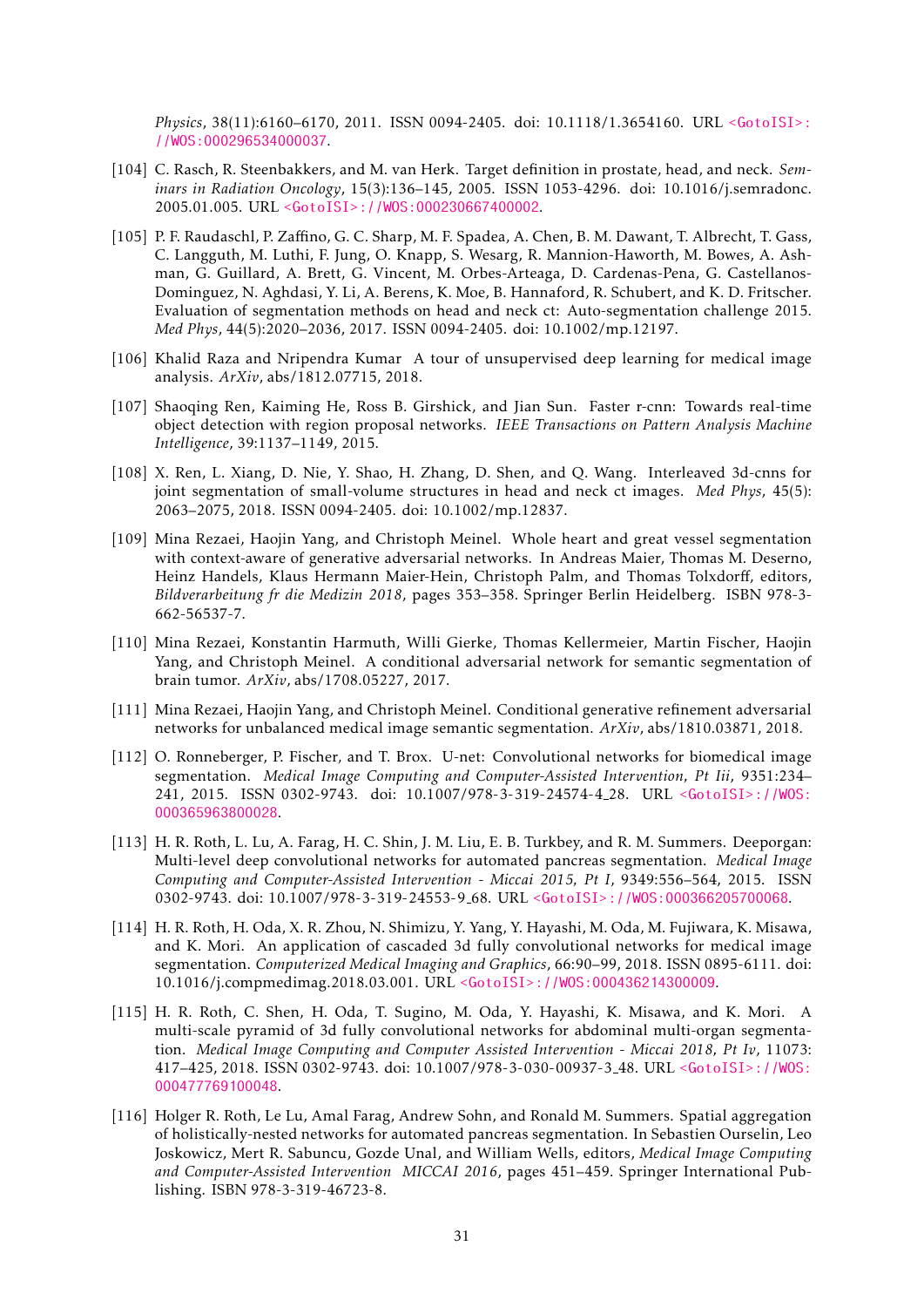- <span id="page-31-6"></span>[117] Olga Russakovsky, Jia Deng, Hao Su, Jonathan Krause, Sanjeev Satheesh, Sean Ma, Zhiheng Huang, Andrej Karpathy, Aditya Khosla, Michael Bernstein, Alexander C. Berg, and Li Fei-Fei. Imagenet large scale visual recognition challenge. *International Journal of Computer Vision*, 115(3):211–252, 2015. ISSN 1573-1405. doi: 10.1007/s11263-015-0816-y. URL [https:](https://doi.org/10.1007/s11263-015-0816-y) [//doi.org/10.1007/s11263-015-0816-y](https://doi.org/10.1007/s11263-015-0816-y).
- <span id="page-31-10"></span>[118] J. Schlemper, O. Oktay, M. Schaap, M. Heinrich, B. Kainz, B. Glocker, and D. Rueckert. Attention gated networks: Learning to leverage salient regions in medical images. *Med Image Anal*, 53:197– 207, 2019. ISSN 1361-8423 (Electronic)1361-8415 (Linking). doi: 10.1016/j.media.2019.01.012. URL <https://www.ncbi.nlm.nih.gov/pubmed/30802813>.
- <span id="page-31-1"></span>[119] G. Shafai-Erfani, T. Wang, Y. Lei, S. Tian, P. Patel, A. B. Jani, W. J. Curran, T. Liu, and X. Yang. Dose evaluation of mri-based synthetic ct generated using a machine learning method for prostate cancer radiotherapy. *Med Dosim*, 44(4):e64–e70, 2019. ISSN 1873-4022. doi: 10.1016/j.meddos. 2019.01.002.
- <span id="page-31-2"></span>[120] Ghazal Shafai-Erfani, Yang Lei, Yingzi Liu, Yinan Wang, Tonghe Wang, Jim Zhong, Tian Liu, Mark McDonald, Walter J. Curran, Jun Zhou, Hui-Kuo Shu, and Xiaofeng Yang. Mri-based proton treatment planning for base of skull tumors. *International Journal of Particle Therapy*, 6(2):12–25, 2019. ISSN 2331-5180. doi: 10.14338/IJPT-19-00062.1. URL [https://doi.org/10.14338/](https://doi.org/10.14338/IJPT-19-00062.1) [IJPT-19-00062.1](https://doi.org/10.14338/IJPT-19-00062.1).
- <span id="page-31-0"></span>[121] E. Shelhamer, J. Long, and T. Darrell. Fully convolutional networks for semantic segmentation. *Ieee Transactions on Pattern Analysis and Machine Intelligence*, 39(4):640–651, 2017. ISSN 0162- 8828. doi: 10.1109/Tpami.2016.2572683. URL [<GotoISI>://WOS:000397717600003](<Go to ISI>://WOS:000397717600003).
- <span id="page-31-4"></span>[122] H. C. Shin, M. R. Orton, D. J. Collins, S. J. Doran, and M. O. Leach. Stacked autoencoders for unsupervised feature learning and multiple organ detection in a pilot study using 4d patient data. *Ieee Transactions on Pattern Analysis and Machine Intelligence*, 35(8):1930–1943, 2013. ISSN 0162-8828. doi: 10.1109/Tpami.2012.277. URL [<GotoISI>://WOS:000320381400009](<Go to ISI>://WOS:000320381400009).
- <span id="page-31-7"></span>[123] Karen Simonyan and Andrew Zisserman. Very deep convolutional networks for large-scale image recognition. *CoRR*, abs/1409.1556, 2014.
- <span id="page-31-11"></span>[124] Jaemin Son, Sang Jun Park, and Kyu-Hwan Jung. Retinal vessel segmentation in fundoscopic images with generative adversarial networks. *ArXiv*, abs/1706.09318, 2017.
- <span id="page-31-3"></span>[125] S. H. Sun, C. Bauer, and R. Beichel. Automated 3-d segmentation of lungs with lung cancer in ct data using a novel robust active shape model approach. *Ieee Transactions on Medical Imaging*, 31 (2):449–460, 2012. ISSN 0278-0062. doi: 10.1109/Tmi.2011.2171357. URL [<GotoISI>://WOS:](<Go to ISI>://WOS:000300197500025) [000300197500025](<Go to ISI>://WOS:000300197500025).
- <span id="page-31-8"></span>[126] C. Szegedy, Liu Wei, Jia Yangqing, P. Sermanet, S. Reed, D. Anguelov, D. Erhan, V. Vanhoucke, and A. Rabinovich. Going deeper with convolutions. In *2015 IEEE Conference on Computer Vision and Pattern Recognition (CVPR)*, pages 1–9. ISBN 1063-6919. doi: 10.1109/CVPR.2015.7298594.
- <span id="page-31-12"></span>[127] Hao Tang, Xuming Chen, Yang Liu, Zhipeng Lu, Junhua You, Mingzhou Yang, Shulei Yao, Guangjun Zhao, Yi Xu, T. Chen, Yong Liu, and Xiaohui Xie. Clinically applicable deep learning framework for organs at risk delineation in ct images.
- <span id="page-31-9"></span>[128] Y. C. Tang, Y. K. Huo, Y. X. Xiong, H. Moon, A. Assad, T. K. Moyo, M. R. Savona, R. Abramson, and B. A. Landman. Improving splenomegaly segmentation by learning from heterogeneous multi-source labels. *Medical Imaging 2019: Image Processing*, 10949, 2019. ISSN 0277-786x. doi: Artn109490810.1117/12.2512842. URL [<GotoISI>://WOS:000483012700007](<Go to ISI>://WOS:000483012700007).
- <span id="page-31-5"></span>[129] E. Tappeiner, S. Proll, M. Honig, P. F. Raudaschl, P. Zaffino, M. F. Spadea, G. C. Sharp, R. Schubert, and K. Fritscher. Multi-organ segmentation of the head and neck area: an efficient hierarchical neural networks approach. *Int J Comput Assist Radiol Surg*, 14(5):745–754, 2019. ISSN 1861-6429 (Electronic)1861-6410 (Linking). doi: 10.1007/s11548-019-01922-4. URL [https://www.ncbi.](https://www.ncbi.nlm.nih.gov/pubmed/30847761) [nlm.nih.gov/pubmed/30847761](https://www.ncbi.nlm.nih.gov/pubmed/30847761).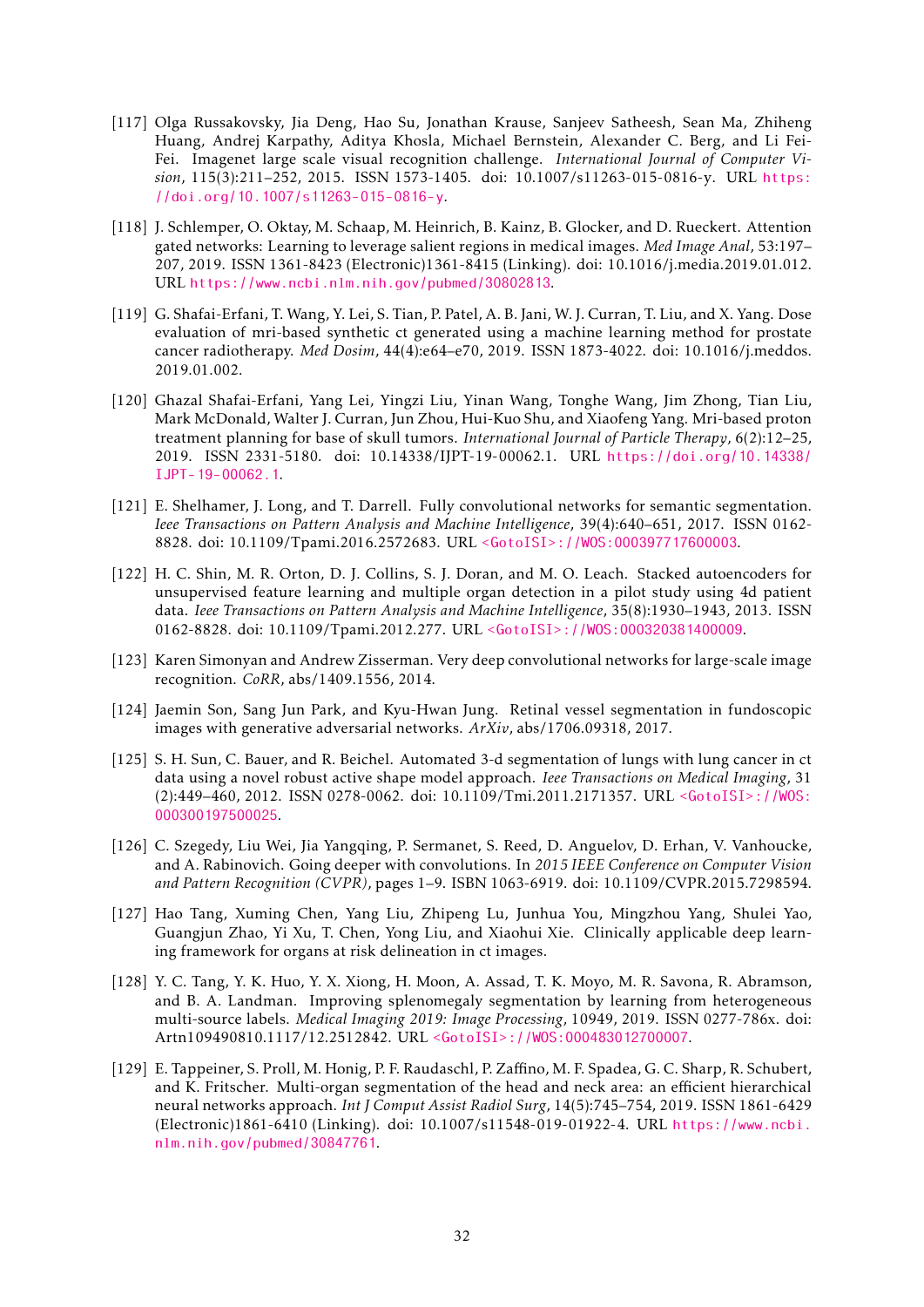- <span id="page-32-8"></span>[130] B. Thyreau, K. Sato, H. Fukuda, and Y. Taki. Segmentation of the hippocampus by transferring algorithmic knowledge for large cohort processing. *Med Image Anal*, 43:214–228, 2018. ISSN 1361-8423 (Electronic)1361-8415 (Linking). doi: 10.1016/j.media.2017.11.004. URL [https:](https://www.ncbi.nlm.nih.gov/pubmed/29156419) [//www.ncbi.nlm.nih.gov/pubmed/29156419](https://www.ncbi.nlm.nih.gov/pubmed/29156419).
- <span id="page-32-0"></span>[131] S. Tomatis, T. Rancati, C. Fiorino, V. Vavassori, G. Fellin, E. Cagna, F. A. Mauro, G. Girelli, A. Monti, M. Baccolini, G. Naldi, C. Bianchi, L. Menegotti, M. Pasquino, M. Stasi, and R. Valdagni. Late rectal bleeding after 3d-crt for prostate cancer: development of a neural-network-based predictive model. *Physics in Medicine and Biology*, 57(5):1399–1412, 2012. ISSN 0031-9155. doi: 10.1088/0031-9155/57/5/1399. URL [<GotoISI>://WOS:000300775600022](<Go to ISI>://WOS:000300775600022).
- <span id="page-32-10"></span>[132] R. Trullo, C. Petitjean, D. Nie, D. G. Shen, and S. Ruan. Joint segmentation of multiple thoracic organs in ct images with two collaborative deep architectures. *Deep Learning in Medical Image Analysis and Multimodal Learning for Clinical Decision Support*, 10553:21–29, 2017. ISSN 0302- 9743. doi: 10.1007/978-3-319-67558-9 3. URL [<GotoISI>://WOS:000463359200003](<Go to ISI>://WOS:000463359200003).
- <span id="page-32-11"></span>[133] R. Trullo, C. Petitjean, B. Dubray, and S. Ruan. Multiorgan segmentation using distanceaware adversarial networks. *Journal of Medical Imaging*, 6(1), 2019. ISSN 2329-4302. doi: Artn01400110.1117/1.Jmi.6.1.014001. URL [<GotoISI>://WOS:000463892000012](<Go to ISI>://WOS:000463892000012).
- <span id="page-32-12"></span>[134] Jasper R. R. Uijlings, Kea van de Sande, Theo Gevers, and Arnold W. M. Smeulders. Selective search for object recognition. *International Journal of Computer Vision*, 104:154–171, 2013.
- <span id="page-32-6"></span>[135] Kiran Vaidhya, Subramaniam Thirunavukkarasu, Alex Varghese, and Ganapathy Krishnamurthi. Multi-modal brain tumor segmentation using stacked denoising autoencoders. In *Brainles@MICCAI*.
- <span id="page-32-4"></span>[136] J. Van de Steene, N. Linthout, J. de Mey, V. Vinh-Hung, C. Claassens, M. Noppen, A. Bel, and G. Storme. Definition of gross tumor volume in lung cancer: inter-observer variability. *Radiotherapy and Oncology*, 62(1):37–49, 2002. ISSN 0167-8140. doi: PiiS0167-8140(01)00453-4Doi10. 1016/S0167-8140(01)00453-4. URL [<GotoISI>://WOS:000174021200005](<Go to ISI>://WOS:000174021200005).
- <span id="page-32-9"></span>[137] W. van Rooij, M. Dahele, H. R. Brandao, A. R. Delaney, B. J. Slotman, and W. F. Verbakel. Deep learning-based delineation of head and neck organs at risk: Geometric and dosimetric evaluation. *International Journal of Radiation Oncology Biology Physics*, 104(3):677–684, 2019. ISSN 0360- 3016. doi: 10.1016/j.ijrobp.2019.02.040. URL [<GotoISI>://WOS:000469337300030](<Go to ISI>://WOS:000469337300030).
- <span id="page-32-7"></span>[138] Pascal Vincent, Hugo Larochelle, Isabelle Lajoie, Yoshua Bengio, and Pierre-Antoine Stacked denoising autoencoders: Learning useful representations in a deep network with a local denoising criterion. *ACM*, 11:3371–3408, 2010.
- <span id="page-32-5"></span>[139] S. K. Vinod, M. G. Jameson, M. Min, and L. C. Holloway. Uncertainties in volume delineation in radiation oncology: A systematic review and recommendations for future studies. *Radiotherapy and Oncology*, 121(2):169–179, 2016. ISSN 0167-8140. doi: 10.1016/j.radonc.2016.09.009. URL [<GotoISI>://WOS:000390517600001](<Go to ISI>://WOS:000390517600001).
- <span id="page-32-1"></span>[140] B. Wang, Y. Lei, S. Tian, T. Wang, Y. Liu, P. Patel, A. B. Jani, H. Mao, W. J. Curran, T. Liu, and X. Yang. Deeply supervised 3d fully convolutional networks with group dilated convolution for automatic mri prostate segmentation. *Med Phys*, 46(4):1707–1718, 2019. ISSN 0094-2405. doi: 10.1002/mp.13416.
- <span id="page-32-2"></span>[141] Bo Wang, Yang Lei, Jiwoong Jason Jeong, Tonghe Wang, Yingzi Liu, Sibo Tian, Pretesh Patel, Xiaojun Jiang, Ashesh B. Jani, Hui Mao, Walter J. Curran, Tian Liu, and Xiaofeng Yang. Automatic MRI prostate segmentation using 3D deeply supervised FCN with concatenated atrous convolution. In Kensaku Mori and Horst K. Hahn, editors, *Medical Imaging 2019: Computer-Aided Diagnosis*, volume 10950, pages 988 – 995. International Society for Optics and Photonics, SPIE, 2019. doi: 10.1117/12.2512551. URL <https://doi.org/10.1117/12.2512551>.
- <span id="page-32-3"></span>[142] Bo Wang, Yang Lei, Tonghe Wang, Xue Dong, Sibo Tian, Xiaojun Jiang, Ashesh B. Jani, Tian Liu, Walter J. Curran, Pretesh Patel, and Xiaofeng Yang. Automated prostate segmentation of volumetric CT images using 3D deeply supervised dilated FCN. In Elsa D. Angelini and Bennett A. Landman, editors, *Medical Imaging 2019: Image Processing*, volume 10949, pages 708 – 715. International Society for Optics and Photonics, SPIE, 2019. doi: 10.1117/12.2512547. URL <https://doi.org/10.1117/12.2512547>.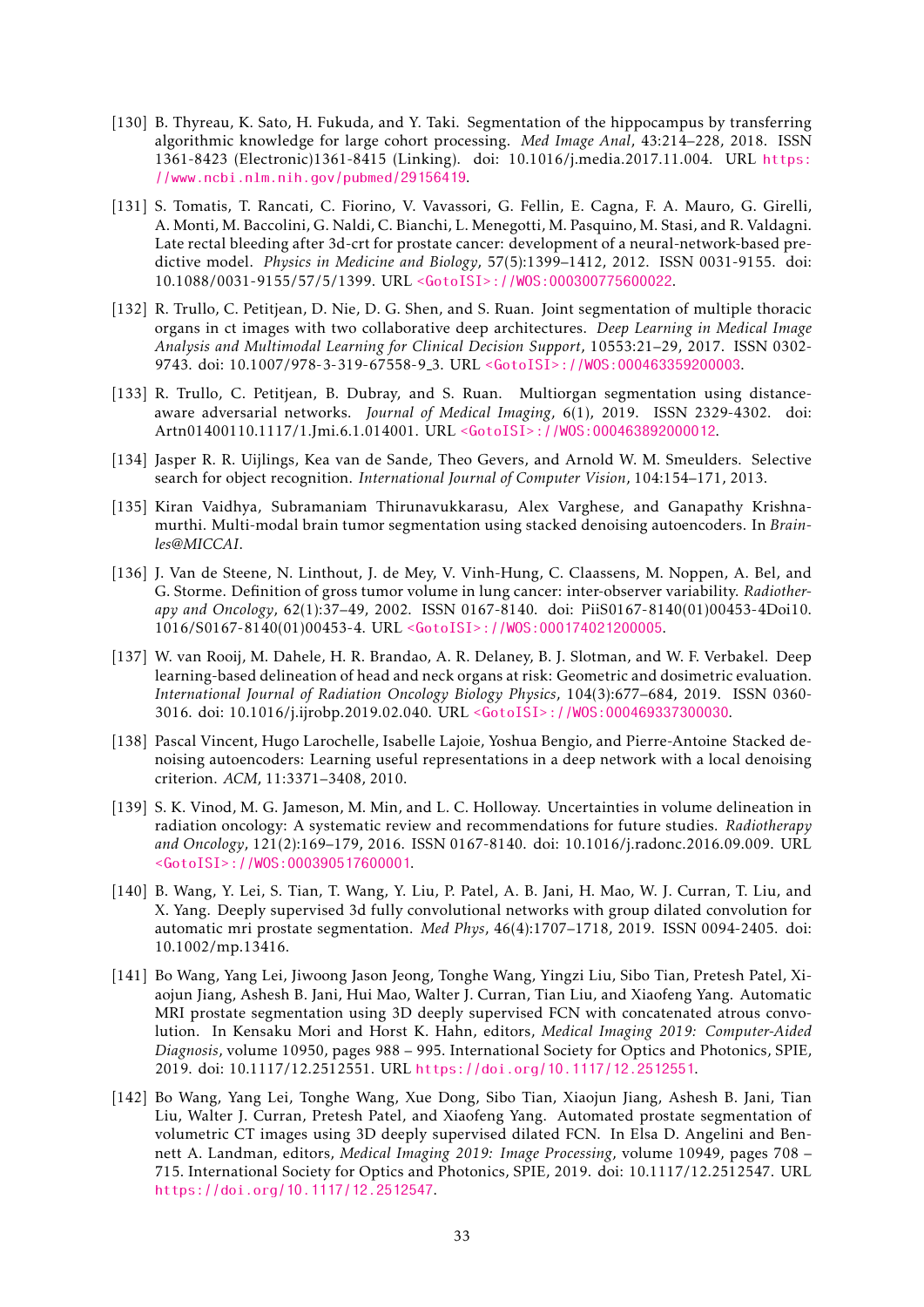- <span id="page-33-9"></span>[143] C. Wang, A. Elazab, F. Jia, J. Wu, and Q. Hu. Automated chest screening based on a hybrid model of transfer learning and convolutional sparse denoising autoencoder. *Biomed Eng Online*, 17(1): 63, 2018. ISSN 1475-925x. doi: 10.1186/s12938-018-0496-2.
- <span id="page-33-10"></span>[144] G. T. Wang, W. Q. Li, M. A. Zuluaga, R. Pratt, P. A. Patel, M. Aertsen, T. Doel, A. L. David, J. Deprest, S. Ourselin, and T. Vercauteren. Interactive medical image segmentation using deep learning with image-specific fine tuning. *Ieee Transactions on Medical Imaging*, 37(7):1562–1573, 2018. ISSN 0278-0062. doi: 10.1109/Tmi.2018.2791721. URL [<GotoISI>://WOS:000437280500003](<Go to ISI>://WOS:000437280500003).
- <span id="page-33-8"></span>[145] T. Wang, Y. Lei, N. Manohar, S. Tian, A. B. Jani, H. K. Shu, K. Higgins, A. Dhabaan, P. Patel, X. Tang, T. Liu, W. J. Curran, and X. Yang. Dosimetric study on learning-based cone-beam ct correction in adaptive radiation therapy. *Med Dosim*, 44(4):e71–e79, 2019. ISSN 1873-4022. doi: 10.1016/j.meddos.2019.03.001.
- <span id="page-33-1"></span>[146] T. Wang, Y. Lei, H. Tang, Z. He, R. Castillo, C. Wang, D. Li, K. Higgins, T. Liu, W. J. Curran, W. Zhou, and X. Yang. A learning-based automatic segmentation and quantification method on left ventricle in gated myocardial perfusion spect imaging: A feasibility study. *J Nucl Cardiol*, 2019. ISSN 1071-3581. doi: 10.1007/s12350-019-01594-2.
- <span id="page-33-0"></span>[147] T. Wang, Y. Lei, S. Tian, X. Jiang, J. Zhou, T. Liu, S. Dresser, W. J. Curran, H. K. Shu, and X. Yang. Learning-based automatic segmentation of arteriovenous malformations on contrast ct images in brain stereotactic radiosurgery. *Med Phys*, 46(7):3133–3141, 2019. ISSN 0094-2405. doi: 10.1002/mp.13560.
- <span id="page-33-4"></span>[148] T. Wang, Y. Lei, Z. Tian, X. Dong, Y. Liu, X. Jiang, W. J. Curran, T. Liu, H. K. Shu, and X. Yang. Deep learning-based image quality improvement for low-dose computed tomography simulation in radiation therapy. *J Med Imaging (Bellingham)*, 6(4):043504, 2019. ISSN 2329-4302 (Print)2329-4302. doi: 10.1117/1.Jmi.6.4.043504.
- <span id="page-33-5"></span>[149] T. Wang, N. Manohar, Y. Lei, A. Dhabaan, H. K. Shu, T. Liu, W. J. Curran, and X. Yang. Mri-based treatment planning for brain stereotactic radiosurgery: Dosimetric validation of a learning-based pseudo-ct generation method. *Med Dosim*, 44(3):199–204, 2019. ISSN 1873-4022. doi: 10.1016/ j.meddos.2018.06.008.
- <span id="page-33-2"></span>[150] Tonghe Wang, Yang Lei, Ghazal Shafai-Erfani, Xiaojun Jiang, Xue Dong, Jun Zhou, Tian Liu, Walter J. Curran, Hui-Kuo Shu, and Xiaofeng Yang. Learning-based automatic segmentation on arteriovenous malformations from contract-enhanced CT images. In Kensaku Mori and Horst K. Hahn, editors, *Medical Imaging 2019: Computer-Aided Diagnosis*, volume 10950, pages 1099 – 1105. International Society for Optics and Photonics, SPIE, 2019. doi: 10.1117/12.2512553. URL <https://doi.org/10.1117/12.2512553>.
- <span id="page-33-6"></span>[151] Tonghe Wang, Yang Lei, Ghazal Shafai-Erfani, Xiaojun Jiang, Xue Dong, Jun Zhou, Tian Liu, Walter J. Curran, Hui-Kuo Shu, and Xiaofeng Yang. Learning-based automatic segmentation on arteriovenous malformations from contract-enhanced CT images. In Kensaku Mori and Horst K. Hahn, editors, *Medical Imaging 2019: Computer-Aided Diagnosis*, volume 10950, pages 1099 – 1105. International Society for Optics and Photonics, SPIE, 2019. doi: 10.1117/12.2512553. URL <https://doi.org/10.1117/12.2512553>.
- <span id="page-33-7"></span>[152] Tonghe Wang, Yang Lei, Ghazal Shafai-Erfani, Xiaojun Jiang, Xue Dong, Jun Zhou, Tian Liu, Walter J. Curran, Hui-Kuo Shu, and Xiaofeng Yang. Learning-based automatic segmentation on arteriovenous malformations from contract-enhanced CT images. In Kensaku Mori and Horst K. Hahn, editors, *Medical Imaging 2019: Computer-Aided Diagnosis*, volume 10950, pages 1099 – 1105. International Society for Optics and Photonics, SPIE, 2019. doi: 10.1117/12.2512553. URL <https://doi.org/10.1117/12.2512553>.
- <span id="page-33-3"></span>[153] Tonghe Wang, Yang Lei, Haipeng Tang, Joseph Harms, Cheng Wang, Tian Liu, Walter J. Curran, Weihua Zhou, Dianfu Li, and Xiaofeng Yang. A learning-based automatic segmentation method on left ventricle in SPECT imaging. In Barjor Gimi and Andrzej Krol, editors, *Medical Imaging 2019: Biomedical Applications in Molecular, Structural, and Functional Imaging*, volume 10953, pages 375 – 380. International Society for Optics and Photonics, SPIE, 2019. doi: 10.1117/12. 2512554. URL <https://doi.org/10.1117/12.2512554>.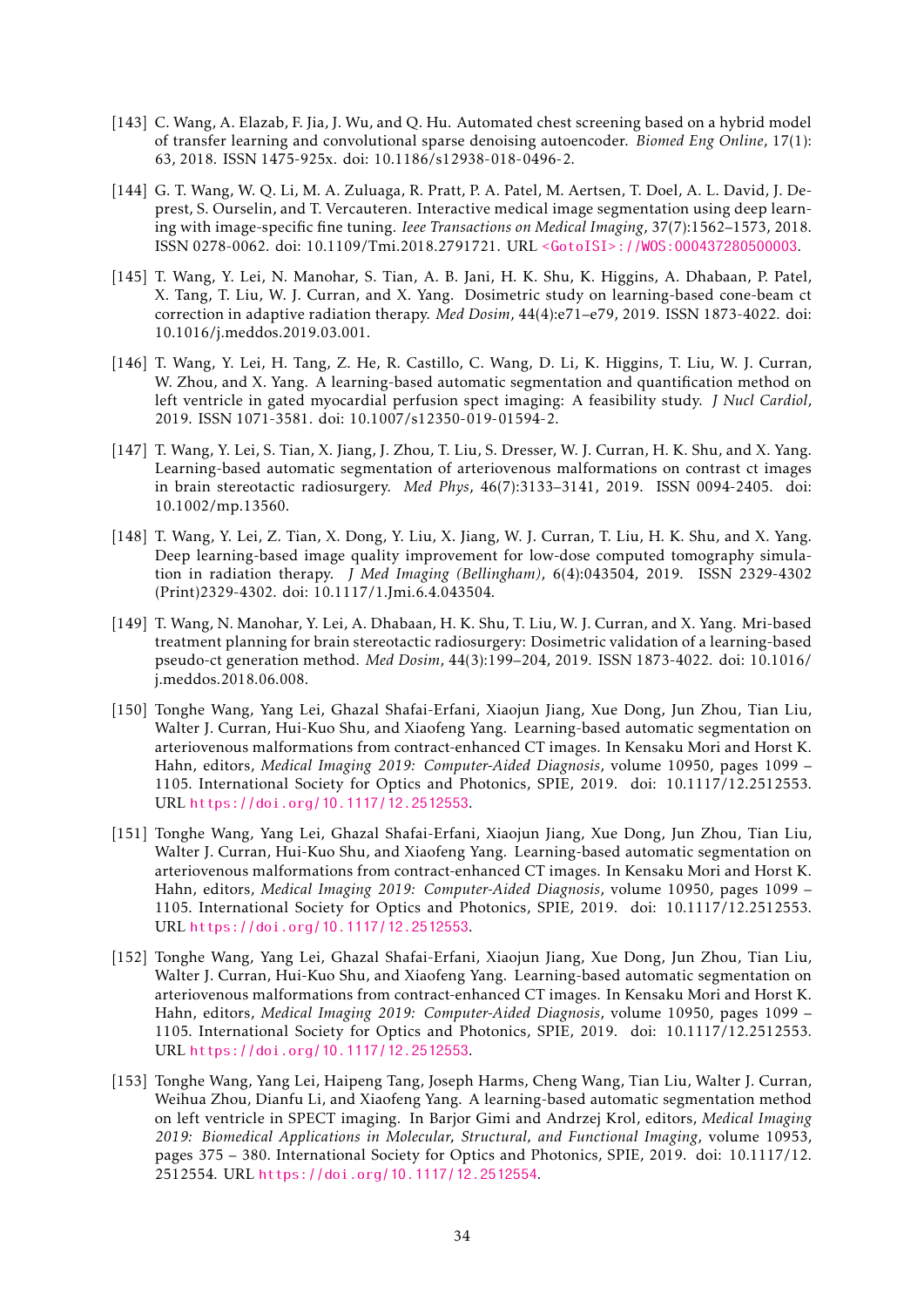- <span id="page-34-2"></span>[154] Tonghe Wang, Yang Lei, Yabo Fu, Walter J. Curran, T. H. Liu, and Xiaofeng Yang. Machine learning in quantitative pet imaging. *ArXiv*, abs/2001.06597, 2020.
- <span id="page-34-3"></span>[155] X. Wang, S. Zhai, and Y. Niu. Automatic vertebrae localization and identification by combining deep ssae contextual features and structured regression forest. *J Digit Imaging*, 32(2):336–348, 2019. ISSN 0897-1889. doi: 10.1007/s10278-018-0140-5.
- <span id="page-34-13"></span>[156] Yueyue Wang, Liang Zhao, Manning Wang, and Zhijian Song. Organ at risk segmentation in head and neck ct images using a two-stage segmentation framework based on 3d u-net. *IEEE Access*, 7:144591–144602, 2018.
- <span id="page-34-11"></span>[157] Jran Wessel, Mattias P. Heinrich, Jens von Berg, Astrid Franz, and Axel Saalbach. Sequential rib labeling and segmentation in chest x-ray using mask r-cnn. *ArXiv*, 2019.
- <span id="page-34-4"></span>[158] Jelmer M. Wolterink, Tim Leiner, Max A. Viergever, and Ivana Igum. Dilated convolutional neural networks for cardiovascular mr segmentation in congenital heart disease. In Maria A. Zuluaga, Kanwal Bhatia, Bernhard Kainz, Mehdi H. Moghari, and Danielle F. Pace, editors, *Reconstruction, Segmentation, and Analysis of Medical Images*, pages 95–102. Springer International Publishing. ISBN 978-3-319-52280-7.
- <span id="page-34-0"></span>[159] J. Wu, J. Xin, X. Yang, J. Sun, D. Xu, N. Zheng, and C. Yuan. Deep morphology aided diagnosis network for segmentation of carotid artery vessel wall and diagnosis of carotid atherosclerosis on black-blood vessel wall mri. *Med Phys*, 46(12):5544–5561, 2019. ISSN 0094-2405. doi: 10.1002/ mp.13739.
- <span id="page-34-5"></span>[160] L. Wu, Y. Xin, S. Li, T. Wang, P. Heng, and D. Ni. Cascaded fully convolutional networks for automatic prenatal ultrasound image segmentation. In *2017 IEEE 14th International Symposium on Biomedical Imaging (ISBI 2017)*, pages 663–666. ISBN 1945-8452. doi: 10.1109/ISBI.2017. 7950607.
- <span id="page-34-10"></span>[161] X. Xu, F. Zhou, B. Liu, D. Fu, and X. Bai. Efficient multiple organ localization in ct image using 3d region proposal network. *IEEE Trans Med Imaging*, 2019. ISSN 0278-0062. doi: 10.1109/tmi. 2019.2894854.
- <span id="page-34-6"></span>[162] X. A. N. Xu, F. G. Zhou, B. Liu, and X. Z. Bai. Multiple organ localization in ct image using triple-branch fully convolutional networks. *Ieee Access*, 7:98083–98093, 2019. ISSN 2169-3536. doi: 10.1109/Access.2019.2930417. URL [<GotoISI>://WOS:000478967100003](<Go to ISI>://WOS:000478967100003).
- <span id="page-34-9"></span>[163] Zhanwei Xu, Ziyi Wu, and Jianjiang Feng. Cfun: Combining faster r-cnn and u-net network for efficient whole heart segmentation. *ArXiv*, abs/1812.04914, 2018.
- <span id="page-34-8"></span>[164] Y. Xue, T. Xu, H. Zhang, L. R. Long, and X. Huang. Segan: Adversarial network with multi-scale l1 loss for medical image segmentation. *Neuroinformatics*, 16(3-4):383–392, 2018. ISSN 1559- 0089 (Electronic)1539-2791 (Linking). doi: 10.1007/s12021-018-9377-x. URL [https://www.](https://www.ncbi.nlm.nih.gov/pubmed/29725916) [ncbi.nlm.nih.gov/pubmed/29725916](https://www.ncbi.nlm.nih.gov/pubmed/29725916).
- <span id="page-34-7"></span>[165] Dong Yang, Daguang Xu, Shaohua Kevin Zhou, Bogdan Georgescu, Mingqing Chen, Sasa Grbic, Dimitris N. Metaxas, and Dorin Comaniciu. Automatic liver segmentation using an adversarial image-to-image network. In *MICCAI*.
- <span id="page-34-12"></span>[166] J. Yang, H. Veeraraghavan, 3rd Armato, S. G., K. Farahani, J. S. Kirby, J. Kalpathy-Kramer, W. van Elmpt, A. Dekker, X. Han, X. Feng, P. Aljabar, B. Oliveira, B. van der Heyden, L. Zamdborg, D. Lam, M. Gooding, and G. C. Sharp. Autosegmentation for thoracic radiation treatment planning: A grand challenge at aapm 2017. *Med Phys*, 45(10):4568–4581, 2018. ISSN 0094-2405. doi: 10.1002/mp.13141.
- <span id="page-34-1"></span>[167] X. Yang, Y. Lei, T. Wang, P. R. Patel, X. Jiang, T. Liu, A. H. Dhabaan, H. Shim, H. Mao, Jr. Curran, W. J., and A. Jani. Mri-based synthetic ct for radiation treatment of prostate cancer. *International Journal of Radiation Oncology Biology Physics*, 102(3):S193–S194, 2018. ISSN 0360-3016. doi: 10.1016/j.ijrobp.2018.07.086. URL <https://doi.org/10.1016/j.ijrobp.2018.07.086>.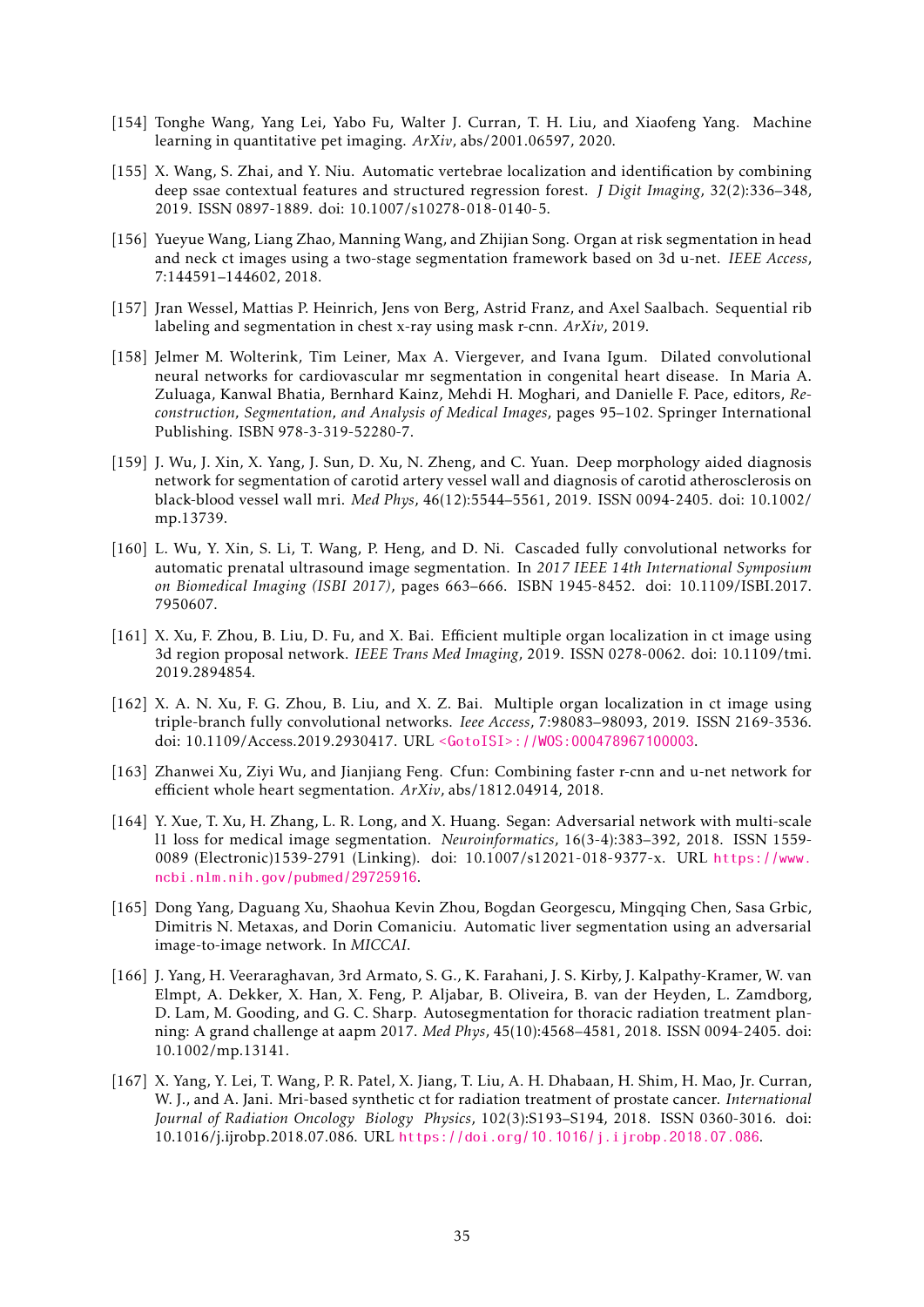- <span id="page-35-4"></span>[168] X. Yang, T. Wang, Y. Lei, X. Jiang, A. Jani, P. R. Patel, X. Tang, A. H. Dhabaan, Jr. Curran, W. J., and T. Liu. A learning-based method to improve pelvis cone beam ct image quality for prostate cancer radiation therapy. *International Journal of Radiation Oncology Biology Physics*, 102(3): e377–e378, 2018. ISSN 0360-3016. doi: 10.1016/j.ijrobp.2018.07.1124. URL [https://doi.org/](https://doi.org/10.1016/j.ijrobp.2018.07.1124) [10.1016/j.ijrobp.2018.07.1124](https://doi.org/10.1016/j.ijrobp.2018.07.1124).
- <span id="page-35-2"></span>[169] X. Yang, Y. Lei, T. Wang, Y. Liu, S. Tian, X. Dong, X. Jiang, A. Jani, Jr. Curran, W. J., P. R. Patel, and T. Liu. Cbct-guided prostate adaptive radiotherapy with cbct-based synthetic mri and ct. *International Journal of Radiation Oncology Biology Physics*, 105(1):S250, 2019. ISSN 0360-3016. doi: 10.1016/j.ijrobp.2019.06.372. URL <https://doi.org/10.1016/j.ijrobp.2019.06.372>.
- <span id="page-35-3"></span>[170] X. Yang, Y. Liu, Y. Lei, Y. Wang, G. Shafai-Erfani, T. Wang, S. Tian, P. R. Patel, A. Jani, Jr. Curran, W. J., M. W. McDonald, J. Zhou, and T. Liu. Mri-based proton radiotherapy for prostate cancer using deep convolutional neural networks. *International Journal of Radiation Oncology Biology Physics*, 105(1):S200, 2019. ISSN 0360-3016. doi: 10.1016/j.ijrobp.2019.06.263. URL [https:](https://doi.org/10.1016/j.ijrobp.2019.06.263) [//doi.org/10.1016/j.ijrobp.2019.06.263](https://doi.org/10.1016/j.ijrobp.2019.06.263).
- <span id="page-35-7"></span>[171] X. Yang, T. Wang, Y. Lei, K. Higgins, T. Liu, H. Shim, W. J. Curran, H. Mao, and J. A. Nye. Mribased attenuation correction for brain pet/mri based on anatomic signature and machine learning. *Phys Med Biol*, 64(2):025001, 2019. ISSN 0031-9155. doi: 10.1088/1361-6560/aaf5e0.
- <span id="page-35-1"></span>[172] X. Yang, Q. Zeng, Y. Lei, S. Tian, T. Wang, X. Dong, A. Jani, H. Mao, Jr. Curran, W. J., P. R. Patel, and T. Liu. Mri-us registration using label-driven weakly-supervised learning for multiparametric mri-guided hdr prostate brachytherapy. *International Journal of Radiation Oncology Biology Physics*, 105(1):E727, 2019. ISSN 0360-3016. doi: 10.1016/j.ijrobp.2019.06.911. URL <https://doi.org/10.1016/j.ijrobp.2019.06.911>.
- <span id="page-35-0"></span>[173] Xiaofeng Yang, Ning Wu, Guanghui Cheng, Zhengyang Zhou, S Yu David, Jonathan J Beitler, Walter J Curran, and Tian Liu. Automated segmentation of the parotid gland based on atlas registration and machine learning: a longitudinal mri study in head-and-neck radiation therapy. *International Journal of Radiation Oncology\* Biology\* Physics*, 90(5):1225–1233, 2014. ISSN 0360- 3016.
- <span id="page-35-5"></span>[174] Xiaofeng Yang, Yang Lei, Xue Dong, Tonghe Wang, Kristin Higgins, Tian Liu, Hyunsuk Shim, Walter J. Curran, Hui Mao, and Jonathon A. Nye. Attenuation and scatter correction for wholebody pet using 3d generative adversarial networks. *J Nucl Med*, 60(no. supplement 1):174, 2019.
- <span id="page-35-6"></span>[175] Xiaofeng Yang, Yang Lei, Tonghe Wang, Xue Dong, Kristin Higgins, Walter J. Curran, Hui Mao, and Jonathon A. Nye. Whole-body pet estimation from ultra-short scan durations using 3d cycleconsistent generative adversarial networks. *J Nucl Med*, 60(no. supplement 1):247, 2019.
- <span id="page-35-11"></span>[176] Xin Yi, Ekta Walia, and Paul Babyn. Generative adversarial network in medical imaging: A review. *Medical image analysis*, 58:101552, 2019.
- <span id="page-35-10"></span>[177] Xingde Ying, Heng Guo, Kai Ma, Jian Young Wu, Zhengxin Weng, and Yefeng Zheng. X2ct-gan: Reconstructing ct from biplanar x-rays with generative adversarial networks. In *CVPR*.
- <span id="page-35-9"></span>[178] J. Yun, J. Park, D. Yu, J. Yi, M. Lee, H. J. Park, J. G. Lee, J. B. Seo, and N. Kim. Improvement of fully automated airway segmentation on volumetric computed tomographic images using a 2.5 dimensional convolutional neural net. *Med Image Anal*, 51:13–20, 2019. ISSN 1361-8423 (Electronic)1361-8415 (Linking). doi: 10.1016/j.media.2018.10.006. URL [https://www.ncbi.](https://www.ncbi.nlm.nih.gov/pubmed/30388500) [nlm.nih.gov/pubmed/30388500](https://www.ncbi.nlm.nih.gov/pubmed/30388500).
- <span id="page-35-8"></span>[179] Matthew D. Zeiler and Rob Fergus. Visualizing and understanding convolutional networks. In David Fleet, Tomas Pajdla, Bernt Schiele, and Tinne Tuytelaars, editors, *Computer Vision ECCV 2014*, pages 818–833. Springer International Publishing. ISBN 978-3-319-10590-1.
- <span id="page-35-12"></span>[180] Le Zhang, Marco Pereaez, Stefan K. Piechnik, Stefan Neubauer, Steffen E. Petersen, and Alejandro F. Frangi. Multi-input and dataset-invariant adversarial learning (mdal) for left and rightventricular coverage estimation in cardiac mri. In Alejandro F. Frangi, Julia A. Schnabel, Christos Davatzikos, Carlos Alberola-Lpez, and Gabor Fichtinger, editors, *Medical Image Computing and Computer Assisted Intervention MICCAI 2018*, pages 481–489. Springer International Publishing, . ISBN 978-3-030-00934-2.